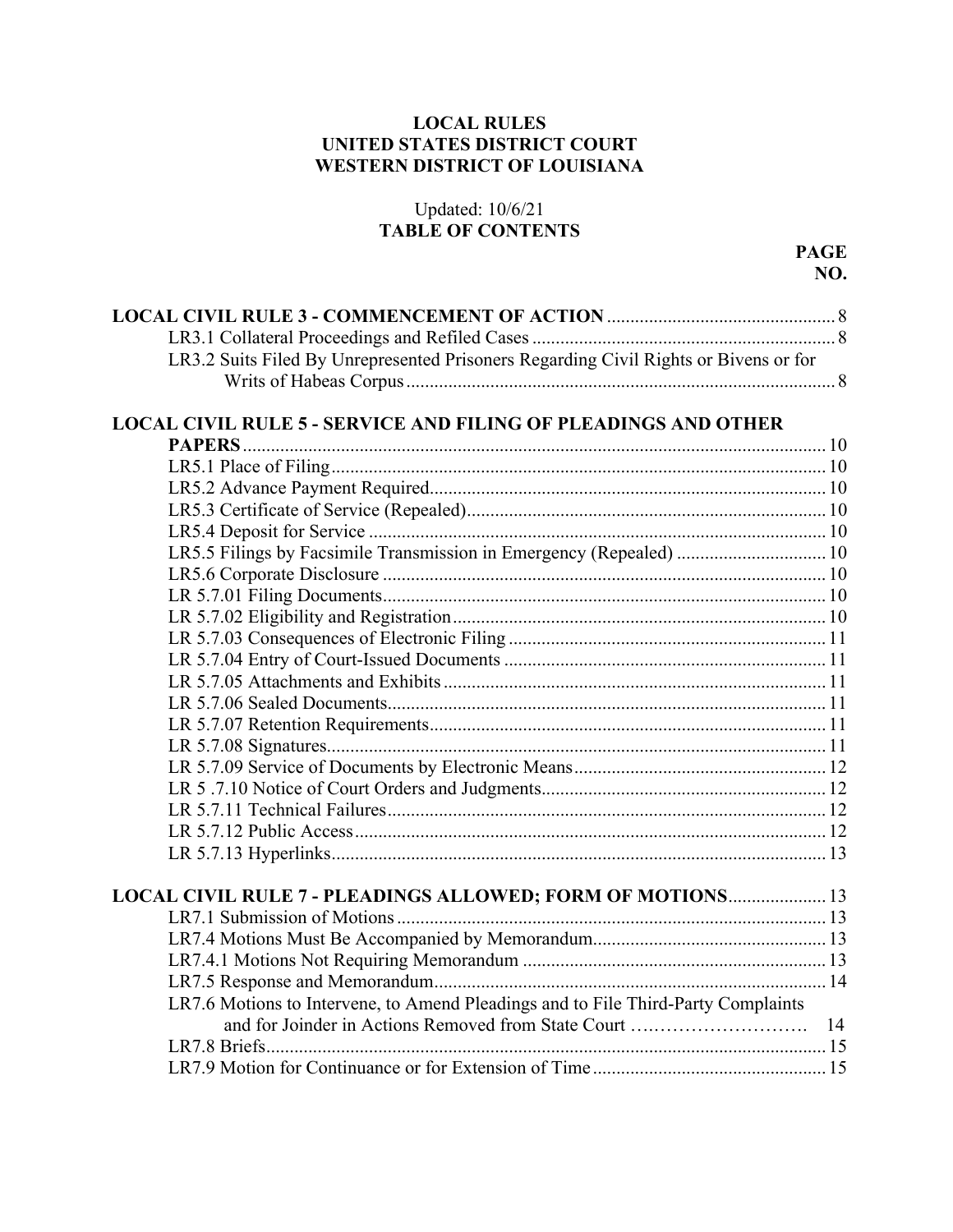| <b>LOCAL CIVIL RULE 11 - SIGNING OF PLEADINGS, MOTIONS, AND OTHER</b>                                                                                           |  |
|-----------------------------------------------------------------------------------------------------------------------------------------------------------------|--|
|                                                                                                                                                                 |  |
|                                                                                                                                                                 |  |
|                                                                                                                                                                 |  |
|                                                                                                                                                                 |  |
| LOCAL CIVIL RULE 16 - PRETRIALCONFERENCES; SCHEDULING;                                                                                                          |  |
|                                                                                                                                                                 |  |
|                                                                                                                                                                 |  |
|                                                                                                                                                                 |  |
|                                                                                                                                                                 |  |
|                                                                                                                                                                 |  |
|                                                                                                                                                                 |  |
|                                                                                                                                                                 |  |
|                                                                                                                                                                 |  |
| LOCAL CIVIL RULE 26 - GENERAL PROVISIONSGOVERNING DISCOVERY; DUTY                                                                                               |  |
|                                                                                                                                                                 |  |
| LR26.1 Civil Actions Subject to the December 1, 1993 Discovery Amendments 19                                                                                    |  |
|                                                                                                                                                                 |  |
| LR26.5 Non-Filing of Disclosure, Discovery Requests and Responses: Retention by                                                                                 |  |
|                                                                                                                                                                 |  |
| LR26.6 Disputed Discovery Materials to Be Filed with Request for Relief  19                                                                                     |  |
| LR26.7 Pretrial Filing of Disclosure and Discovery Materials to Be Used at Trial20<br>LR26.8 Filing of Disclosure or Discovery Materials for Appeal Purposes 20 |  |
|                                                                                                                                                                 |  |
|                                                                                                                                                                 |  |
|                                                                                                                                                                 |  |
|                                                                                                                                                                 |  |
|                                                                                                                                                                 |  |
| <b>LOCAL CIVIL RULE 37 - FAILURE TO MAKEDISCLOSURE OR COOPERATE IN</b>                                                                                          |  |
|                                                                                                                                                                 |  |
|                                                                                                                                                                 |  |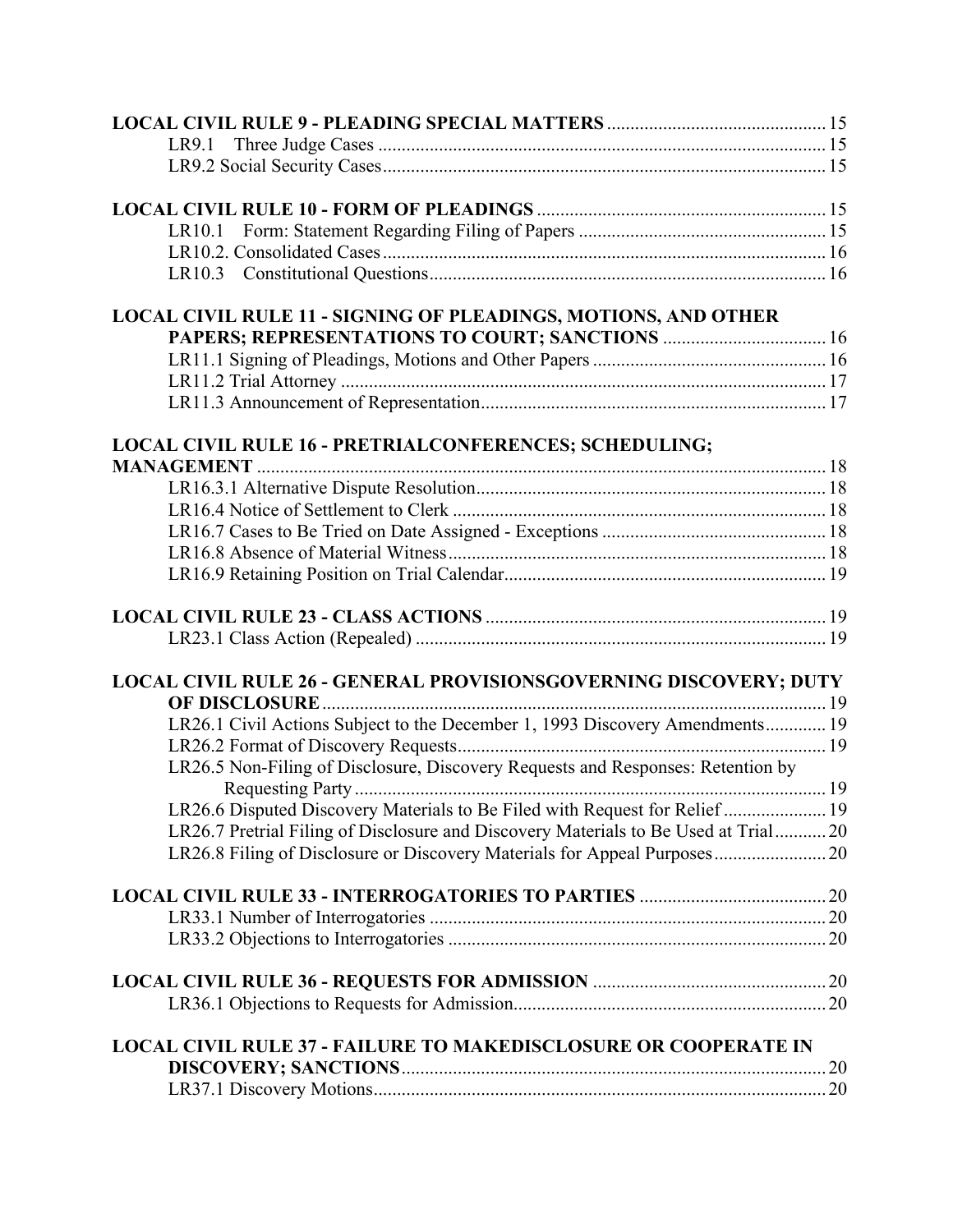| <b>LOCAL CIVIL RULE 48 - NUMBER OF JURORS -</b>          |  |
|----------------------------------------------------------|--|
|                                                          |  |
|                                                          |  |
| LOCAL CIVIL RULE 51 - INSTRUCTIONS TO JURY; OBJECTION 24 |  |
|                                                          |  |
|                                                          |  |
|                                                          |  |
|                                                          |  |
|                                                          |  |
|                                                          |  |
|                                                          |  |
|                                                          |  |
|                                                          |  |
|                                                          |  |
|                                                          |  |
|                                                          |  |
|                                                          |  |
|                                                          |  |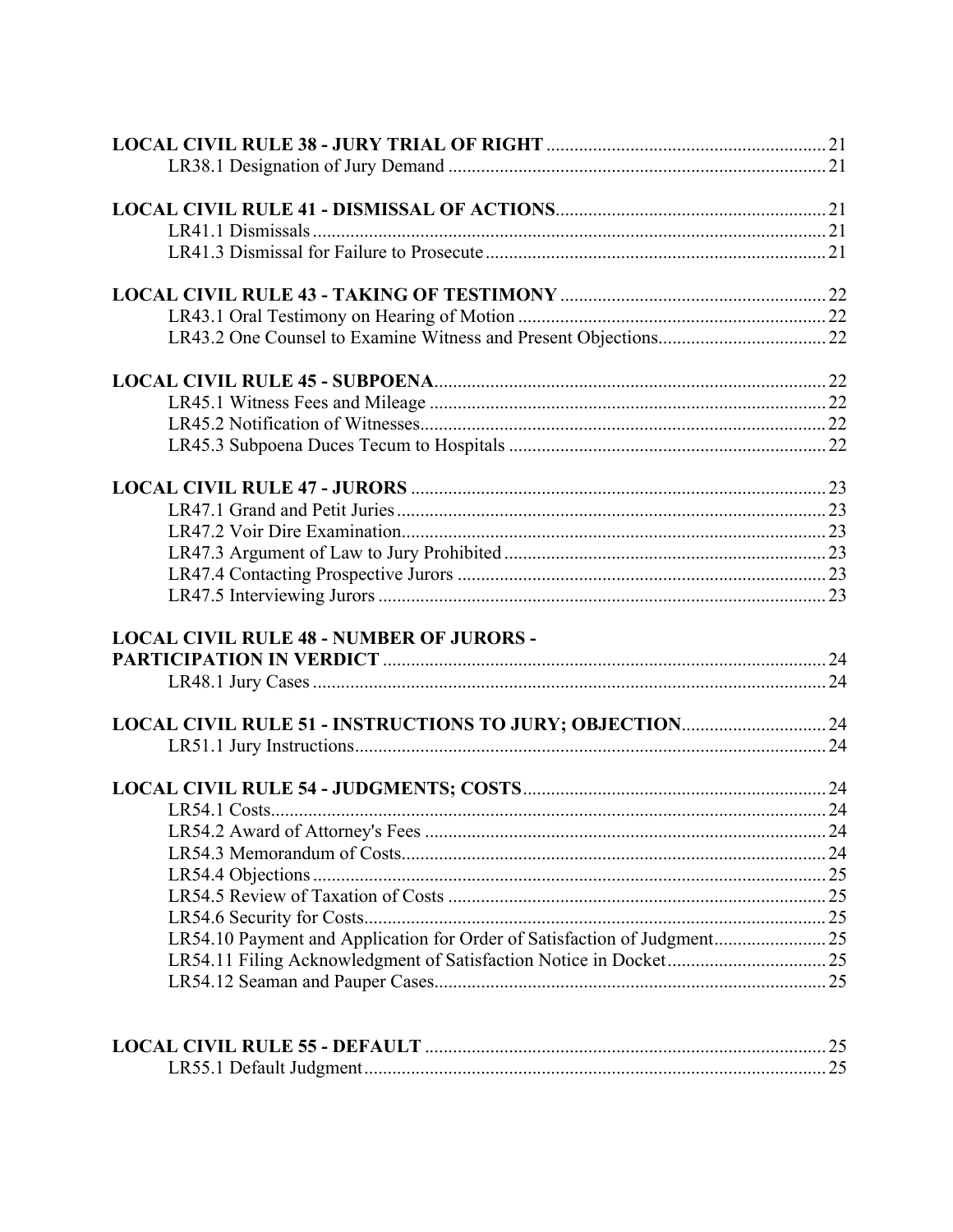| <b>LOCAL CIVIL RULE 62 - STAY OF PROCEEDINGS TO</b>                                |  |
|------------------------------------------------------------------------------------|--|
|                                                                                    |  |
|                                                                                    |  |
|                                                                                    |  |
|                                                                                    |  |
|                                                                                    |  |
| <b>LOCAL CIVIL RULE 65.1 - SECURITY: PROCEEDINGS AGAINST SURETIES  28</b>          |  |
|                                                                                    |  |
|                                                                                    |  |
|                                                                                    |  |
|                                                                                    |  |
|                                                                                    |  |
|                                                                                    |  |
| LOCAL CIVIL RULE 72 - MAGISTRATE JUDGES; PRETRIAL ORDERS 30                        |  |
|                                                                                    |  |
| <b>LOCAL CIVIL RULE 73 - MAGISTRATE JUDGES; TRIAL BY CONSENT AND</b>               |  |
|                                                                                    |  |
|                                                                                    |  |
|                                                                                    |  |
| LR73.2.1 Consent and Referral to Magistrate Judge in Prisoner, Detainee and Habeas |  |
|                                                                                    |  |
|                                                                                    |  |
|                                                                                    |  |
| <b>LOCAL CIVIL RULE 74 - METHOD OF APPEAL FROM MAGISTRATE JUDGE TO</b>             |  |
|                                                                                    |  |
|                                                                                    |  |
|                                                                                    |  |
|                                                                                    |  |
|                                                                                    |  |
|                                                                                    |  |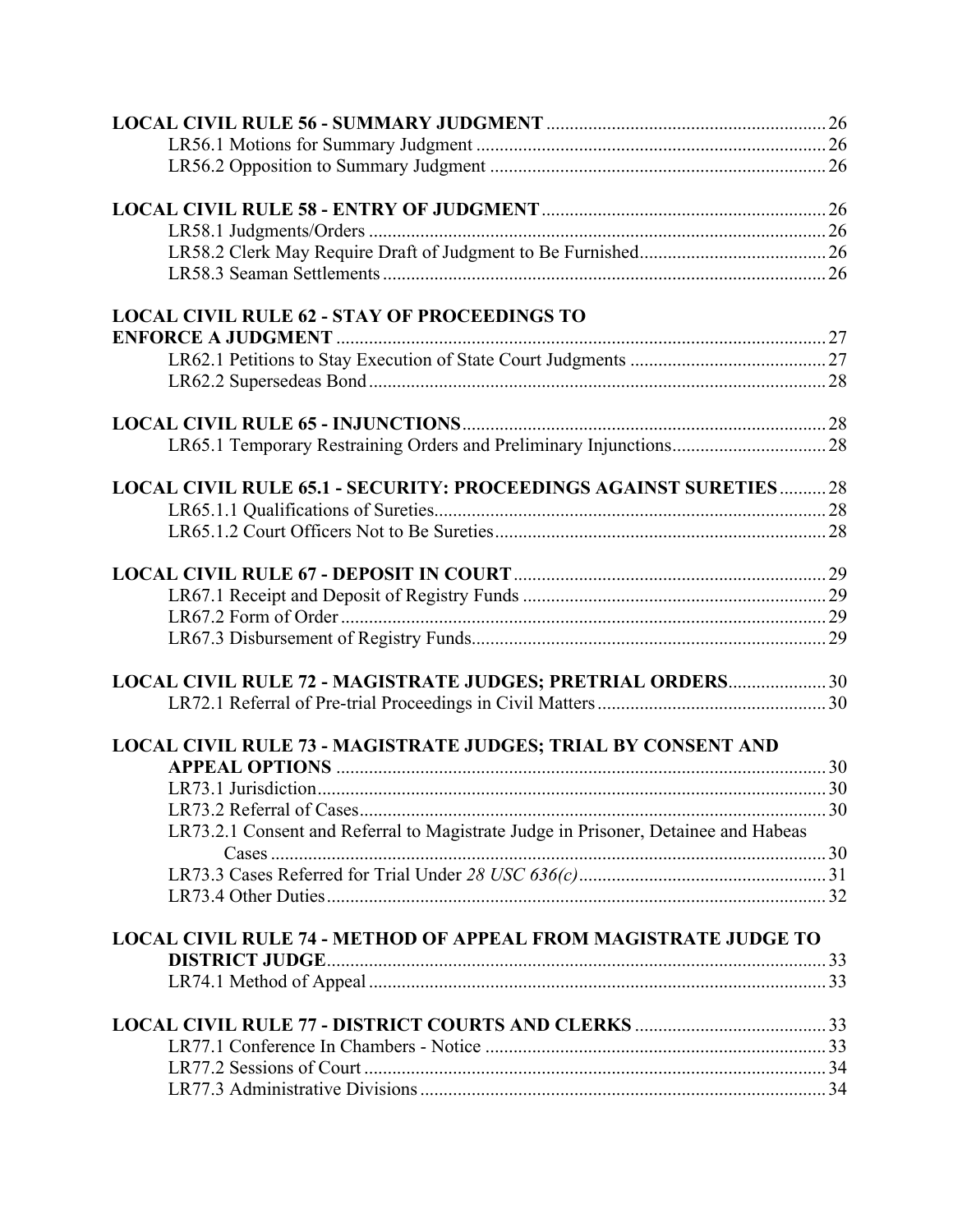| <b>LOCAL CIVIL RULE 79 - BOOKS AND RECORDS KEPT BY THE CLERK AND</b>          |  |
|-------------------------------------------------------------------------------|--|
|                                                                               |  |
|                                                                               |  |
|                                                                               |  |
|                                                                               |  |
|                                                                               |  |
| LR79.5 Obtaining Record from Appellate Court for Hearing on Motions35         |  |
| <b>LOCAL CIVIL RULE 83 - RULES BY DISTRICT COURTS; JUDGES'</b>                |  |
|                                                                               |  |
|                                                                               |  |
|                                                                               |  |
|                                                                               |  |
|                                                                               |  |
|                                                                               |  |
|                                                                               |  |
|                                                                               |  |
|                                                                               |  |
| LR83.2.7 Waiver by Court Order of Requirements for Local Counsel38            |  |
|                                                                               |  |
|                                                                               |  |
| LR83.2.11 Continuing Representation, Withdrawals, Substitution of Counsel  40 |  |
|                                                                               |  |
|                                                                               |  |
|                                                                               |  |
|                                                                               |  |
|                                                                               |  |
|                                                                               |  |
|                                                                               |  |
|                                                                               |  |
|                                                                               |  |
|                                                                               |  |
|                                                                               |  |
|                                                                               |  |
|                                                                               |  |
|                                                                               |  |
|                                                                               |  |
|                                                                               |  |
|                                                                               |  |
|                                                                               |  |
|                                                                               |  |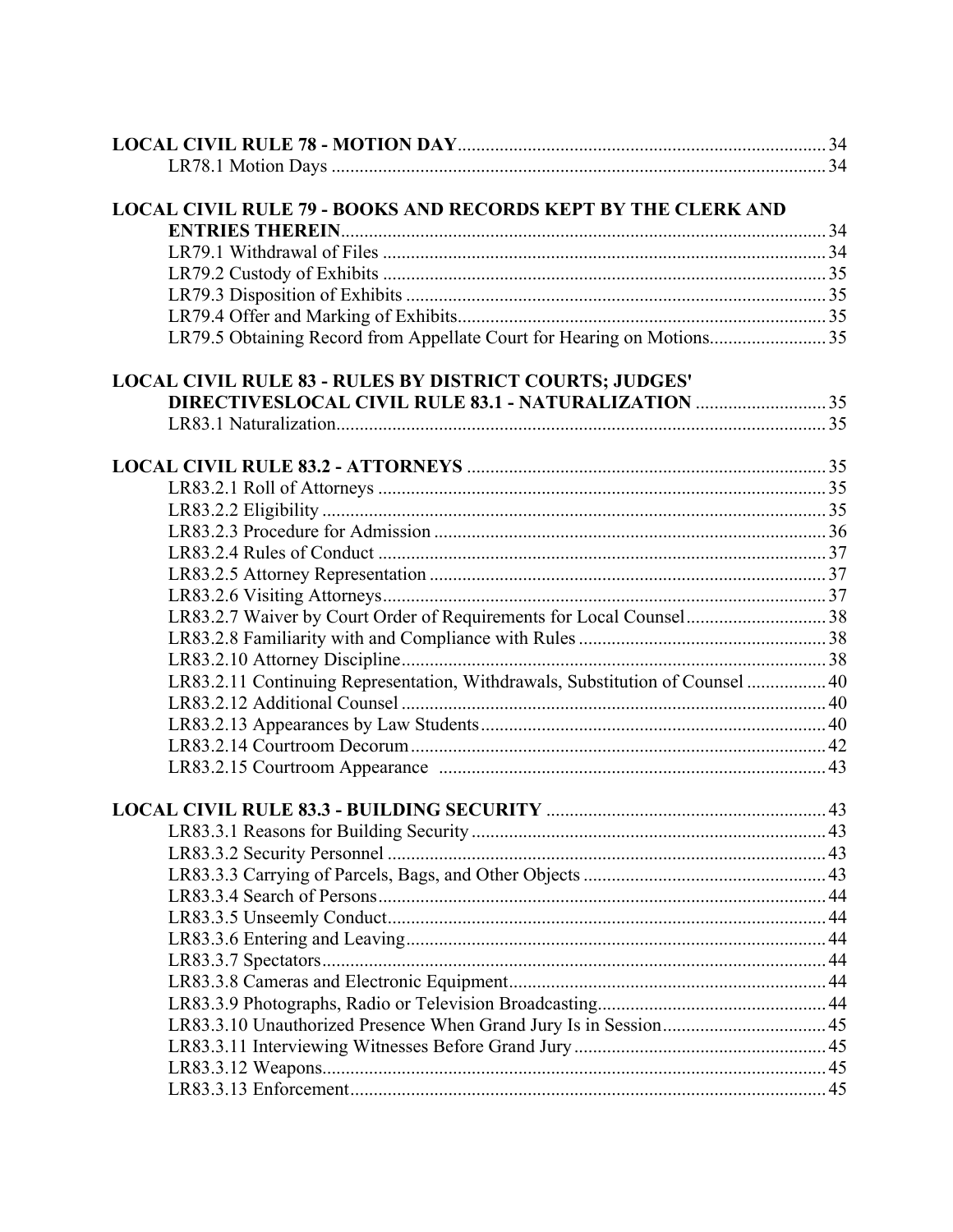| LAR4.1                                                                               |  |
|--------------------------------------------------------------------------------------|--|
|                                                                                      |  |
| LAR4.2 Summons to Show Cause Why Funds Should Not Be Paid to Court 48                |  |
|                                                                                      |  |
|                                                                                      |  |
| LAR64.1 Publication and Time to Claim and Answer Where Publication Necessary and     |  |
|                                                                                      |  |
| Release of Vessel or Property Under Admiralty Rule E(5)(c)  48<br>LAR64.2<br>LAR64.3 |  |
|                                                                                      |  |
| LAR64.4                                                                              |  |
| LAR64.5                                                                              |  |
| LAR64.6                                                                              |  |
|                                                                                      |  |
| LAR65.1.1                                                                            |  |
| LAR65.1.2                                                                            |  |
|                                                                                      |  |
|                                                                                      |  |
|                                                                                      |  |
| <b>LOCAL CRIMINAL RULE 5 - INITIAL APPEARANCE BEFORE THE MAGISTRATE</b>              |  |
|                                                                                      |  |
|                                                                                      |  |
|                                                                                      |  |
|                                                                                      |  |
|                                                                                      |  |
|                                                                                      |  |
|                                                                                      |  |
| LCrR32.1                                                                             |  |
| LCrR32.2                                                                             |  |
| <b>LOCAL CRIMINAL RULE 47 - FORMAT OF CAPTION IN CRIMINAL CASES 52</b>               |  |
|                                                                                      |  |
|                                                                                      |  |
| <b>LOCAL CRIMINAL RULE 53 -REGULATION OF CONDUCT IN COURTROOM 53</b>                 |  |
| LCrR53.1 Dissemination of Information Concerning Pending or Imminent Criminal        |  |
|                                                                                      |  |
|                                                                                      |  |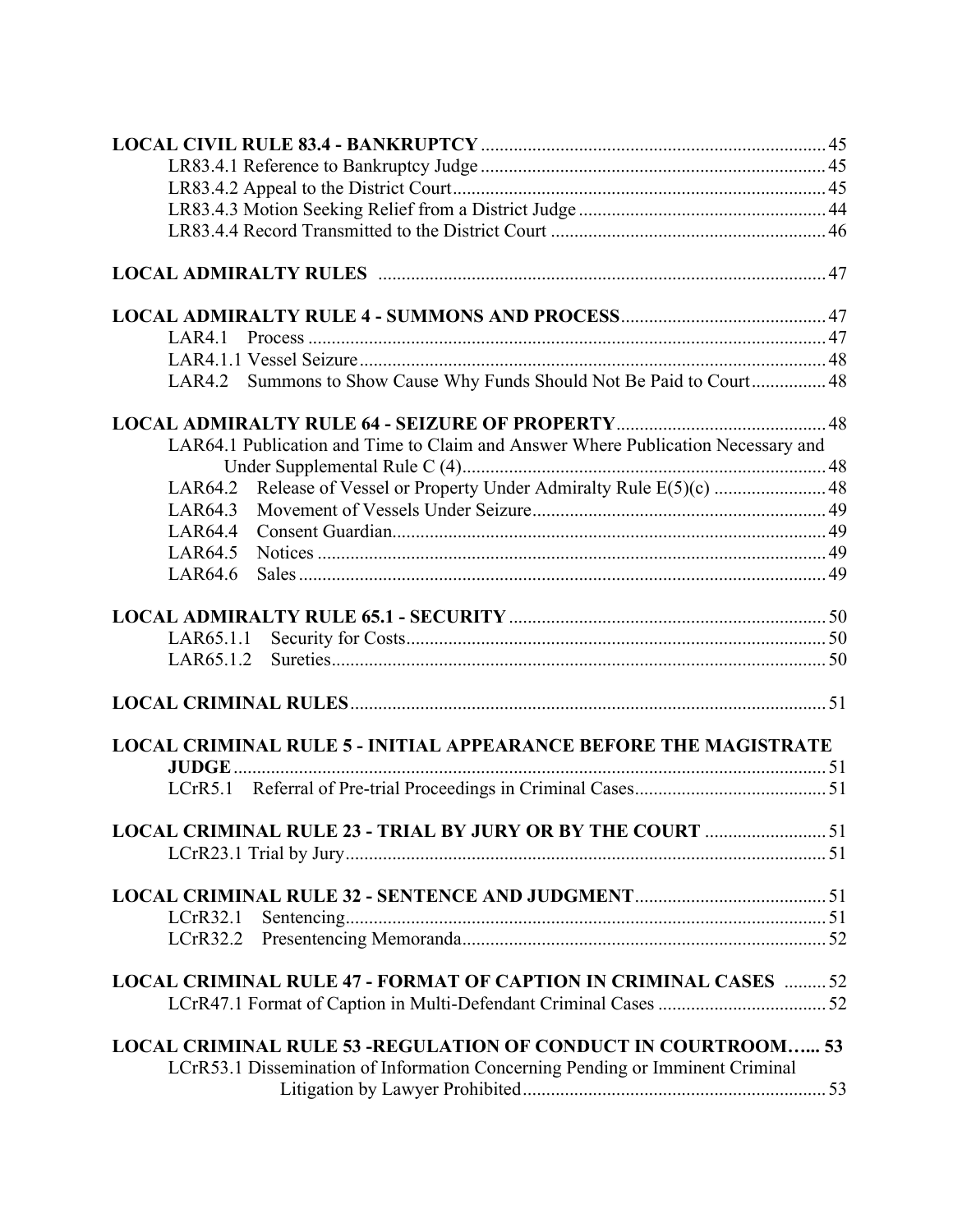| LCrR53.6 Extrajudicial Statements After Trial and Prior to Sentence 54 |      |
|------------------------------------------------------------------------|------|
|                                                                        |      |
|                                                                        |      |
|                                                                        |      |
|                                                                        |      |
|                                                                        |      |
| <b>LOCAL CRIMINAL RULE 58 - PROCEDUREFOR MISDEMEANORS AND OTHER</b>    |      |
|                                                                        | . 56 |
|                                                                        |      |
|                                                                        |      |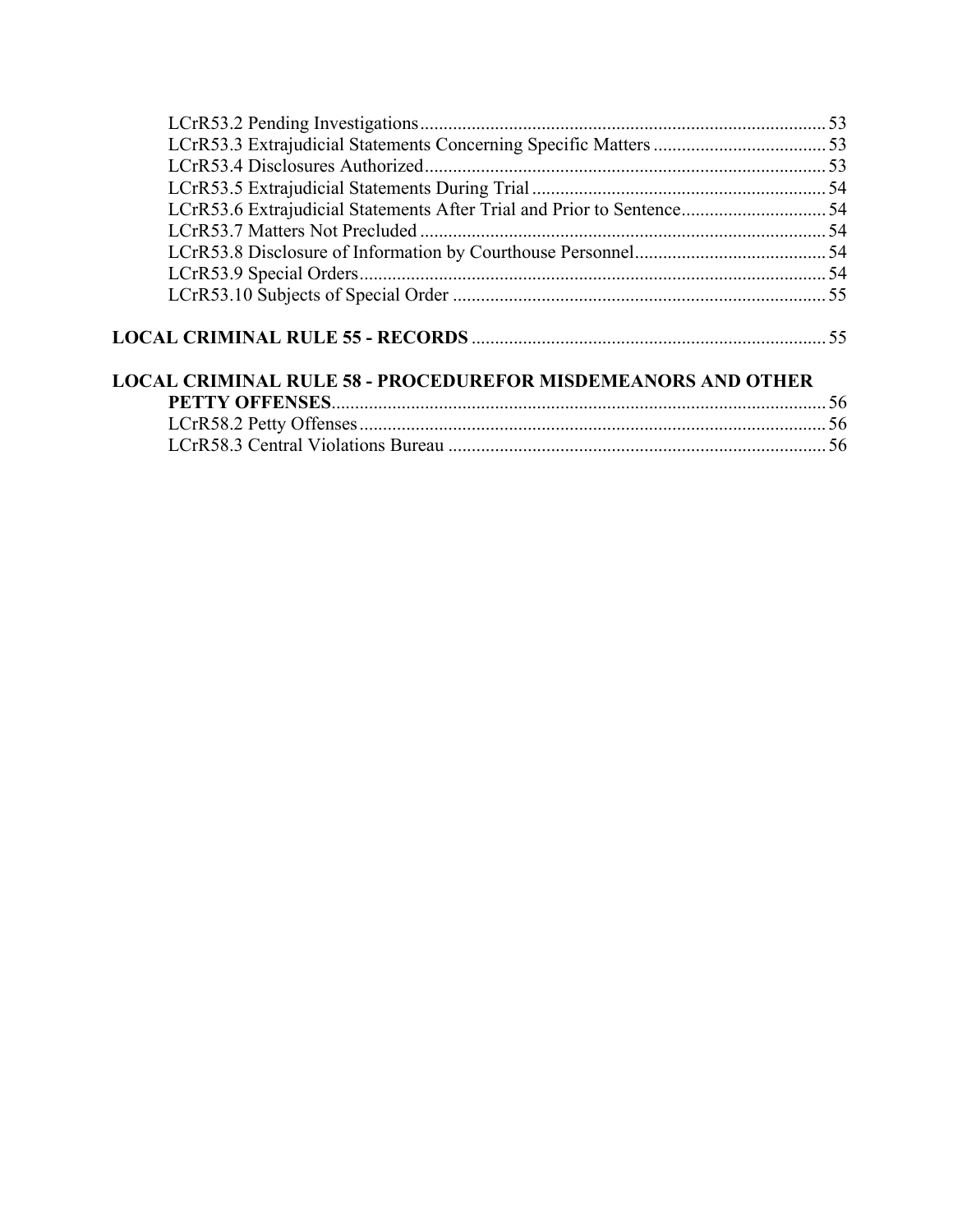### **LOCAL CIVIL RULE 3 - COMMENCEMENT OF ACTION**

#### **LR3.1 Collateral Proceedings and Refiled Cases**

Whenever a civil matter, commenced in or removed to the court, involves subject matter that either comprises all or a material part of the subject matter or operative facts of another action, whether civil or criminal, then pending before this or another court or an administrative agency, or previously dismissed or decided by this court, counsel shall append on a separate sheet of paper, to the front of the complaint, a list and description of all such actions then known to counsel and a brief summary of the relationship. If information concerning any such action or proceeding is obtained subsequent to the filing of the original pleading in the latter case, it shall be the duty of counsel obtaining such information to notify the court and opposing counsel in writing of the information so received in the same manner.

### **LR3.2 Suits Filed By Unrepresented Prisoners Regarding Civil Rights or for Writs of Habeas Corpus**

## **Civil Rights Complaints**

Original Complaint regarding Civil Rights:

Every complaint filed by a prisoner who is pro se (not represented by an attorney) complaining of violation of their constitutional rights by a state or federal official shall be typed or legibly written on forms supplied by the court and signed by the prisoner. The prisoner shall follow the instructions provided with the forms and complete the forms using only one side of the page.

After completely filling out the form, the prisoner may attach additional pages containing additional information. However, the number of attached pages is limited to no more than five typewritten or ten legible handwritten pages. The pages shall be written or typed on one side of the page only and shall contain numbered paragraphs which correspond to the numbered paragraphs on the form. Complaints that do not comply with this rule and which are not corrected after notice may be stricken by the court.

Amendment to a Civil Rights Claim:

A prisoner may file an amendment to a civil rights complaint only one time without obtaining leave of court. The amendment may be stated on the forms for original complaints supplied by the court and must be clearly labeled as an amendment. The pages shall be written or typed on one side of the page only and shall contain numbered paragraphs which correspond to the paragraph numbers on the original complaint form. A motion for leave to file a second or subsequent amendment must be accompanied by the proposed amendment.

Separate Complaints regarding Civil Rights:

Each pro se prisoner shall file a separate complaint alleging a violation of their civil rights.

In Forma Pauperis Status: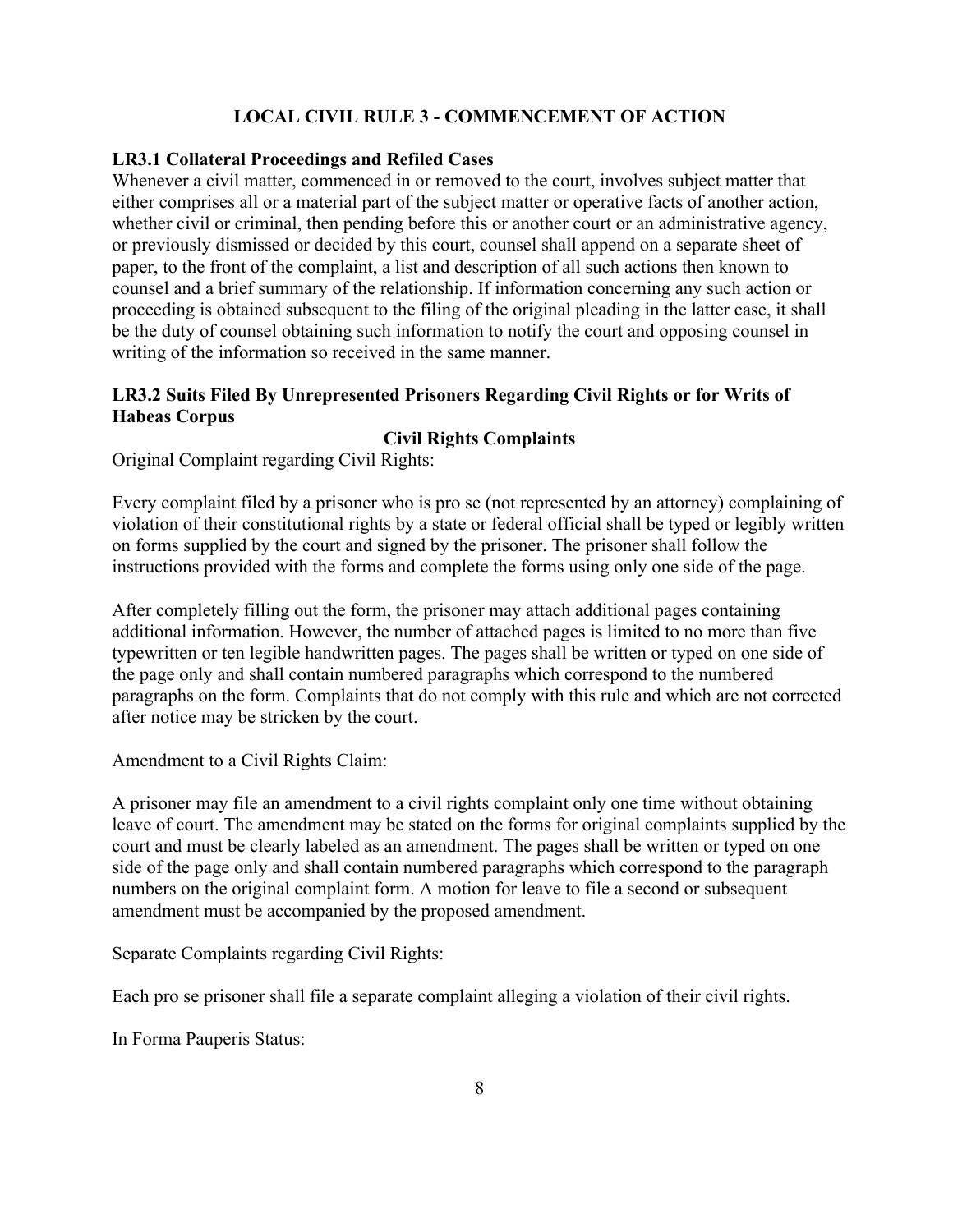A prisoner who is unable to pay the filing fee and service costs may petition the court on forms supplied by the court to proceed in forma pauperis. The court, after notice, may strike all complaints that are not accompanied by either a filing fee or a proper *in forma pauperis* form.

Consent to Magistrate Judge Jurisdiction:

The election regarding consent to magistrate judge jurisdiction required by LR73.2 shall be attached to the civil rights petition at the time it is filed.

### **Writs of Habeas Corpus**

Original Petition Writs of Habeas Corpus:

Every original Petition filed by a prisoner who is proceeding pro se (not represented by an attorney) seeking a writ of habeas corpus under 28 U.S.C. §2241 or 28 U.S.C. §2254 or §2255 shall be typed or legibly written on forms supplied by the court and signed by the prisoner. The prisoner shall follow the instructions provided with the forms and complete the forms using only one side of the page. After completely filling out the court approved form, the prisoner may attach additional pages containing additional information.

Amendment to a Writ of Habeas Corpus:

A prisoner may file an amendment to a habeas petition only one time without first obtaining leave of court. The amendment may be stated on the forms for original complaints supplied by the court if clearly labeled as an amendment. The pages shall be written or typed on one side of the page only and shall contain numbered paragraphs which correspond to the paragraph numbers on the original petition. A motion for leave to file a second or subsequent amendment must be accompanied by the proposed amendment.

Separate Complaints regarding a Writ of Habeas Corpus:

Each pro se prisoner shall file a separate petition for writ of habeas corpus.

In Forma Pauperis Status:

A prisoner who is unable to pay the filing fee and service costs may petition the court on forms supplied by the court to proceed in forma pauperis. The court, after notice, may strike all petitions that are not accompanied by either a filing fee or a proper *in forma pauperis* form.

Consent to Magistrate Judge Jurisdiction:

The election regarding consent to magistrate judge jurisdiction required by LR73.2 shall be attached to the habeas corpus petition at the time it is filed. *Amended Dec. 2004 & Jan.15, 2014*.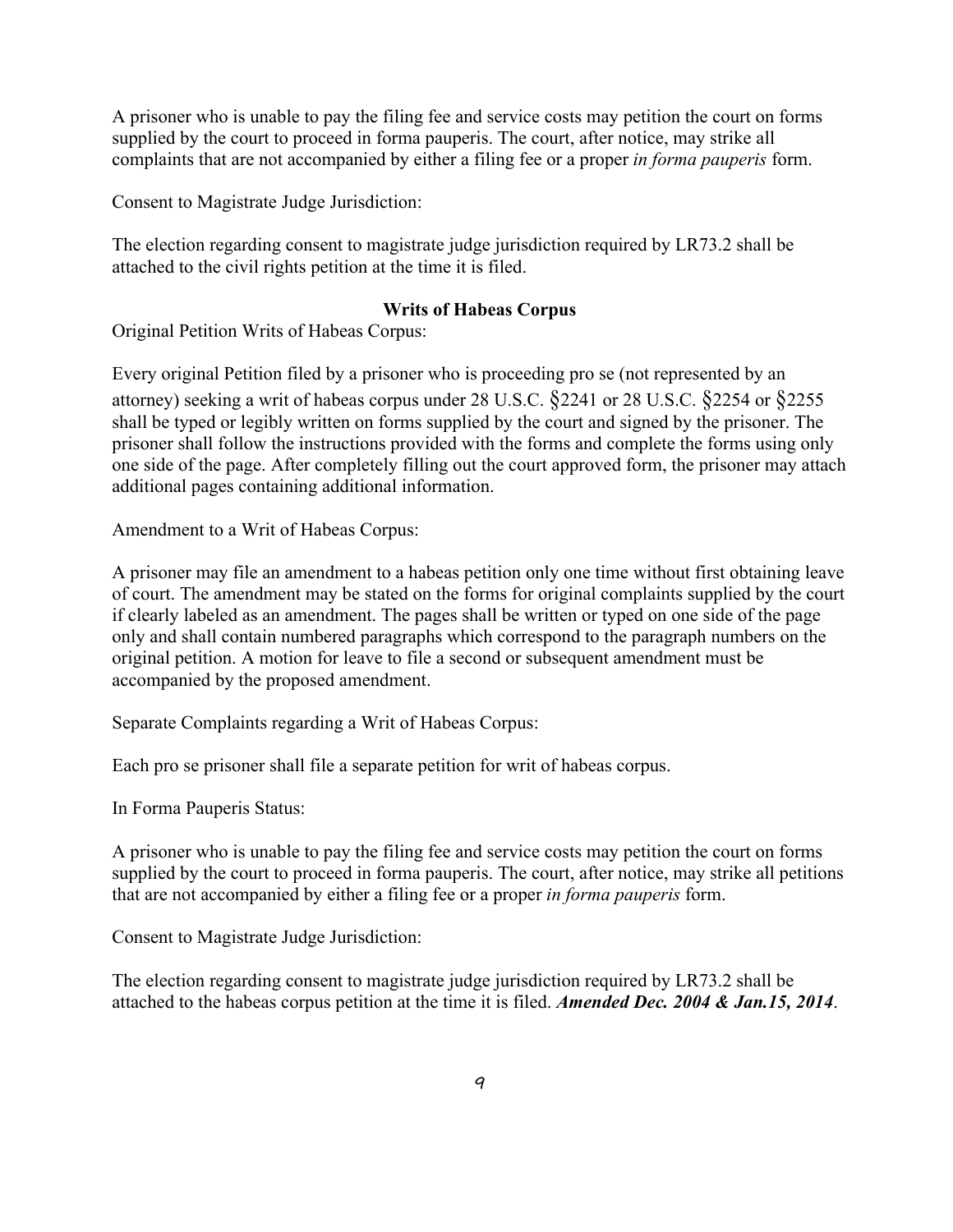## **LOCAL CIVIL RULE 5 - SERVICE AND FILING OF PLEADINGS AND OTHER PAPERS**

## **LR5.1 Place of Filing**

All filings shall be made with the office of the clerk.

# **LR5.2 Advance Payment Required**

The clerk shall not be required to file any paper or to render any service for which a fee is legally collectible unless the fee for the particular service is paid in advance.

# **LR5.3 Certificate of Service –** *Repealed March 12, 2019*

## **LR5.4 Deposit for Service**

Except as provided by law in cases involving indigent persons, the marshal shall not be compelled to perform any service until the deposit of a sum sufficient to cover the immediate costs shall have been made, and may demand security in a reasonable amount for further costs.

## **LR5.5 Filings by Facsimile Transmission in Emergency** - *Repealed August 8, 2018*

# **LR5.6 Corporate Disclosure**

Any non-governmental corporate party to an action in this court shall file a statement identifying all its parent corporations and any publicly traded company that owns 10 percent or more of the party's stock, unless such filing is waived by the presiding judge. A party shall file the statement as soon as practicable and in no event later than the preliminary conference or the scheduled hearing date for any dispositive motion, whichever is earlier. A party shall supplement the statement within a reasonable time of any relevant change in the information. Nothing herein is intended to require the disclosure of confidential information except *in camera* to the judge. *Amended March 13, 2001 and 2016.*

## **LR 5.7.01 Filing Documents**

The Clerk shall maintain an electronic record which shall be the official record of this court. All documents filed by attorneys authorized to practice before this court and pro se filers shall be filed in accordance with the Administrative Procedures for Filing Documents as established by this court. For good cause shown, an attorney may be granted an exemption from electronic filing and may file documents with the court in conventional paper form. All documents filed with the court in conventional paper form shall be converted to electronic form. *Amended July 24, 2008 and August 8, 2018.*

# **LR 5.7.02 Eligibility and Registration**

Attorneys admitted to the bar of this court, including those admitted *pro hac vice*, Federal Public Defenders, and attorneys authorized to represent the United States, may request electronic filing access to the Court through PACER. Registration is available through PACER at www.pacer.gov. *Adopted April 2005 and Amended February 2020.*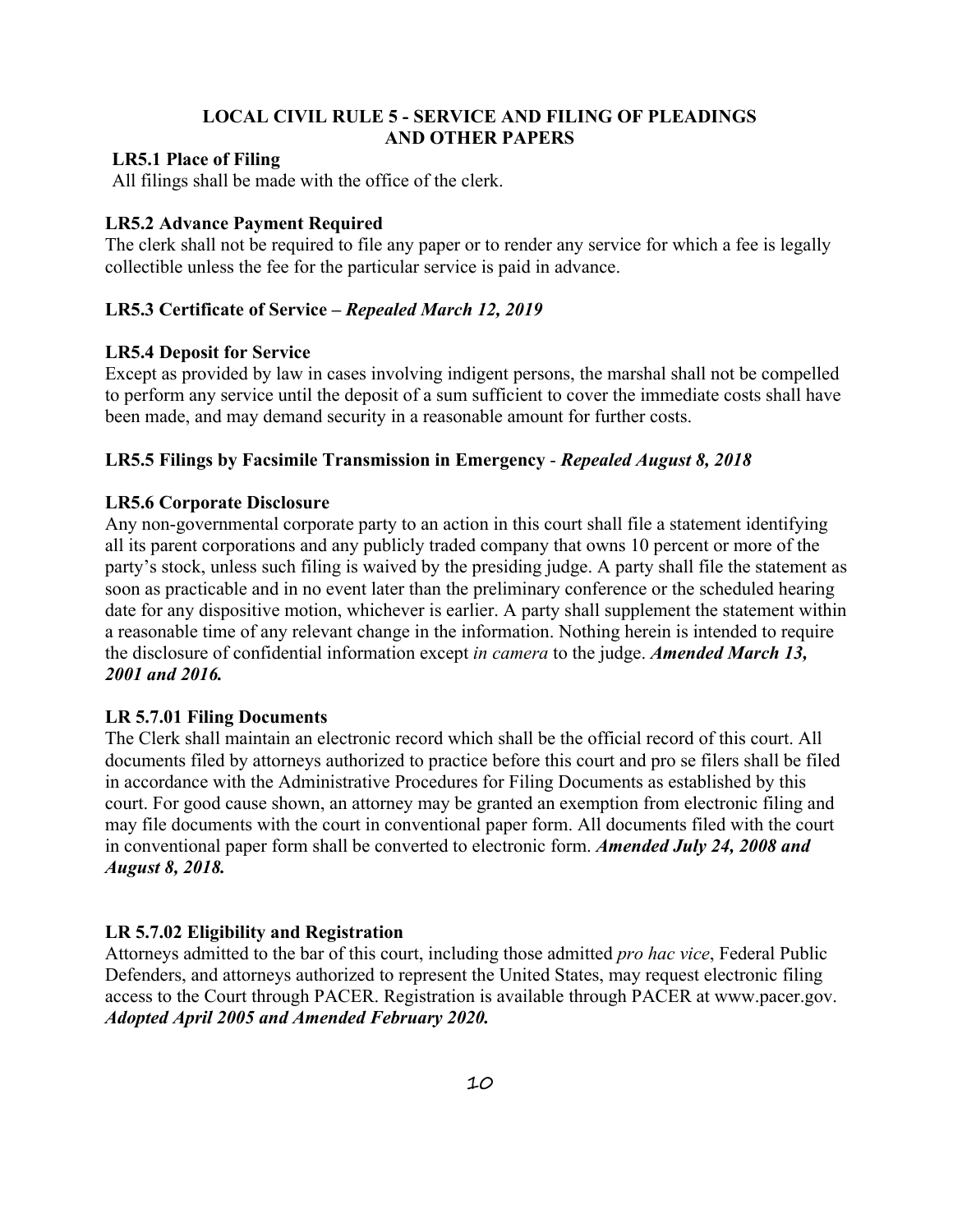## **LR 5.7.03 Consequences of Electronic Filing**

Notice of Electronic Filing from the Court constitutes evidence of filing for all purposes and entry of the document on the docket kept by the Clerk.

It shall be the User's responsibility to ensure all scanned documents are legible.

The official record shall be the electronic record. A document filed electronically is deemed filed on the date and time stated on the Notice of Electronic Filing sent from the Court. A document filed in paper form is deemed filed by the Court on the date the document is received by the clerk's office. *Adopted April 2005*.

### **LR 5.7.04 Entry of Court-Issued Documents**

Entry of an order or judgment electronically by the Court shall have the same force and effect as a conventional order or judgment signed by the Court.

When an order is issued as an entry on the docket without an attached document, such order shall be served on the parties.

A summons may be signed, sealed, and issued electronically. A summons may not be served electronically. *Adopted April 2005.*

### **LR 5.7.05 Attachments and Exhibits**

Exhibits and attachments may be filed electronically when permissible under the Federal Rules and Local Rules. When an attachment is in support of a filing, such exhibits or attachments shall be limited to pertinent excerpts unless the Court orders otherwise. *Adopted April 2005.*

## **LR 5.7.06 Sealed Documents**

Documents ordered to be placed under seal must be filed electronically, except as may be admitted in open court. *Adopted April 2005; Amended February 2016.*

## **LR 5.7.07 Retention Requirements**

Documents electronically filed which require original signatures other than that of the User must be maintained in paper form by the User for 1 year from the expiration of all time periods for appeals. *Adopted April 2005.* 

### **LR 5.7.08 Signatures**

The user log-in and password required to submit documents to the Electronic Filing System shall be the User's signature for all purposes. Documents requiring signatures of more than one party must be electronically filed either by: (1) submitting a scanned document containing all necessary signatures; (2) indicating the consent of the parties who did not electronically file the document. Consent may be indicated by the filer by including an "s/ and the name of the consenting attorney(s)" on the document to be filed electronically (e.g. "s/John Doe," "s/Jane Smith," etc.). By using "s/ and another attorney's name" the filing attorney certifies that each of the other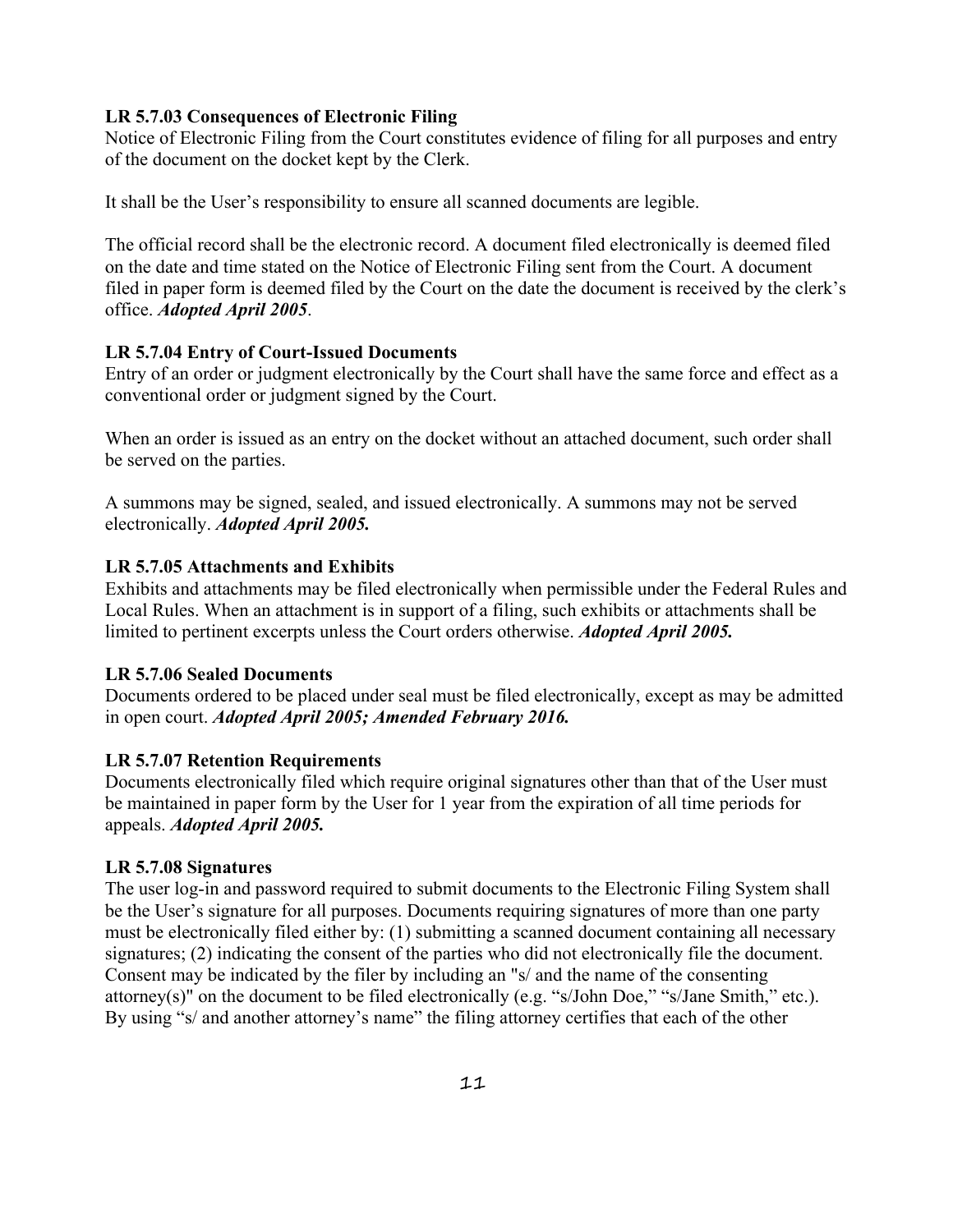signatories has expressly agreed to the form and substance of the document and that the filing attorney has their actual authority to submit the document electronically. The filing attorney shall retain any records evidencing this concurrence for future production, if necessary, until 1 year from the expiration of all time periods for appeals. A non-filing signatory or party who disputes the authenticity of an electronically filed document containing multiple signatures or the authenticity of the signatures themselves must file an objection to the filing of the document within 14 days from service of the document. *Adopted April 2005; Amended November 18, 2008 and December 1, 2009.*

## **LR 5.7.09 Service of Documents by Electronic Means**

The "Notice of Electronic Filing" automatically generated by the Court's Electronic Filing System constitutes proof of service of the filed document on Users. Parties who are not Users must be served in accordance with the Federal Rules and the Local Rules.

Sealed filings do not produce a "Notice of Electronic Filing." Service of any sealed document must be in accordance with the Federal Rules and the Local Rules. *Adopted April 2005; Amended October 2019.*

# **LR 5 .7.10 Notice of Court Orders and Judgments**

The entry of an order or judgment into the Electronic Filing System by the Court will generate a "Notice of Electronic Filing" to all Users in that action. The "Notice of Electronic Filing" constitutes the notice required by the Federal Rules. The clerk shall give notice to non-Users in accordance with the Federal Rules. *Adopted April 2005*

## **LR 5.7.11 Technical Failures**

A User whose electronic filing is made impossible as the result of a technical failure in the Court's Web Site may seek appropriate relief. *Adopted April 2005.*

## **LR 5.7.12 Public Access**

In compliance with the policy of the Judicial Conference of the United States, and the E-Government Act of 2002, and in order to promote electronic access to case files while also protecting personal privacy and other legitimate interests, parties shall refrain from including, or shall partially redact where inclusion is necessary, the following personal data identifiers from all pleadings filed with the court, including exhibits thereto, whether filed electronically or in paper, unless otherwise ordered by the Court.

- a. **Social Security numbers.** If an individual's Social Security number must be included in a pleading, only the last four digits of that number should be used.
- b. **Names of minor children.** If the involvement of a minor child must be mentioned, only the initials of that child should be used.
- c. **Dates of birth.** If an individual's date of birth must be included in a pleading, only the year should be used.
- d. **Financial account numbers.** If financial account numbers are relevant, only the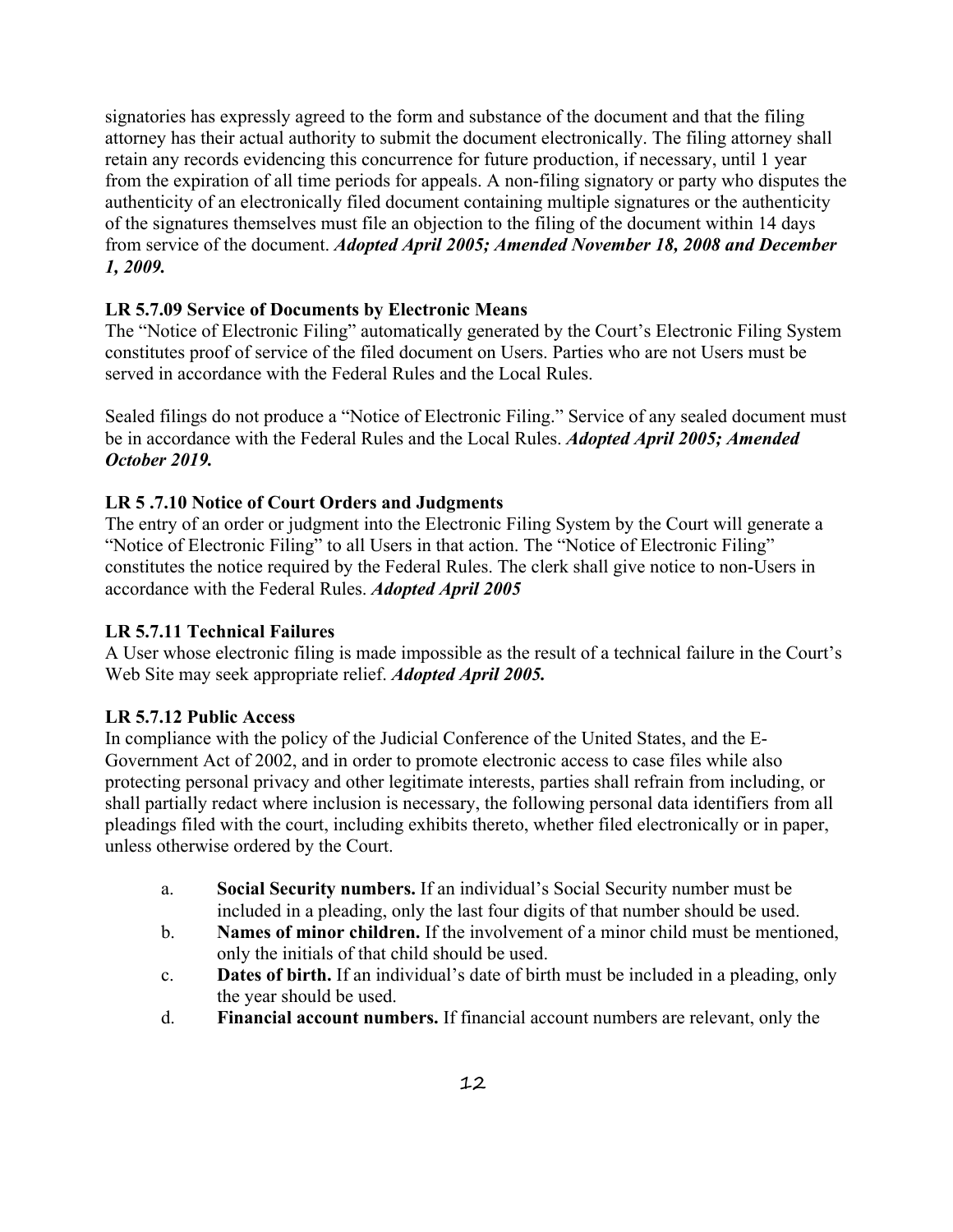last four digits of these numbers should be used.

e. **Home Addresses.** If home addresses are relevant, only the city and state should be used.

In compliance with the E-Government Act of 2002, a party wishing to file a document containing the personal data identifiers listed above may

- a. file an unredacted version of the document under seal, or
- b. file a reference list under seal. The reference list shall contain the complete personal data identifier(s) and the redacted identifier(s) used in its (their) place in the filing. All references in the case to the redacted identifiers included in the reference list will be construed to refer to the corresponding complete personal data identifier. The reference list must be filed under seal, and may be amended as of right.

The unredacted version of the filing or the reference list shall be retained by the Court. The Court may require the party to file a redacted copy for the public record.

The responsibility for redacting personal identifiers rests solely with counsel and the parties. The Clerk will not review filing for compliance with this rule. *Adopted April 2005.*

# **LR 5.7.13 Hyperlinks**

Material accessed by hyperlink will not be a part of the record. Hyperlinks are simply convenient mechanisms for accessing material cited in a filing. NOTE: See the Court's Administrative Procedures for further information on hyperlinks. *Adopted April 2005.*

# **LOCAL CIVIL RULE 7 - PLEADINGS ALLOWED; FORM OF MOTIONS**

## **LR7.1 Submission of Motions**

A party filing a motion or response shall transmit a copy of the motion or response, including attachments and exhibits, to the chambers of the judge assigned to rule on the motion. *Adopted September 27, 2000*.

# **LR7.4 Motions Must Be Accompanied by Memorandum**

The moving party shall submit and serve opposing parties with a copy of the motion and memorandum. Except as noted in LR7.4.1, all motions shall be accompanied by a memorandum commonly referred to as a "Memorandum in Support", which shall contain (1) a concise statement of reasons in support of the motion, and (2) citations of the authorities on which he relies or copies of these authorities. If the motion requires the consideration of facts not appearing of record, the movant shall also file with the clerk and serve upon opposing counsel a copy of all documentary evidence he or she intends to submit in support of the motion. Memoranda may not be supplemented except with leave of court first obtained.

# **LR7.4.1 Motions Not Requiring Memorandum**

All motions listed below, while not required to be accompanied by a memorandum, must state the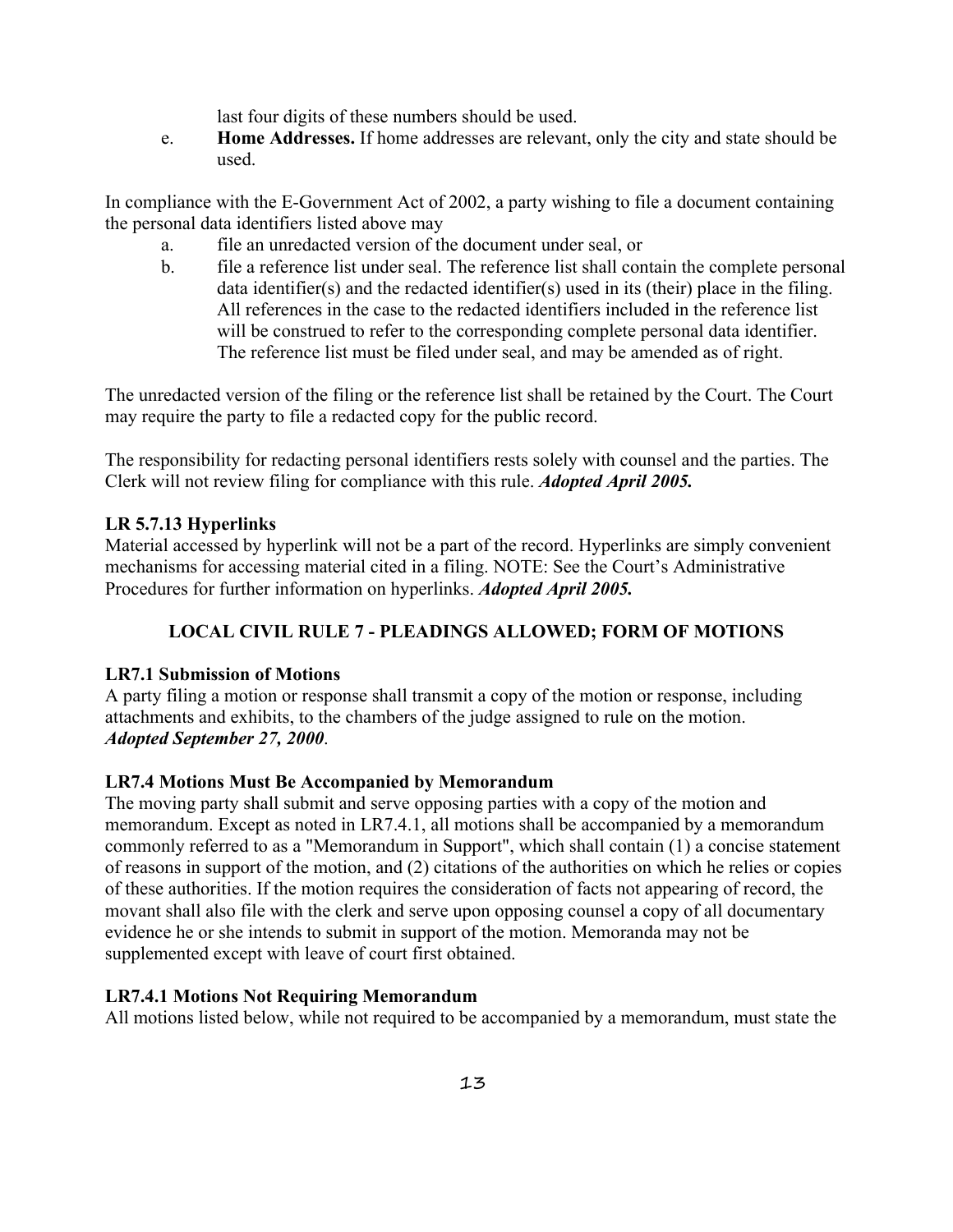grounds therefor and cite any applicable rule, statute, or other authority justifying the relief sought. No memorandum or hearing is required by either movant or respondent, unless otherwise directed by the court, with respect to the following motions: (1) For extension of time for the performance of an act required or allowed to be done, provided request therefor is made before the expiration of the period originally prescribed or as extended by previous orders; (2) to continue a pretrial conference, hearing, motion, or the trial of an action; (3) to add additional parties; (4) to amend pleadings; (5) to file supplemental pleadings; (6) to appoint next friend or guardian ad litem; (7) to intervene; (8) for substitution of parties; (9) joint motions to dismiss or consolidate; and (10) to withdraw as counsel.

Prior to filing any motion under this section, with the exception of #10, the moving party shall attempt to obtain consent for the filing and granting of such motion from all parties having an interest to oppose, and a certificate of this attempt shall be included in the motion. If the court finds that opposing counsel does not have a good faith reason for failing to so consent, the court may impose such sanctions as it deems proper.

A proposed order shall accompany each motion filed under this paragraph.

#### **LR7.5 Response and Memorandum**

If the respondent opposes a motion, he or she shall file a response, including opposing affidavits, memorandum, and such supporting documents as are then available, within 21 days after service of the motion. Memoranda shall contain a concise statement of reasons in opposition to the motion, and a citation of authorities upon which respondent relies. For good cause appearing therefor, a respondent may be required to file a response and supporting documents, including memoranda, within such shorter or longer period of time as the court may order at the discretion of the judge, or upon written ex parte motion served on all parties. *Amended on December 1, 2009.*

## **LR7.6 Motions to Intervene, to Amend Pleadings, to File Third-Party Complaints and for Joinder in Actions Removed from State Court**

Any motion for leave to amend a pleading, intervene, or file a third-party complaint must be accompanied by a proposed order and contain a statement by the moving party (1) that the party has presented the proposed amendment or pleading to all parties who have an interest to oppose and (2) whether any party opposes the granting of the motion. The court may impose proper sanctions on a party or counsel who oppose such a motion without a good faith reason.

If no opposition is noted, the motion will be referred to the appropriate judge for consideration. If opposition is noted, the opposing party will be allowed an opportunity to file a memorandum in opposition or otherwise be heard before the motion is considered by the court. The proposed pleading for which leave to file is sought must be attached to the motion for leave, and if leave is granted, the proposed pleading is deemed filed without the necessity of any further order of the court.

If a motion for leave to amend proposes to add a party that may destroy diversity of citizenship in a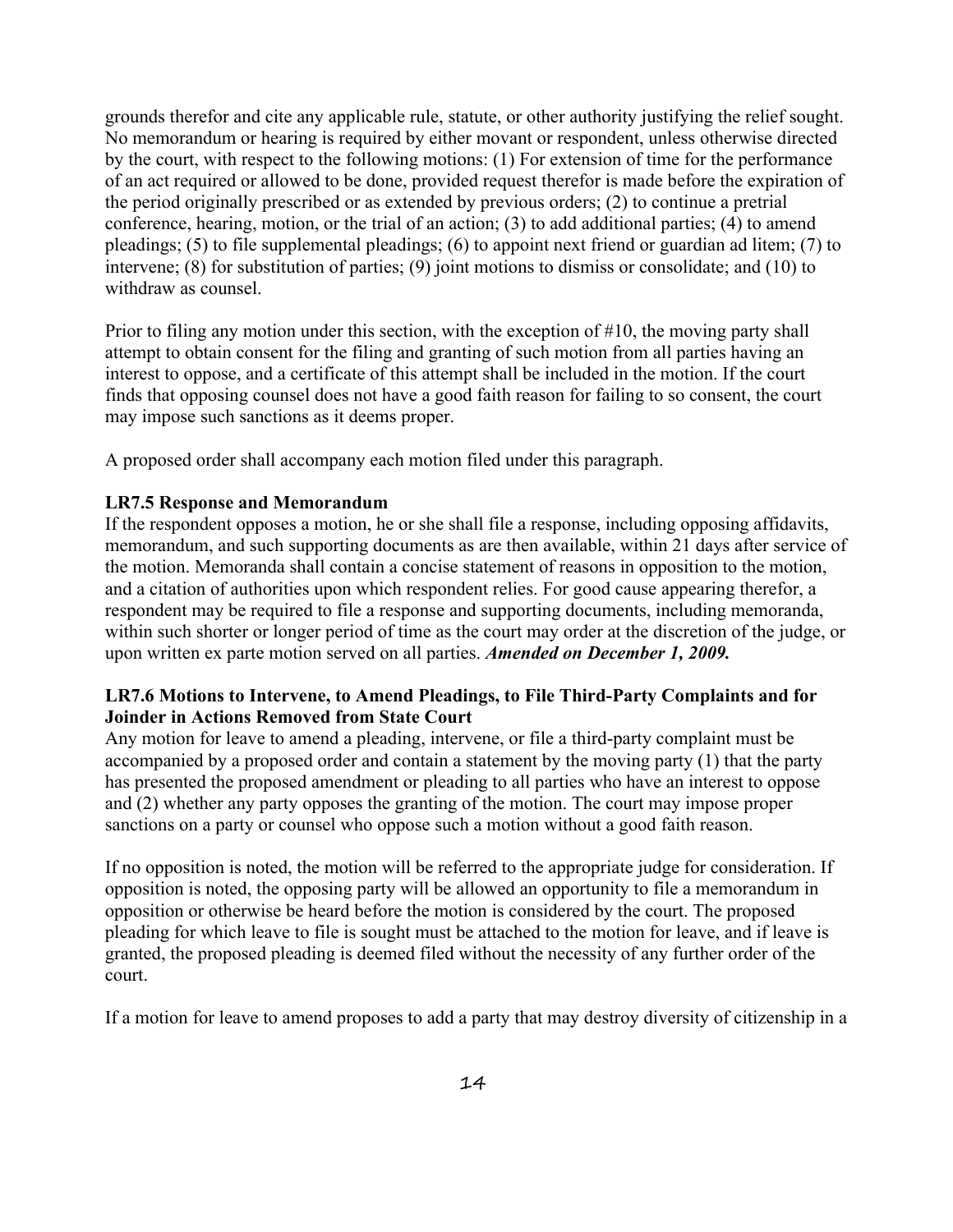case that was removed from state court based on diversity jurisdiction, the movant must notify the court of the issue and file a memorandum that sets forth facts relevant to the determination that will have to be made under 28 U.S.C. § 1447(e). *Amended, July 16, 2012. Combined LR7.6 and LR7.7.*

# **LR7.8 Briefs**

Except with permission of the judge, no brief shall exceed 25 pages in length, exclusive of pages containing a table of authorities or a table of contents, and no reply brief shall exceed 10 pages. Any brief exceeding 10 pages shall contain (1) a table of contents with page references and (2) a table of cases (arranged alphabetically), statutes and other authorities cited, with references to the pages of the brief where they are cited.

## **LR7.9 Motion for Continuance or for Extension of Time**

A motion for continuance or for extension of time shall be accompanied by a certificate by the applicant's attorney that (1) there is or is not opposition to the request; and, if there is opposition, the reasons therefor, or, (2) if neither is obtainable, a statement of the efforts made by the applicant to secure the same.

# **LOCAL CIVIL RULE 9 - PLEADING SPECIAL MATTERS**

# **LR9.1 Three Judge Cases**

Upon filing any suit or proceeding that is thought to require a three-judge court for its disposition, the party instituting the action shall give notice to the clerk and other parties in writing, stating under what provision he/she is proceeding and that a three judge court is requested. In the absence of such notice, the clerk may treat the matter as one not requiring three judges. In cases in which such notice is filed, all pleadings shall be filed in quadruplicate until it is determined that the matter is not for three judges.

## **LR9.2 Social Security Cases**

Complaints filed in civil cases pursuant to Section 205(g) of the Social Security Act, *42 USC 405(g)*, for benefits under Titles II, XVI and XVIII of the Social Security Act shall contain, in addition to what is required under *FRCvP 8(a)*, the following information,

- a. In cases involving claims for retirement, disability, health insurance and black lung benefits, the social security number of the worker on whose wage record the application for benefits was filed (who may or may not be the plaintiff).
- b. In cases involving claims for supplemental security income benefits, the social security number of the plaintiff.

# *Amended number on June 26, 2004***.**

## **LOCAL CIVIL RULE 10 - FORM OF PLEADINGS LR10.1 Form: Statement Regarding Filing of Papers**

All papers drafted for filing in this court shall be on 8-1/2 by 11-inch paper, plainly written or printed without defacing erasures or interlineations, and shall be double spaced, except that quotations and footnotes may be single spaced. If a document consists of more than three (3)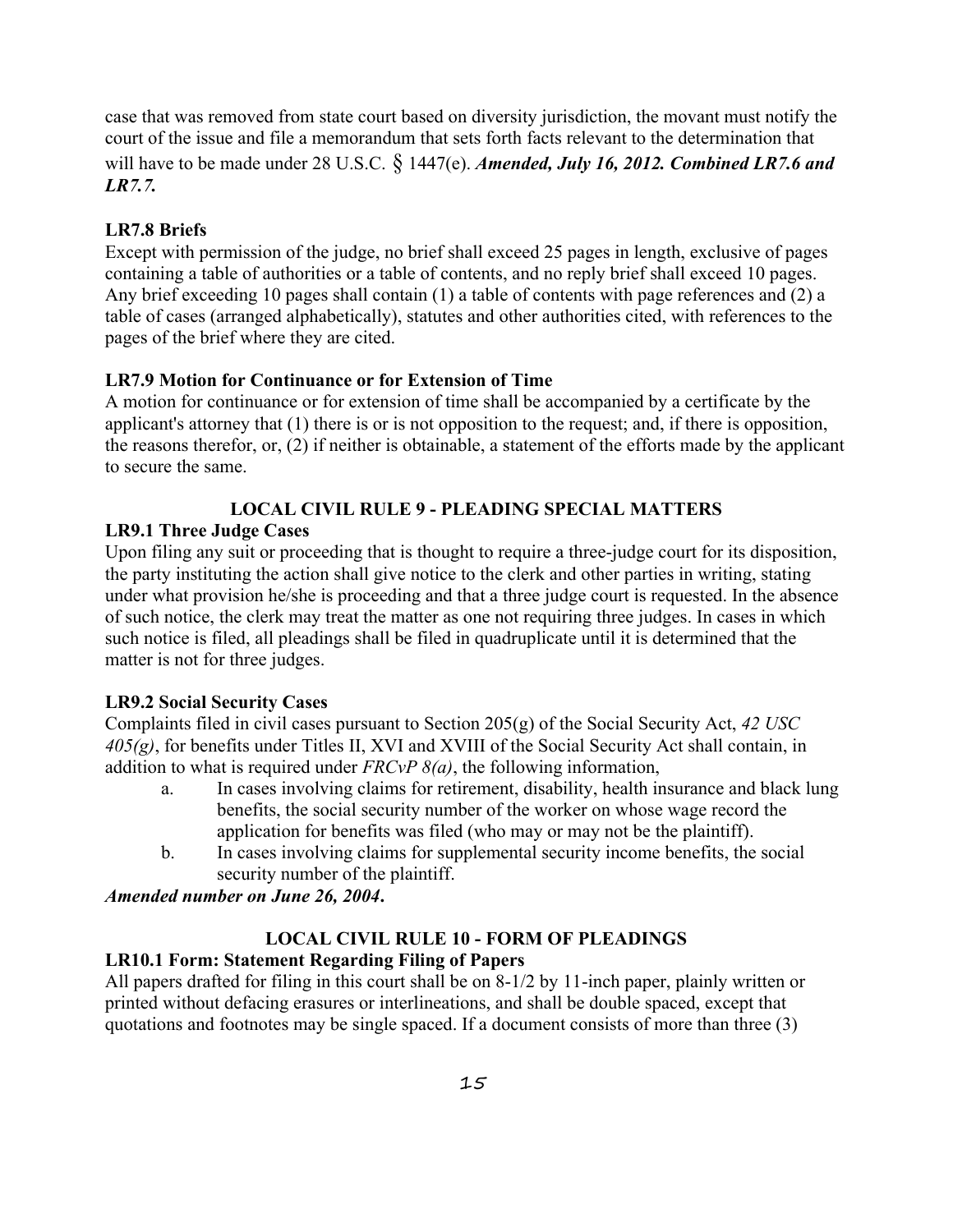pages, each page of the document shall bear a sequential number, beginning with "1" for the first page.

In addition to the requirements of *FRCvP 10(a)*, the caption shall also indicate the Division and Section (as applicable and after allotment), and the district judge and the magistrate judge to whom the case is assigned.

A completed and executed Civil Cover Sheet form shall accompany the initial pleading of each civil case to be filed, except that such requirement shall not apply to persons in the custody of civil, state or federal institutions or to persons filing cases pro se.

## **LR10.2 Consolidated Cases**

Unless otherwise ordered by the court, where cases are consolidated, whether for trial only or otherwise, the caption of all papers filed after consolidation shall list first the name and docket number of the lowest numbered case in the group, with words indicative of the consolidation. This shall be followed by a listing of the names and docket numbers of only those cases to which the filing applies.

The caption of the lowest numbered case will serve as the identifying caption during the pendency of the consolidation and will continue to be used even if that particular case is closed. *Amended January, 2018.* 

#### **LR10.3 Constitutional Questions**

Whenever the constitutionality of any act of Congress is, or is intended to be, drawn into question in any suit or proceeding to which the United States, or any agency, officer or employee thereof as such officer or employee, is not a party, counsel for the party raising or intending to raise the constitutional issue shall notify the court, in writing, of the existence of that question (to enable the court to comply with *28 USC 2403*). A copy of such notice shall be served upon each of the other parties. The notice shall give the title of the cause, a reference to the questioned statute sufficient for its identification, and the respects in which the statute is claimed to be unconstitutional.

## **LOCAL CIVIL RULE 11 - SIGNING OF PLEADINGS, MOTIONS, AND OTHER PAPERS; REPRESENTATIONS TO COURT; SANCTIONS**

#### **LR11.1 Signing of Pleadings, Motions and Other Papers**

A. Every pleading, written motion, or other paper shall, in accordance with the Federal Rules of Civil Procedure, be signed personally by counsel admitted to practice before the court or admitted pro hac vice for the case in the attorney's individual name. If the document is submitted by a pro hac vice attorney, the document must also be signed by local counsel associated with such pro hac vice attorney in accordance with LR83.2.6. In addition, counsel's name, address, telephone number and Attorney Identification Number shall be typed or printed under the attorney's signature. If the attorney is admitted to the bar by the Supreme Court of Louisiana, the Attorney Identification Number shall be the same as the number assigned by the Supreme Court of Louisiana. Otherwise,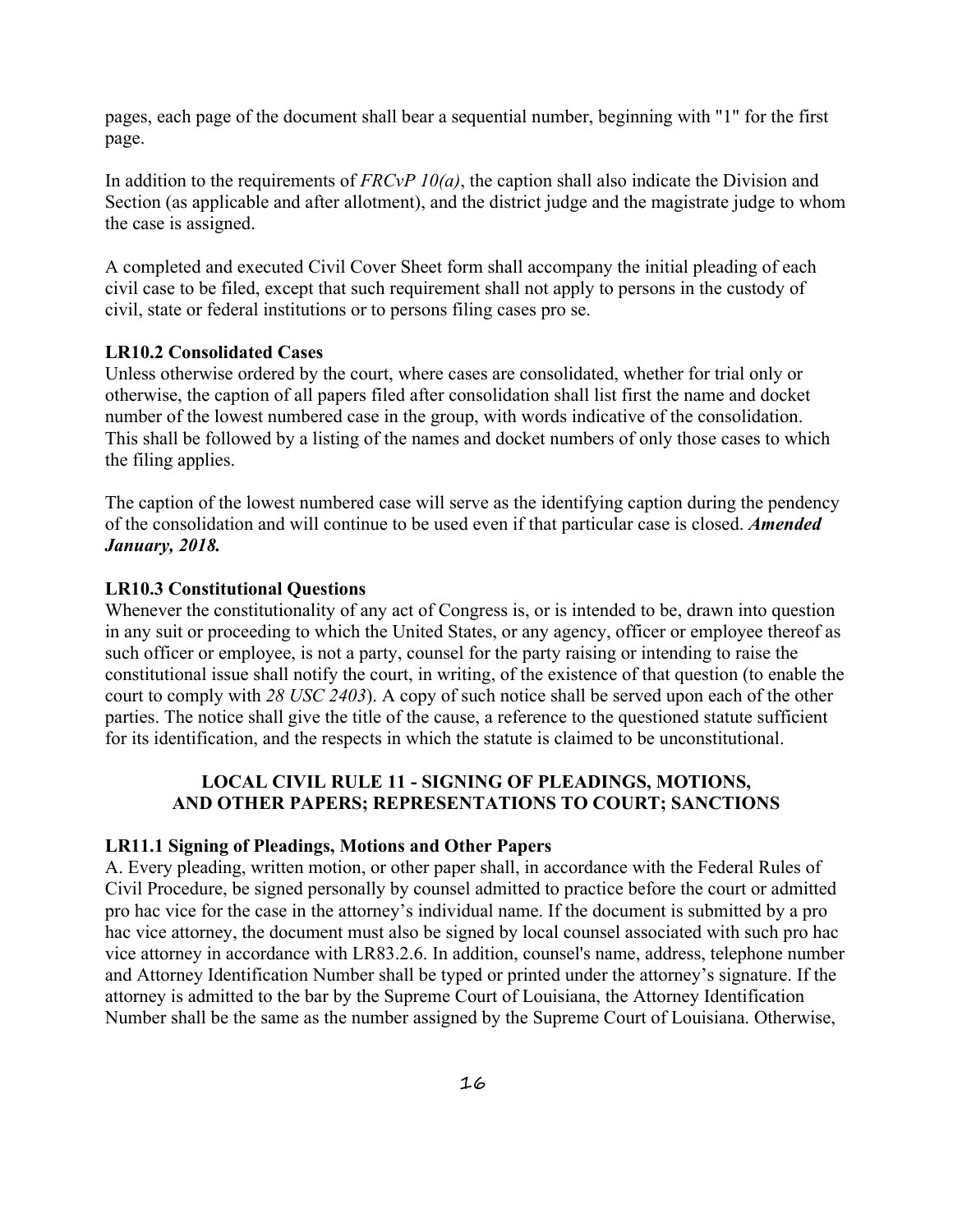the Attorney Identification Number shall be the number assigned by this court.

Documents filed by a party not represented by counsel shall be signed by the party and shall include name, address and telephone number.

Each attorney and pro se litigant have a continuing obligation to promptly notify the court in writing of any address change.

B. In any action, civil or criminal, by presenting to the court (whether by signing, filing, submitting, or advocating) a pleading, oral or written motion, or other paper, an attorney or unrepresented party is certifying to the best of that person's knowledge, information and belief, formed after an inquiry reasonable under the circumstances

- (1) it is not being presented for any improper purpose, such as to harass or to cause unnecessary delay or needless increase in the cost of litigation;
- (2) the claims, defenses, and other legal contentions therein are warranted by existing law or by a nonfrivolous argument for the extension, modification or reversal of existing law or the establishment of new law;
- (3) the allegations and other factual contentions have evidentiary support or, if specifically so identified, are likely to have evidentiary support after a reasonable opportunity for further investigation or discovery;
- (4) the denials of factual contentions are warranted on the evidence, or if specifically so identified, are reasonably based on a lack of information or belief; and
- (5) all pleadings and written motions have been personally read and approved by all persons whose signature appears on the document.

Sanctions may be imposed for violations of this rule in accordance with the procedures and provisions of Federal Rule of Civil Procedure 11(c). *Amended December 2001, February 2014.*

# **LR11.2 Trial Attorney**

If a law firm or more than one attorney represents a party, one attorney will be designated in the first pleading filed on behalf of that party as "Trial Attorney" or "T.A." This attorney may, but need not, be the attorney who personally signs pleadings.

The designated trial attorney will be responsible for the case and all notices and other communications with respect to it will be directed to the designated trial attorney, or to local counsel in the event a visiting attorney is designated as trial attorney. The designation of the trial attorney may be changed at any time by ex-parte motion. If a party desires to change the trial attorney, the new trial attorney will be promptly designated.

# **LR11.3 Announcement of Representation**

At all trials or hearings and upon first addressing the court or taking any part in such trials or hearings, counsel shall announce his or her name and the name of the party or parties he or she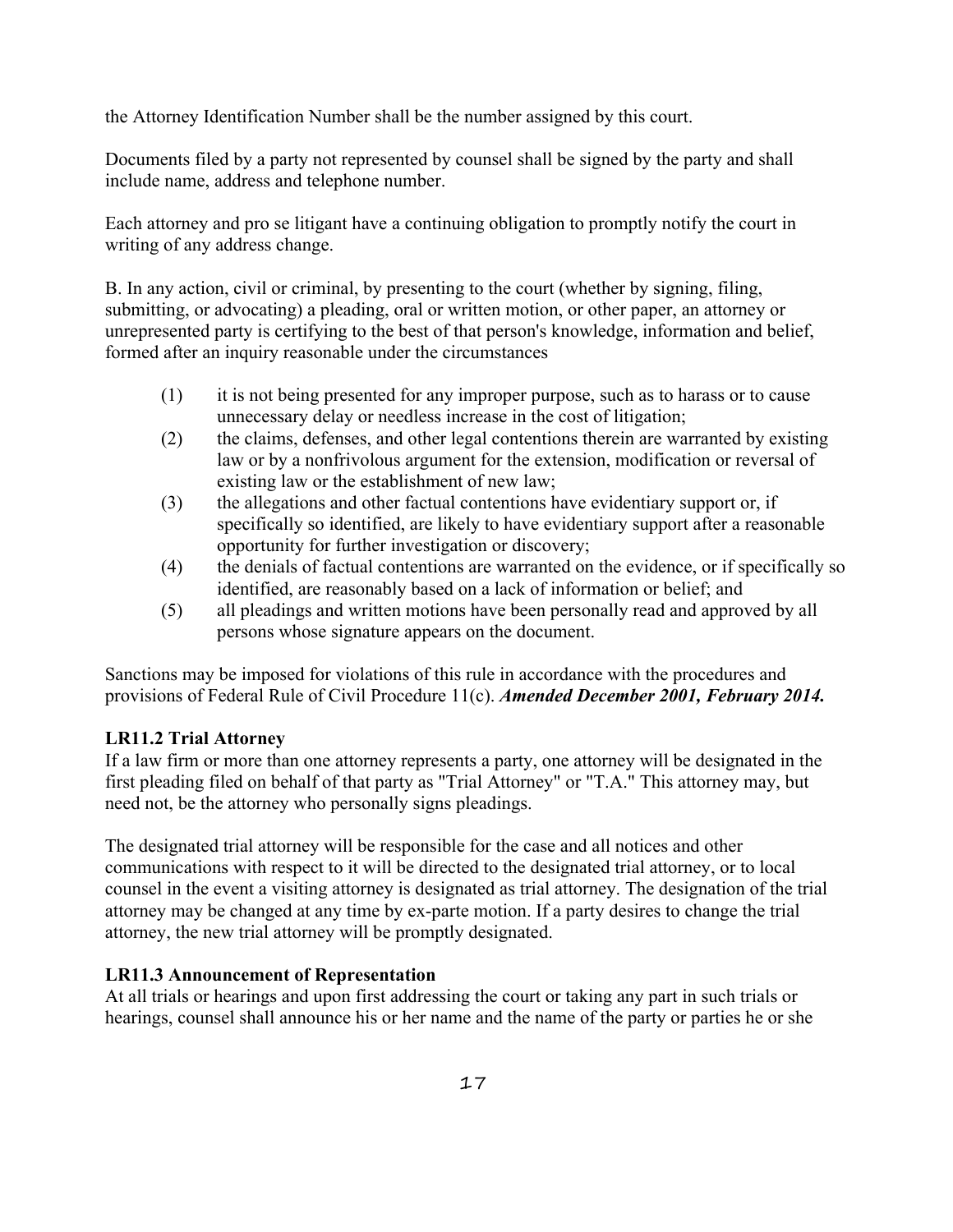represents.

# **LOCAL CIVIL RULE 16 - PRETRIAL CONFERENCES; SCHEDULING; MANAGEMENT**

### **LR16.3.1 Alternative Dispute Resolution**

When the trial judge in a civil matter determines that disposition of the case may be enhanced by the use of mediation, an alternative dispute resolution (ADR), the judge may, with the prior approval of the parties or their counsel, refer the matter to a mediator of the judge's selection or to a mediator of the parties' selection. With the consent of the parties or their counsel, the trial judge may order a nonbinding mini-trial or summary jury trial under such terms and circumstances as agreed to by the parties or their counsel.

The clerk of court shall notify plaintiff or counsel for plaintiff when plaintiff is represented, who in turn shall notify each attorney in the proceeding, and each unrepresented party, that the court expects the parties to consider the use of ADR no later than 200 days after initial filing in federal court. Should the parties avail themselves of an ADR procedure, the success or failure of that use shall be reported to the Chief Judge of the Western District of Louisiana. The Chief Judge, or delegate, shall be the administrator of the plan and shall perform such duties as are required by law.

Qualified mediators, also referred to as neutrals, include those individuals listed on the register of qualified civil mediators under La. R.S. 9:4106. A neutral may be disqualified for cause pursuant to 28 U.S.C. §144 and shall be disqualified in any case in which a judge would be disqualified pursuant to 28 U.S.C. §455. Any party who believes that an assigned neutral has a conflict of interest shall file a motion for disqualification immediately. Failure to file will be deemed to be a waiver of the objection. Compensation of the neutral, if the appointment is accepted by the neutral, shall be subject to the agreement of the parties and the neutral. The court shall not provide funding for non-staff ADR neutrals.

All ADR proceedings shall be confidential. *Adopted April 18, 2000.*

#### **LR16.4 Notice of Settlement to Clerk**

Whenever a civil case is settled or otherwise disposed of, counsel shall immediately inform the clerk's office, the judge to whom the case is allotted, and all persons subpoenaed as witnesses. If a civil case is settled as to fewer than all of the parties or all of the claims, counsel shall also set forth the remaining parties and unsettled claims.

#### **LR16.7 Cases to Be Tried on Date Assigned - Exceptions**

All cases shall be tried on the date set unless the trial is continued by order of the court.

#### **LR16.8 Absence of Material Witness**

Every motion for a continuance upon the ground of the absence of a material witness shall be accompanied by the affidavit of the party applying therefor, or his or her attorney, setting forth the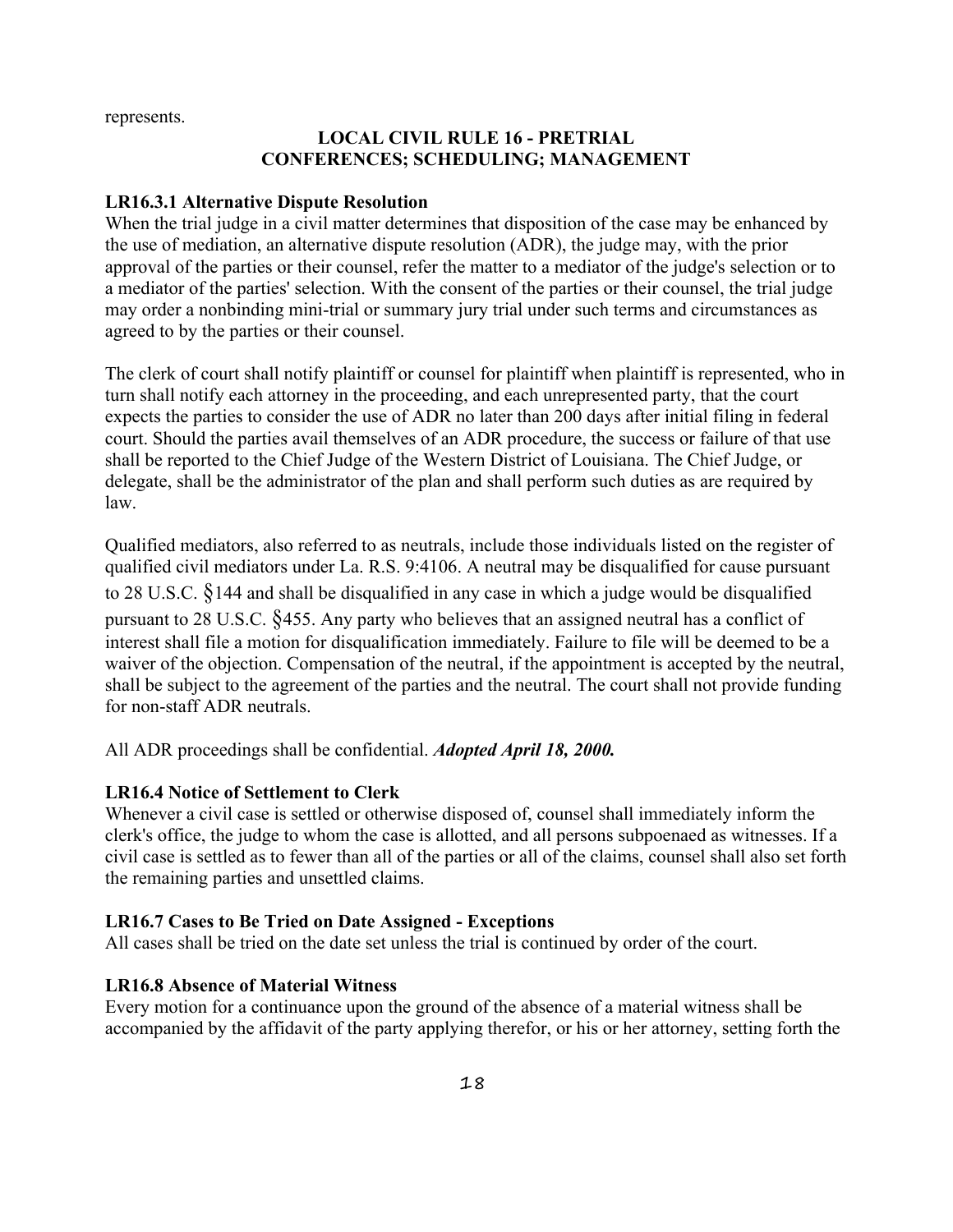efforts made to procure attendance and, in a civil case, the facts he/she expects to prove by such witness. In a criminal case, the court may require, or in its discretion, dispense with, a statement of the facts to be proved. If the proposed testimony is set forth and it is admitted by the opposite party that the witness, if called, would testify as set forth in the affidavit, the court may, in its discretion, deny the motion. In a criminal case if the proposed testimony is not set forth, or in any other case, the court may hold a hearing on the matter and take such action with respect to the motion as justice requires.

### **LR16.9 Retaining Position on Trial Calendar**

Generally, among civil actions set for the same trial date, the action with the lowest docket number will be tried first. At the pre-trial conference, the court will assign a numerical priority for cases set for trial on the same date.

## **LOCAL CIVIL RULE 23 - CLASS ACTIONS**

# **LR23.1 Class Action -** *Repealed August 4, 2020*

## **LOCAL CIVIL RULE 26 - GENERAL PROVISIONS GOVERNING DISCOVERY; DUTY OF DISCLOSURE**

#### **LR26.1 Civil Actions Subject to the December 1, 1993 Discovery Amendments**

All cases filed on or after December 1, 2000 shall be subject to the amendments to Federal Rules of Civil Procedure 26 through 37. *Amended December 17, 2001*.

#### **LR26.2 Format of Discovery Requests**

All discovery requests shall be so arranged that following each question or request there shall be provided a sufficient blank space for inserting a typed response. If the space allotted is insufficient the responding party shall retype the pages, repeating each question in full, followed by the answer or objection thereto. When the discovery request has been completed by the responding party, the original shall be returned to the proponent, and copies served upon all other parties.

## **LR26.5 Non-Filing of Disclosure, Discovery Requests and Responses: Retention by Requesting Party**

In accordance with Federal Rule of Civil Procedure 5(d), disclosure of discovery materials shall not be filed with this court unless authorized. The party preparing and responsible for service of the disclosure or discovery material shall retain the original and become the custodian of any such non-filed materials. *Amended December 17, 2001*.

### **LR26.6 Disputed Discovery Materials to Be Filed With Request for Relief**

If relief is sought under *FRCvP 26(c)* or *37*, concerning any disclosure, interrogatories, requests for production or inspection, requests for admissions, answers to interrogatories or responses to requests for admissions, copies of the portions of the disclosure, interrogatories, requests, answers or responses in dispute shall be filed with the court contemporaneously with any such motion.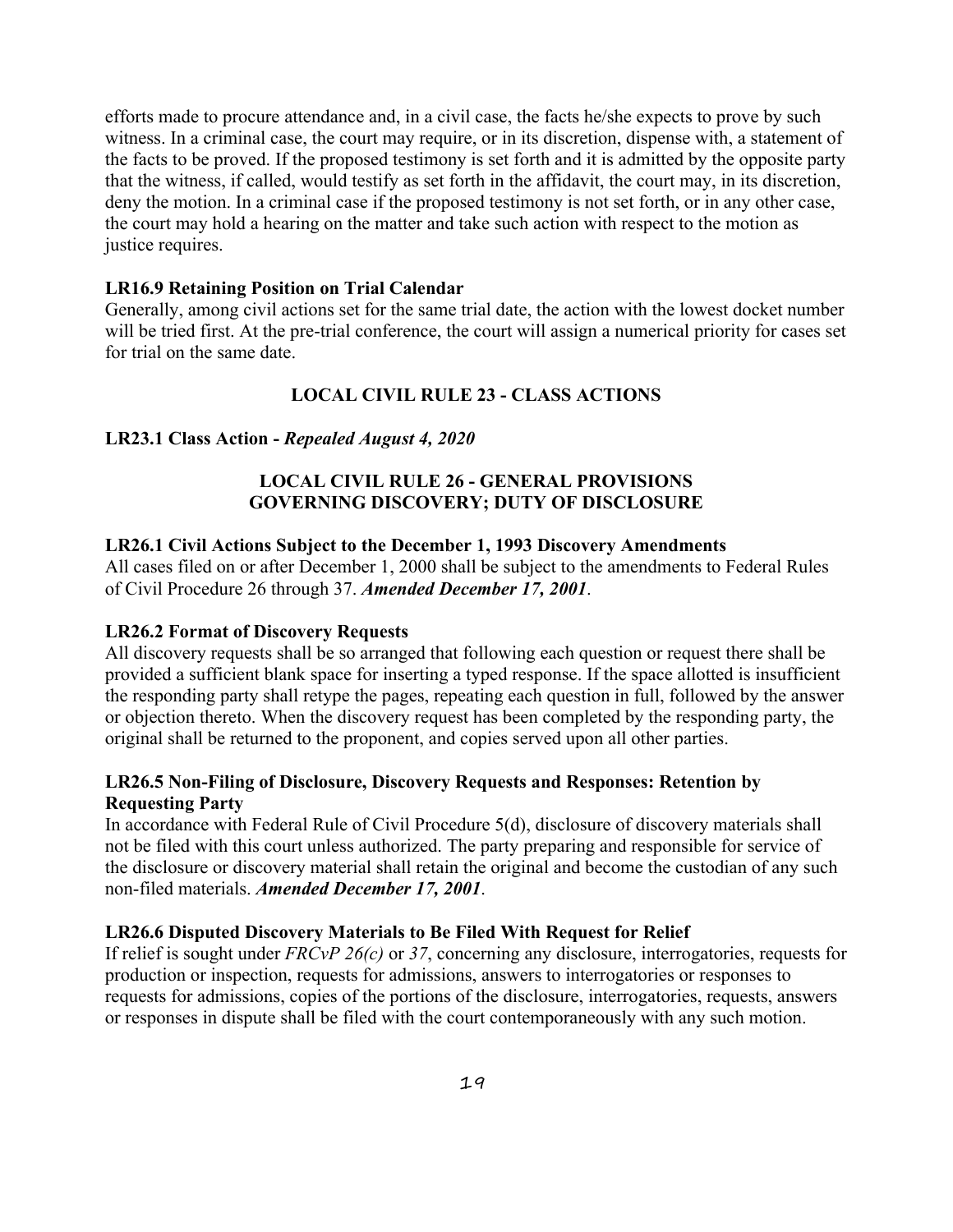### **LR26.7 Pretrial Filing of Disclosure and Discovery Materials to Be Used at Trial**

If disclosure or pretrial discovery materials will be used at trial or are necessary to a pretrial motion which might result in a final order on any issue, the portions to be used shall be filed with the clerk at the outset of the trial or at the filing of the motion insofar as their use can be reasonably anticipated. Nothing in this rule is intended to preclude use of disclosure or discovery materials for impeachment if the attorney could not reasonably anticipate that it would be used at trial. *Amended June 28, 2002.*

### **LR26.8 Filing of Disclosure or Discovery Materials for Appeal Purposes**

When documentation of disclosure or discovery not previously in the record is needed for appeal purposes, upon an application and order of the court or by stipulation of counsel, the necessary disclosure or discovery papers shall be filed with the clerk.

## **LOCAL CIVIL RULE 33 - INTERROGATORIES TO PARTIES**

#### **LR33.1 Number of Interrogatories**

No party shall serve on any other party more than 25 interrogatories in the aggregate without leave of court. Each sub-part of an interrogatory shall count as an additional interrogatory. Any party desiring to serve additional interrogatories shall file a written motion setting forth the proposed additional interrogatories and the reasons establishing good cause for their use. *Amended June 28, 2002*.

#### **LR33.2 Objections to Interrogatories**

Objections to interrogatories, and objections to the answers to them, shall set forth in full, immediately preceding each answer or objection, the interrogatory or answer to which objection is being made.

### **LOCAL CIVIL RULE 36 - REQUESTS FOR ADMISSION**

### **LR36.1 Objections to Requests for Admission**

Objections to requests for admission, and objections to the answers to them, shall set forth in full, immediately preceding each answer or objection, the request or answer to which objection is being made.

# **LOCAL CIVIL RULE 37 - FAILURE TO MAKE DISCLOSURE OR COOPERATE IN DISCOVERY; SANCTIONS**

#### **LR37.1 Discovery Motions**

No motion relative to discovery shall be accepted for filing unless accompanied by a certificate of counsel for the moving party stating that counsel have conferred in person or by telephone for purposes of amicably resolving the issues and stating why they are unable to agree or stating that opposing counsel has refused to so confer after reasonable notice. Counsel for the moving party shall arrange the conference. A proposed order shall accompany each motion filed under this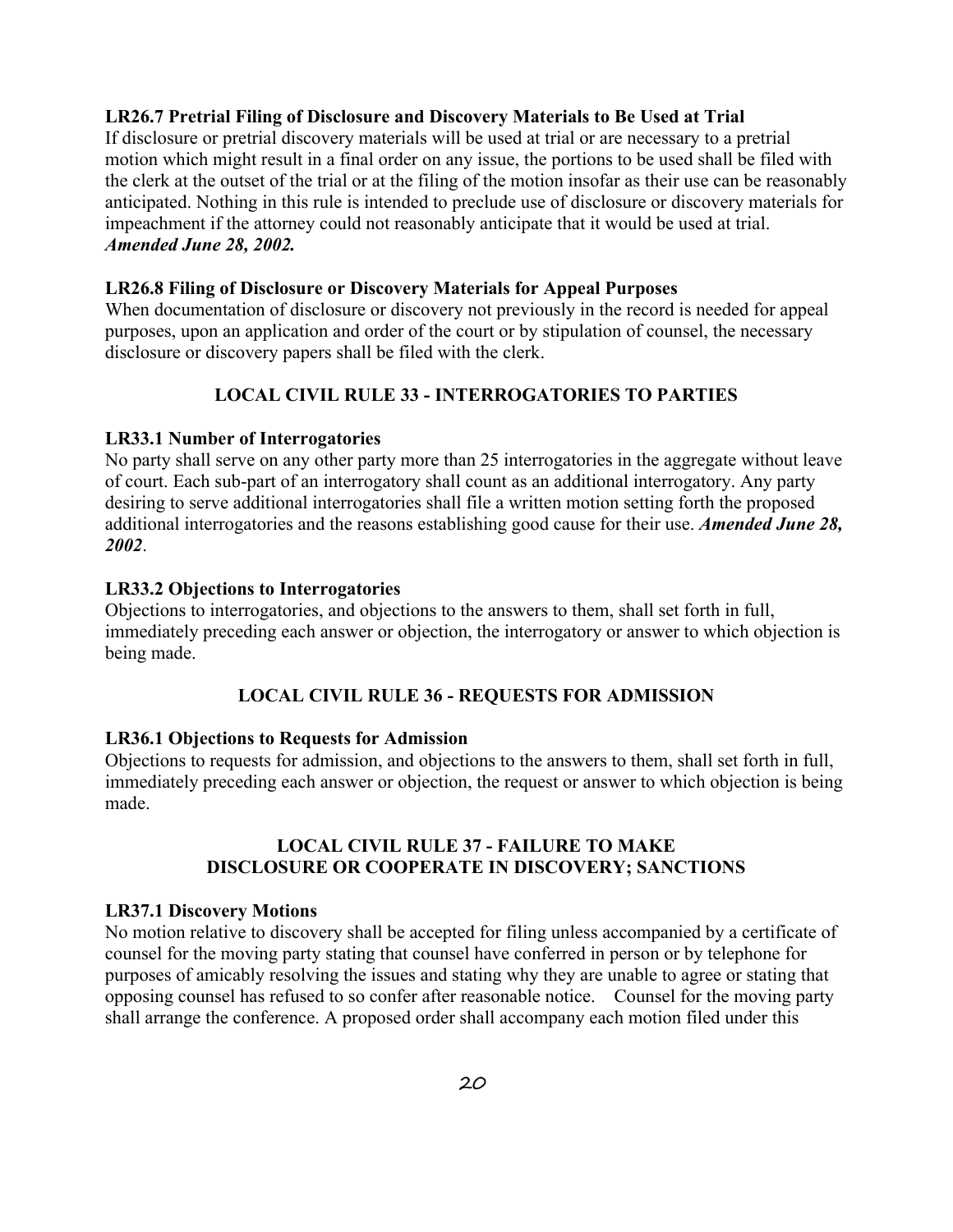paragraph. If the court finds that opposing counsel has willfully refused to meet and confer, or, having met, willfully refused or failed to confer in good faith, the court may impose such sanctions as it deems proper.

## **LOCAL CIVIL RULE 38 - JURY TRIAL OF RIGHT**

### **LR38.1 Designation of Jury Demand**

If a jury demand is made in the document, the caption shall contain words indicating that a demand for jury trial is being made therein.

# **LOCAL CIVIL RULE 41 - DISMISSAL OF ACTIONS**

## **LR41.1 Dismissals**

Except as provided in *FRCvP 41(a)(1)*, if an attorney proposes to dismiss a suit with the intention of refiling it he or she must bring this to the attention of the judge of the division and section (as applicable) to which the suit has been allotted and obtain express leave to refile, either in the dismissal order or in a separate order. *Amended June 26, 2004.*

## **LR41.3 Dismissal for Failure to Prosecute**

A civil action may be dismissed by the clerk of court or any judge of this court for lack of prosecution as follows:

- A. Where no service of process has been made within 90 days after filing of the complaint;
- B. Where no responsive pleadings have been filed or default has been entered within 60 days after service of process; or
- C. Where a cause has been pending six months without proceedings being taken within such period. This provision shall not apply if the cause is awaiting action by the court.

Prior to issuance of a dismissal, notice shall be sent to the plaintiff, and plaintiff shall be allowed 14 calendar days from mailing of the notice within which to file evidence of good cause for plaintiff's failure to act. If no response is received within the allotted time, the clerk may dismiss the civil action. If a timely response is filed, a district judge or magistrate judge may order additional time within which to take action, dismiss the civil action without prejudice or make any other appropriate order.

Dismissal under this rule shall be without prejudice unless delay has resulted in prejudice to an opposing party. The Order of Dismissal shall allow for reinstatement of the civil action within 30 days for good cause shown.

The failure of an attorney or pro se litigant to promptly notify the court in writing of an address change may be considered cause for dismissal for failure to prosecute when a notice is returned to the court for the reason of an incorrect address and no correction is made to the address for a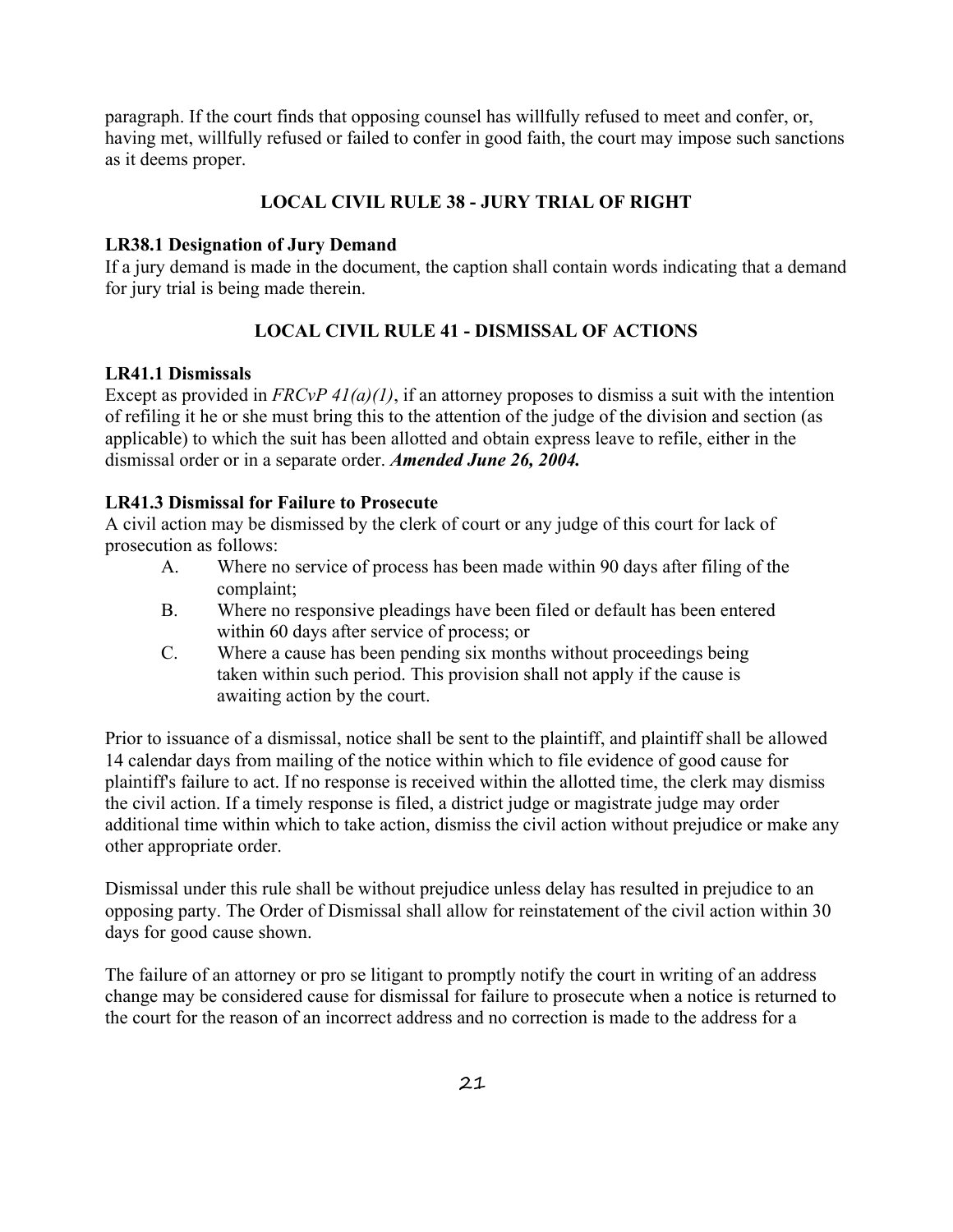### **LOCAL CIVIL RULE 43 - TAKING OF TESTIMONY**

### **LR43.1 Oral Testimony on Hearing of Motion**

Oral testimony shall not be offered at the hearing on a motion without prior authorization from the court, and counsel shall not cause service of any subpoenas or subpoenas duces tecum in connection with any such hearing until such authorization has been obtained and reasonable notice has been given to all parties.

#### **LR43.2 One Counsel to Examine Witness and Present Objections**

Only one counsel for each separate interest shall conduct the examination of any one witness, or present argument or urge objections with respect to the testimony of that witness, except with leave of court.

### **LOCAL CIVIL RULE 45 - SUBPOENA**

#### **LR45.1 Witness Fees and Mileage**

It shall be the duty of the person provoking the issuance of any subpoena for a witness to cause to be tendered to the witness, at the time of service of the subpoena upon him or her, one day's attendance fee and the legal amount for mileage to and from the place of trial or hearing, as set forth in *28 USC 1821*, and further to cause to be paid concurrently to any such witness the daily attendance fee for each day he or she is required to attend said trial or hearing. No witness shall be liable to attachment for not obeying the subpoena if this rule has not been complied with. This rule does not apply to witnesses for the United States.

#### **LR45.2 Notification of Witnesses**

It is the duty of counsel who has provoked the issuance of a subpoena to notify the person subpoenaed if his or her attendance will not be required in time to prevent the witness from making a needless trip. Counsel failing to comply with this rule may be subject to appropriate sanctions.

#### **LR45.3 Subpoena Duces Tecum to Hospitals**

A. When a subpoena duces tecum is served upon the custodian of records or other qualified witness from a hospital or other health care facility in an action in which the hospital or facility is not a party and such subpoena requires the production for trial of all or any part of the records of the hospital or facility relating to the care and treatment of a patient in such hospital or facility, it shall be sufficient compliance therewith if the custodian or other officer of the hospital or facility delivers by registered mail or by hand a true and correct copy of all records described in such subpoena to the clerk of court or other tribunal, or if there is no clerk, then the court or other tribunal, together with the affidavit described in Subsection B. Production of the record shall occur prior to the time fixed for the trial, but no earlier than seven working days before the trial date unless otherwise directed in the pretrial order. This section is limited to procedures for complying with a subpoena duces tecum for purposes of trial and shall not affect the rights of parties to production of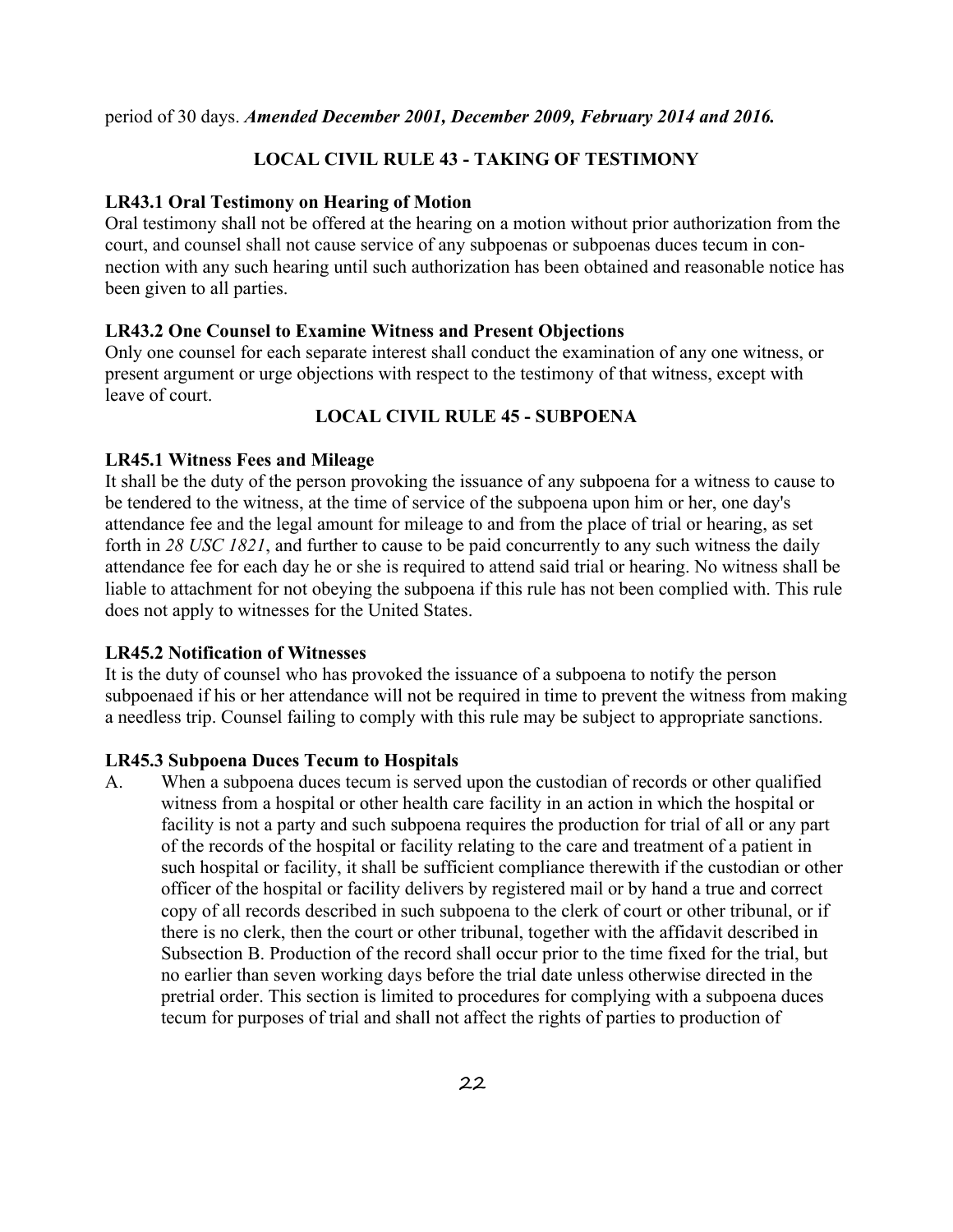documents pursuant to laws governing discovery or other laws pertaining thereto.

- B. The records shall be accompanied by the affidavit of the custodian or other qualified witness, stating in substance each of the following:
	- 1. That the affiant is the duly authorized custodian of the records and has authority to certify the records.
	- 2. That the copy is a true copy of all records described in the subpoena.
	- 3. That the records were prepared by the personnel of the hospital or facility, staff physicians, or persons acting under the control of either in the ordinary course of the business of the hospital or facility at or near the time of the act, condition, or event.
- C. If the hospital or facility has none of the records described, or only part thereof, the custodian shall so state in the affidavit, and deliver the affidavit and such records as are available in the manner provided in Subsection A. *Amended on December 1, 2009.*

# **LOCAL CIVIL RULE 47 - JURORS**

# **LR47.1 Grand and Petit Juries**

Grand and petit juries for the district shall be drawn and be in session as directed by the court.

# **LR47.2 Voir Dire Examination**

All voir dire examinations of prospective jurors will be conducted by the judge alone unless an exception to this rule is made by special leave of court. Counsel may submit in advance, in writing, questions to be asked upon such examination and may supplement this by oral request at side bar when necessary.

# **LR47.3 Argument of Law to Jury Prohibited**

In the argument of any case to a jury, counsel shall not read to the jury from any legal textbook or reported case, instruct the jury on any matter of law, or argue law to the jury.

# **LR47.4 Contacting Prospective Jurors**

Prospective jurors shall not be contacted, either directly or through any member of their immediate family, in an effort to secure information concerning the background of any member of the jury panel.

## **LR47.5 Interviewing Jurors**

- A. No juror has any obligation to speak to any person about any case and may refuse all interviews or comments;
- B. No person may make repeated requests for interviews or questions after a juror has expressed his/her desire not to be interviewed;
- C. No juror or alternate who consents to be interviewed may disclose any information with respect to the following:
	- 1. The specific vote of any juror other than the juror being interviewed;
	- 2. The deliberations of the jury; or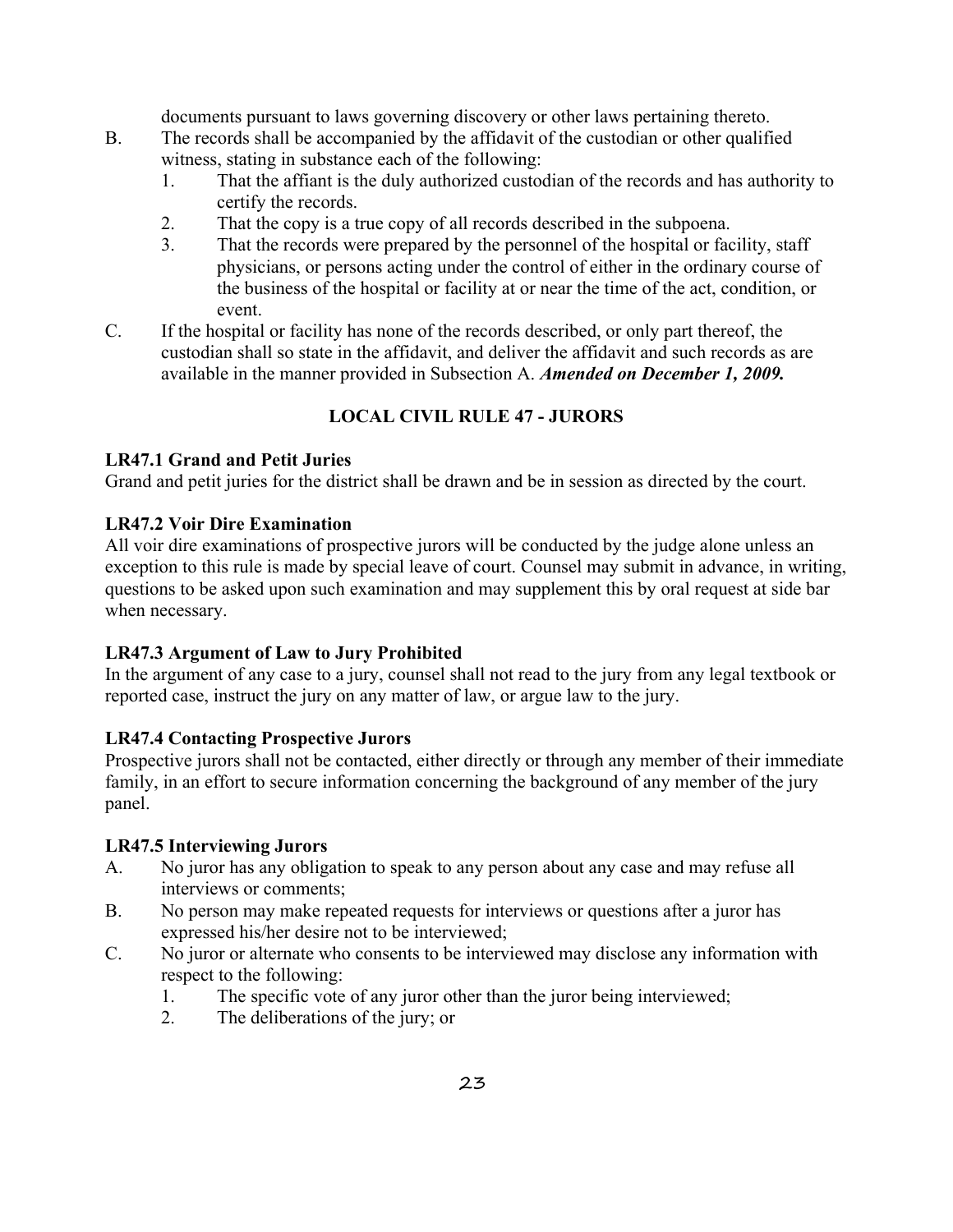- 3. For the purposes of obtaining evidence of improprieties in the jury's deliberation.
- D. No party or their attorney shall, personally or through another person, contact, interview, examine or question any juror or alternate or any relative, friend or associate thereof, except on leave of court granted upon good cause shown.

## **LOCAL CIVIL RULE 48 - NUMBER OF JURORS - PARTICIPATION IN VERDICT**

## **LR48.1 Jury Cases**

In all civil jury cases the jury shall consist of not less than six members, except by agreement of counsel with court approval.

# **LOCAL CIVIL RULE 51 - INSTRUCTIONS TO JURY; OBJECTION**

## **LR51.1 Jury Instructions**

When a trial is to be held before a jury, counsel for all parties shall confer and prepare proposed joint jury instructions. If counsel are unable to agree as to any specific jury instruction, a separate proposal for such instruction may be submitted. If a separate proposal is submitted, it shall be supported by a memorandum of authorities. The joint and separate proposed jury instructions shall be filed with the clerk of court and a copy shall be provided to the judge before whom the trial is to be held at least seven days in advance of the date on which the jury trial is scheduled. This Rule shall not be interpreted or enforced to prevent a party from filing written requests pursuant to *FRCvP 51* at the close of evidence or at such earlier time during trial as the court may reasonably direct. *Amended on December 1, 2009.*

# **LOCAL CIVIL RULE 54 - JUDGMENTS; COSTS**

## **LR54.1 Costs**

Whenever any civil action scheduled for jury trial is settled or otherwise disposed of prior to trial, then, except for good cause shown, juror costs, including marshal's fees, mileage and per diem, shall be assessed as directed by the court, unless the clerk's office is notified in time to advise the jurors that it will not be necessary for them to attend.

## **LR54.2 Award of Attorney's Fees**

In all cases where attorney's fees are sought, the party desiring to be awarded such fees shall submit to the court a contemporaneous time report reflecting the date, time involved, and nature of the services performed. The report shall be in both narrative and statistical form and provide hours spent and justification thereof.

Any judge of the court may, for good cause shown, relieve counsel of the obligation of filing such a report with the court.

### **LR54.3 Memorandum of Costs**

Within 30 days after receiving notice of entry of judgment, unless otherwise ordered by the court, the party in whose favor judgment is rendered and who claims and is allowed costs, shall serve on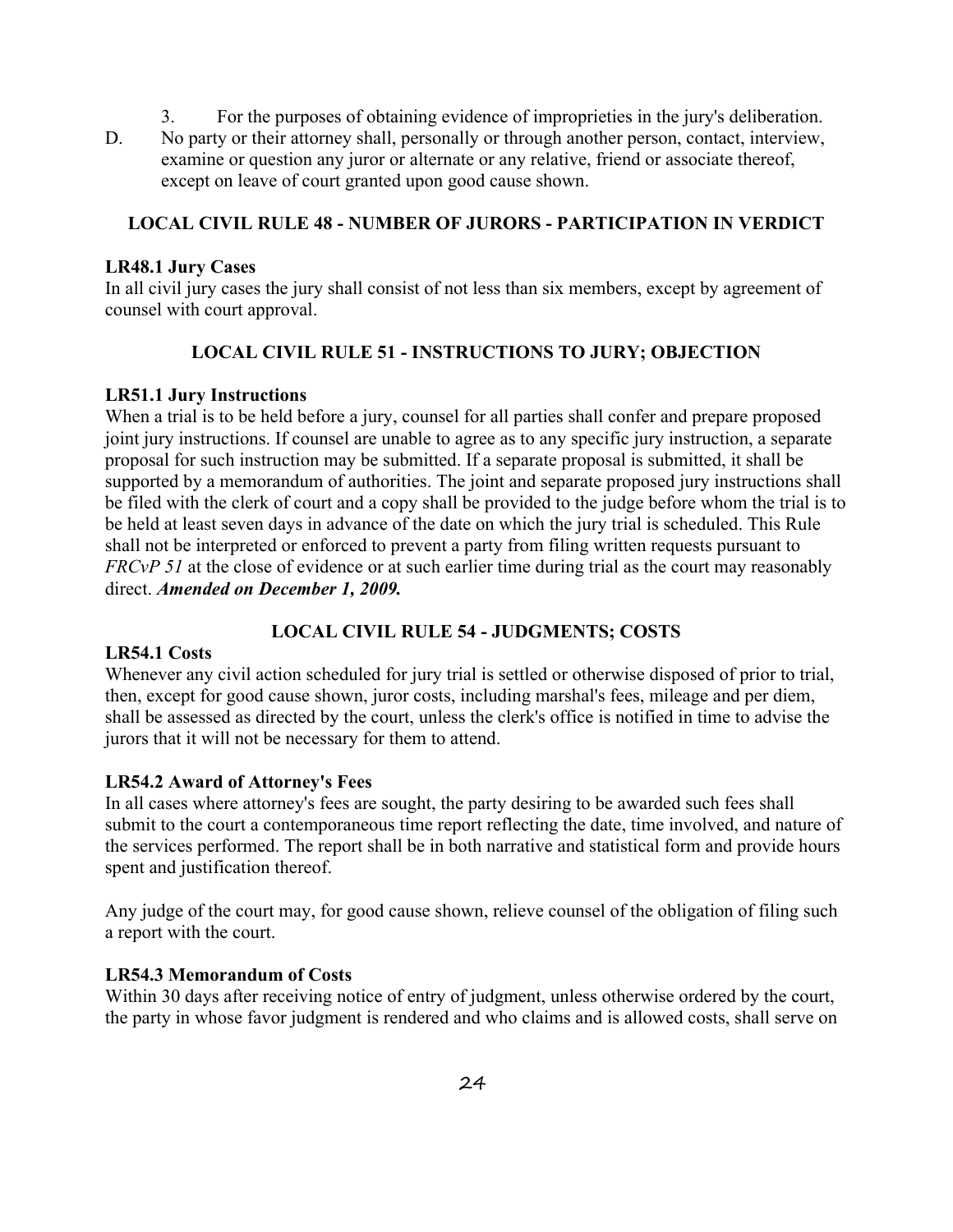the attorney for the adverse party and file with the clerk a notice of application to have the costs taxed, together with a memorandum signed by the attorney of record stating that the items are correct and that the costs have been necessarily incurred.

## **LR54.4 Objections**

Specific objections may be made within seven days to any item of costs supported by affidavit or other evidence, which may be rebutted. The clerk shall thereupon tax the costs. *Amended December 1, 2009.*

## **LR54.5 Review of Taxation of Costs**

A dissatisfied party may request within seven days that the court review the action of the clerk, in accordance with *FRCvP 54(d)*. *Amended December 1, 2009.*

### **LR54.6 Security for Costs**

In any civil matter, the court, on motion or its own initiative, may order any party to file bond for costs or additional security for costs in such an amount and so conditioned as it may designate.

### **LR54.10 Payment and Application for Order of Satisfaction of Judgment**

Whenever any party shall pay into court an amount of money which fully satisfies any judgment or decree in principal, interest, and costs, he or she may apply to the court for an order of satisfaction and, after notice to opposing counsel, or party (if no counsel), upon proof to the court of such complete satisfaction, shall be entitled to an order declaring same.

### **LR54.11 Filing Acknowledgment of Satisfaction Notice in Docket**

Upon filing of acknowledgment of satisfaction made by the judgment creditor or his/her attorney, the clerk shall note upon the docket sheet "Judgment Satisfied," together with the date of any judgment.

### **LR54.12 Seaman and Pauper Cases**

In all actions in which the fees of the marshal and the clerk are not required by law to be paid in advance and in which a poor suitor or a seaman prevails, either by judgment or by settlement, no dismissal or satisfaction of judgment shall be filed or entered until all fees of the marshal and the clerk have been paid. It shall be the responsibility of counsel handling the payment of any settlement to see to it that all fees are paid whether or not any dismissal or satisfaction of judgment entry is applied for.

## **LOCAL CIVIL RULE 55 - DEFAULT**

### **LR55.1 Default Judgment**

In addition to the provisions of *FRCvP 55*, the following rules apply to default judgments:

- A. All requests for entry of default shall be made to the clerk in writing;
- B. The clerk shall mail by regular mail notice of entry of default to each defendant or his or her attorney at his or her last known address;
- C. A judgment of default shall not be entered until 14 calendar days after entry of default.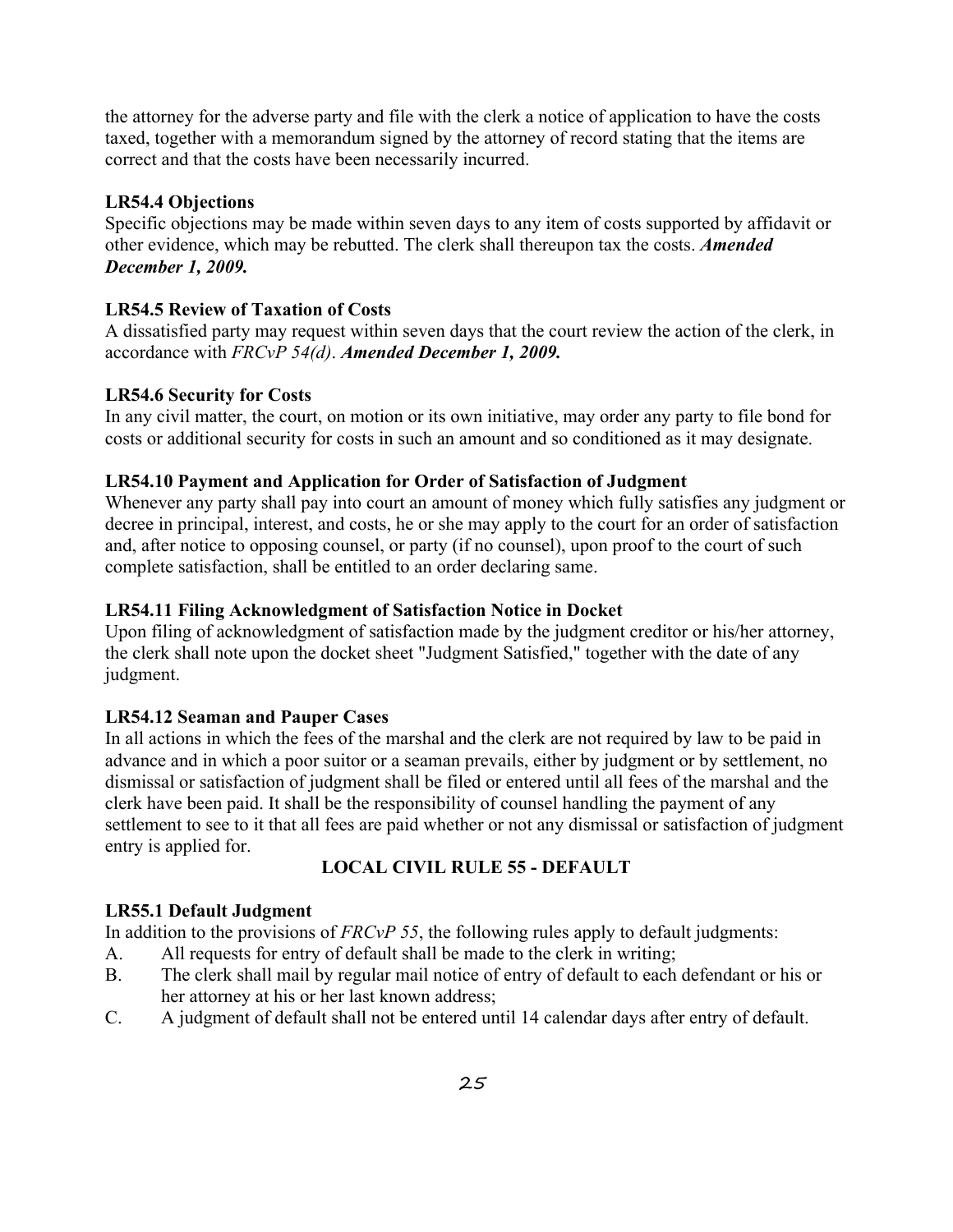### *Amended June 28, 2002 and December 1, 2009.*

## **LOCAL CIVIL RULE 56 - SUMMARY JUDGMENT**

## **LR56.1 Motions for Summary Judgment**

Every motion for summary judgment shall be accompanied by a separate, short and concise statement of the material facts as to which the moving party contends there is no genuine issue to be tried.

## **LR56.2 Opposition to Summary Judgment**

Each copy of the papers opposing a motion for summary judgment shall include a separate, short and concise statement of the material facts as to which there exists a genuine issue to be tried. All material facts set forth in the statement required to be served by the moving party will be deemed admitted, for purposes of the motion, unless controverted as required by this rule. *Amended June 28, 2002*.

# **LOCAL CIVIL RULE 58 - ENTRY OF JUDGMENT**

### **LR58.1 Judgments/Orders**

Judgments must be on a separate sheet of paper and shall bear the caption of the action. Orders must also be on a separate sheet of paper and shall bear the caption of the action.

### **LR58.2 Clerk May Require Draft of Judgment to Be Furnished**

The clerk may require the prevailing party to furnish to the clerk a draft of any judgment or order that does not require signature or approval as to form by the judge.

### **LR58.3 Seaman Settlements**

- A. The court will not enter a judgment based upon a joint stipulation and compromise which has been agreed upon by parties prior to the filing of a complaint.
- B. As to those cases which constitute legitimate and bona fide cases at the time of filing and in which parties have agreed to a compromise at some stage prior to trial and the court, if requested, but *only* if requested, will consider the matter upon filing with the court a joint motion for approval of the compromise.

The motion papers shall include the following:

- 1. Statements of the facts claimed by the respective parties;
- 2. Copies of all known and available medical reports together with certification that the attached medical reports are all those available;
- 3. A copy of proposed disbursements except for attorney's fees. In the event an individual judge may so request, the parties must be prepared to show net disbursements, including attorneys' fees;
- 4. A copy of the proposed release to be executed by claimant;
- 5. In addition, the parties shall make arrangements for the presence of and payment of a court reporter who shall record the judge's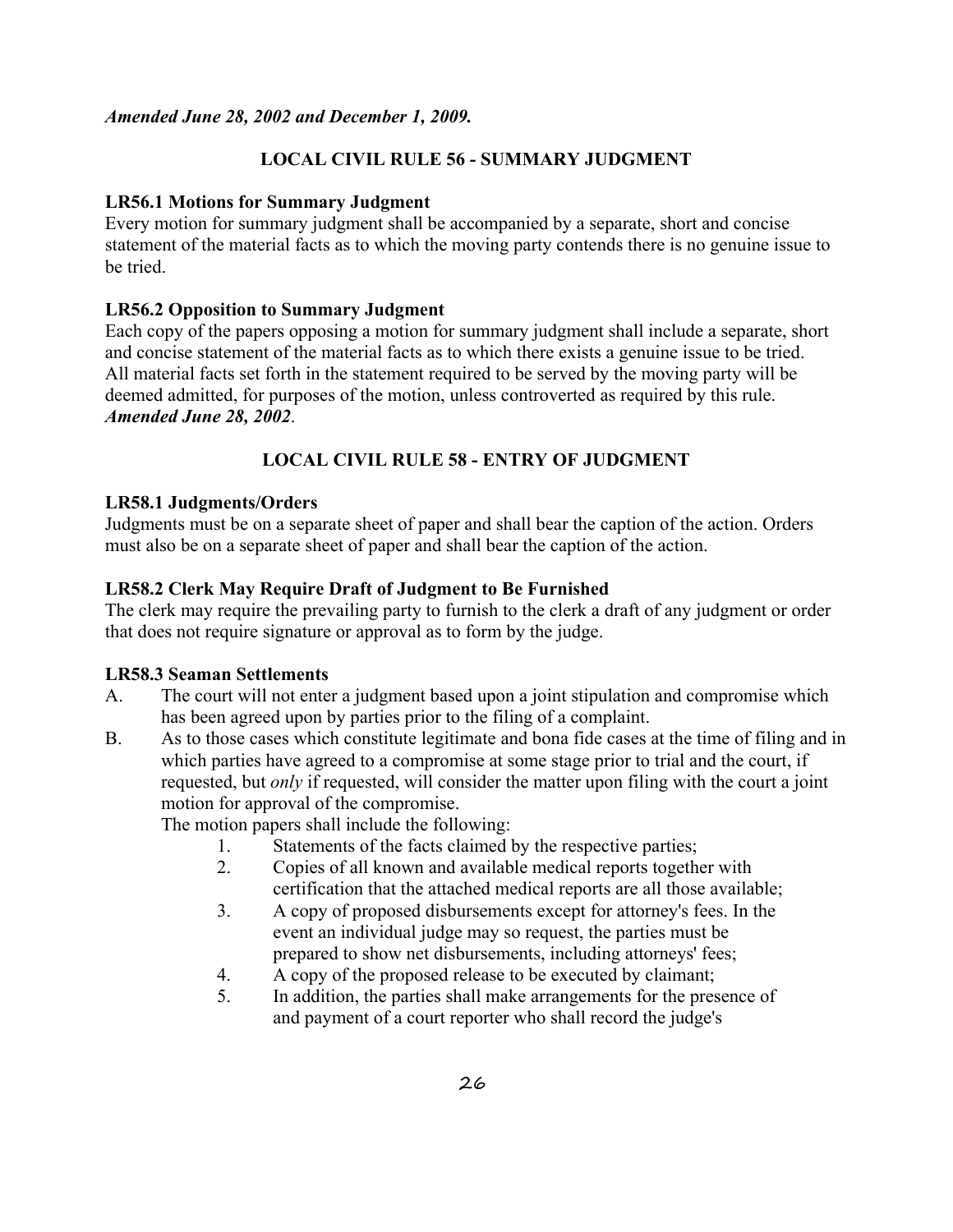interview with the plaintiff, transcribe same, and file it into the record of the case.

Thereafter, the court, in the event that it approves the compromise, will enter an order in *substantially* the following form:

### "**ORDER**

"Considering the joint motion of the parties, the statement of facts attached, annexed medical report, the proposed release, and the court having independently interviewed the plaintiff and being satisfied therefrom that the plaintiff understands his (her) legal rights and the consequences of the contemplated settlement that the court determines to be fair,

"IT IS ORDERED that said compromise by defendant with plaintiff in the amount of \$ as submitted this date, is hereby approved on the terms set forth in the aforesaid release."

The court will not make any determination whatsoever as to status.

- C. In the event a case is compromised during the trial, the judge will, if requested, follow a similar procedure in approving the compromise with variations to adjust to the particular factual situation. In particular, the court in such instances may not need a statement of the facts as it might have become familiar with them during the course of trial. In addition, the proposed order approving the compromise might be redrafted to fit the particular factual situation and could include provisions for entering a judgment on the compromise and for making it executory on a particular date, and with interest and costs.
- D. Although the court's intervention is not necessary in order for parties to affect a compromise and settlement of their claim, if it is their desire to obtain this court's approval of such, they must follow the above procedure.
- E. In the event that the matter is compromised after a bona fide complaint has been filed, pursuant to an out-of-court interview with the plaintiff, a copy of the transcript of such proceedings shall be filed in the record.

# **LOCAL CIVIL RULE 62 - STAY OF PROCEEDINGS TO ENFORCE A JUDGMENT**

### **LR62.1 Petitions to Stay Execution of State Court Judgments**

- A. A plaintiff who seeks a stay of enforcement of a state court judgment or order shall attach to the petition a copy of each state court opinion and judgment involving the matter to be presented. The petition shall also state whether or not the same plaintiff has previously sought relief arising out of the same matter from this court or from any other federal court. The reasons for denying relief given by any court that has considered the matter shall also be attached. If reasons for the ruling were not given in a written opinion, a copy of the relevant portions of the transcript shall be supplied.
- B. If any issue is raised that was not raised, or has not been fully exhausted, in state court, the petition shall state the reasons why such action has not been taken.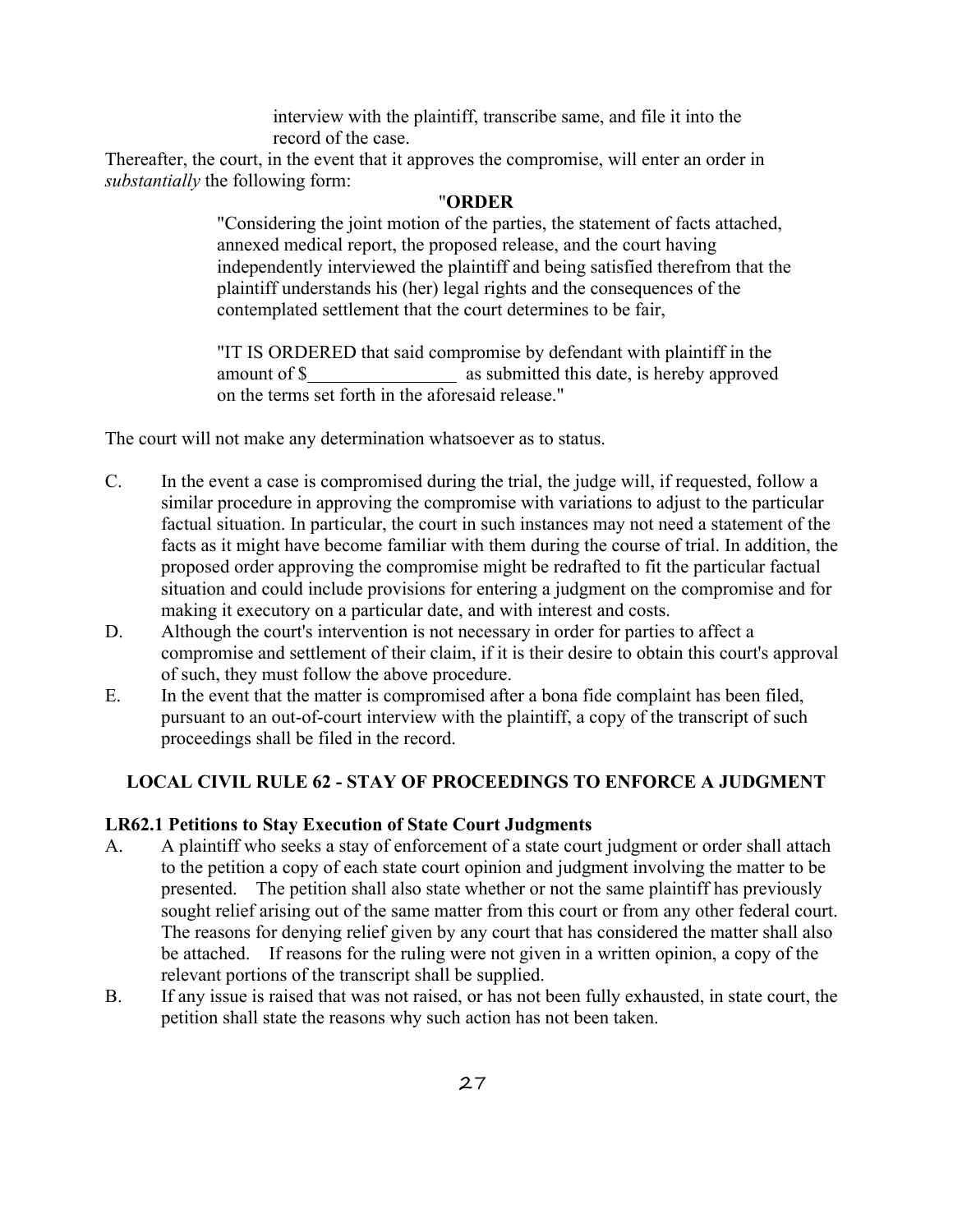- C. This court's opinion in any such action shall separately state each issue raised by the petition and rule expressly on each issue stating the reasons for each ruling made.
- D. If the same petitioner has previously filed in this court an application to stay enforcement of a state court judgment or for habeas corpus relief, the case shall be allotted to the judge who considered the prior matter.

# **LR62.2 Supersedeas Bond**

A supersedeas bond staying execution of a money judgment shall be in the amount of the judgment plus 20% of the amount to cover interest, costs and any award of damages for delay, unless the court directs otherwise. *Amended June 28, 2002.*

# **LOCAL CIVIL RULE 65 - INJUNCTIONS**

# **LR65.1 Temporary Restraining Orders and Preliminary Injunctions**

An application for a temporary restraining order or for a preliminary injunction shall be made in a document separate from the complaint. An application for a temporary restraining order shall be accompanied by a certificate of the applicant's attorney, or by an affidavit, or by other proof satisfactory to the court, stating (1) that actual notice of the time of making the application, and copies of all pleadings and other papers filed in the action to date or to be presented to the court at the hearing, have been furnished to the adverse party's attorney, if known, otherwise to the adverse party; or (2) the efforts made by the applicant to give such notice and furnish such copies. Except in an emergency, the court will not consider an ex parte application for a temporary restraining order. *Amended June 26, 2004 and June 28, 2002.*

# **LOCAL CIVIL RULE 65.1 - SECURITY: PROCEEDINGS AGAINST SURETIES**

# **LR65.1.1 Qualifications of Sureties**

Every bond furnished in connection with a civil proceeding in this court must have as surety either (1) a cash deposit equal to the amount of the bond, (2) an obligation of the United States Government, or (3) a corporation authorized by the Secretary of the Treasury of the United States to act as surety on official bonds, pursuant to *31 USC 9303*-*9309*, except that a bond for costs may instead have as surety an individual resident of the district who satisfies the clerk that he/she owns real or personal property within the district sufficient to justify the full amount of the suretyship.

Only by stipulation of the parties or by order of the court may some other form of surety be permitted.

# **LR65.1.2 Court Officers Not to Be Sureties**

No clerk, marshal, member of the bar, or other officer of this court will be accepted as surety on any bond or undertaking in any action or proceeding in this court.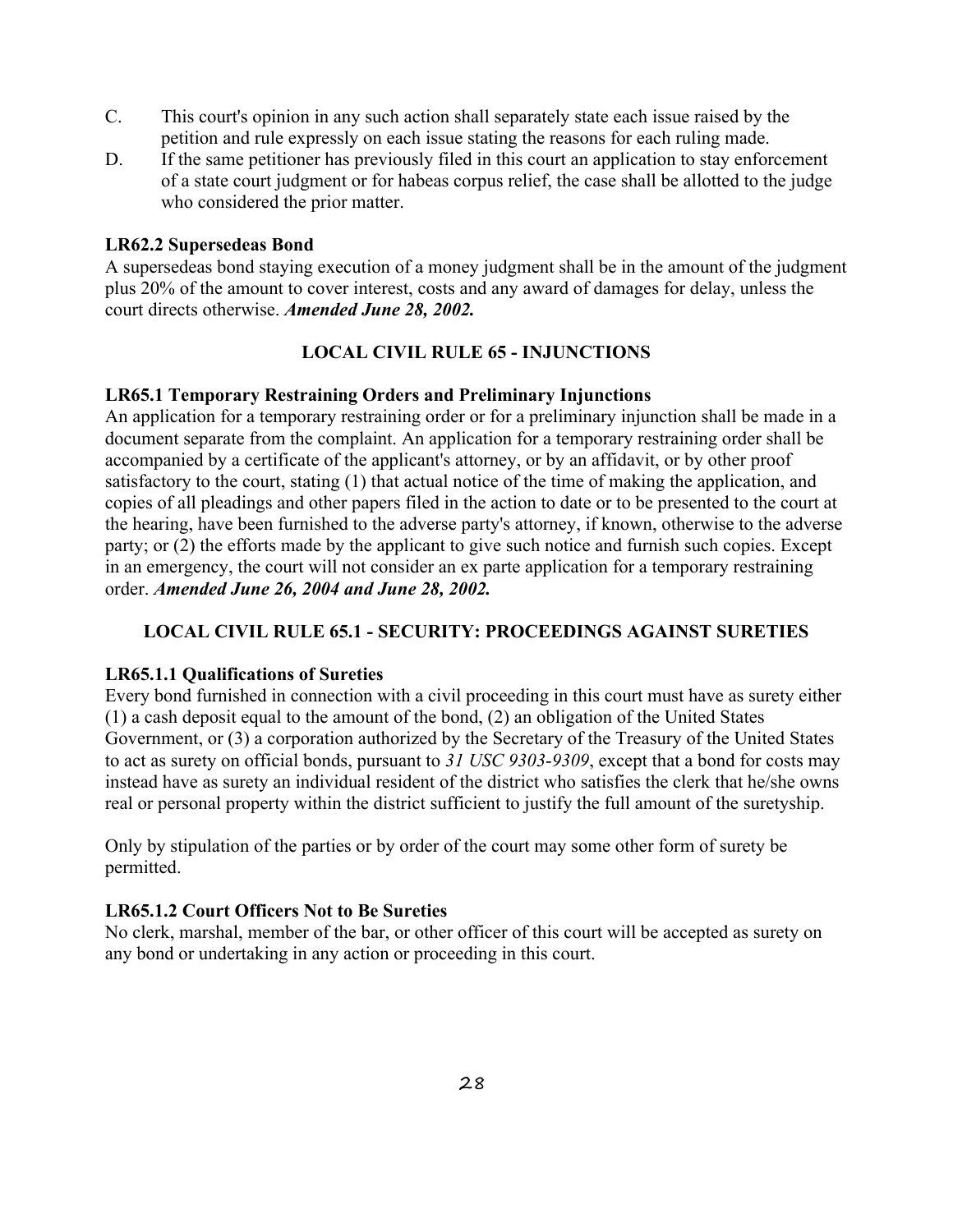## **LOCAL CIVIL RULE 67 - DEPOSIT IN COURT**

#### **LR67.1 Receipt and Deposit of Registry Funds**

All funds received in the registry of the court in civil cases whose principal sum is more than \$1,000 will be deposited by the clerk with the court's designated depository, or, if otherwise ordered by the court, in an interest-bearing account at a rate no lower than ordinary passbook rates. Funds whose principal sum is \$1,000 or less will be deposited in the court's U.S. Treasury registry and will bear no interest. In criminal cases, funds received by the court for a bail bond will be deposited in the U. S. Treasury and will bear no interest. *Amended November 2010***.**

#### **LR67.2 Form of Order**

A proposed order to deposit funds in the court's registry shall specify the amount to be deposited. If the moving party desires to have the funds placed in a separate investment, a proposed order shall be filed with the court which shall state the type of investment to be made, the prevailing rate of interest, the length of time the funds are to be invested, and, whether the investment is to be automatically renewed at maturity.

Unless otherwise specifically provided by order of the court, any interest earned on registry accounts will accrue to the person or persons ultimately found to be entitled to receive the original principal amount deposited in the court's registry. *Amended February 2016.*

### **LR67.3 Disbursement of Registry Funds**

Funds shall be disbursed from the registry of the court only upon order of a judge of this court. It shall be the responsibility of counsel filing a motion for disbursement to satisfy the court of the recipient's entitlement to the funds sought to be disbursed.

In the Western District, a motion for disbursement of registry funds shall be submitted to the financial deputy clerk for certification of the principal amount of the fund held in the registry in a particular case, before the motion is presented to the judge.

A motion for disbursement of registry funds shall set forth the principal sum initially deposited, the amount of principal funds to be disbursed, to whom the disbursement is to be made, complete mailing instructions and specific instructions regarding distribution of accrued interest.

Each motion shall be accompanied by a proposed order which shall contain substantially the following language: "The clerk is authorized and directed to draw a check (or checks) on the funds on deposit in the registry of this court in the principal amount of plus all interest earned less the assessment fee for the administration of funds, (*or state other instruction regarding interest*), payable to (*Name and address of payee*), and mail or deliver the check (or checks) to (*payee or attorney*) at (*full address with zip code*)."

If more than one check is to be issued on a single order, the portion of principal due each payee must be stated separately. Counsel must also provide the Social Security number or Tax I.D.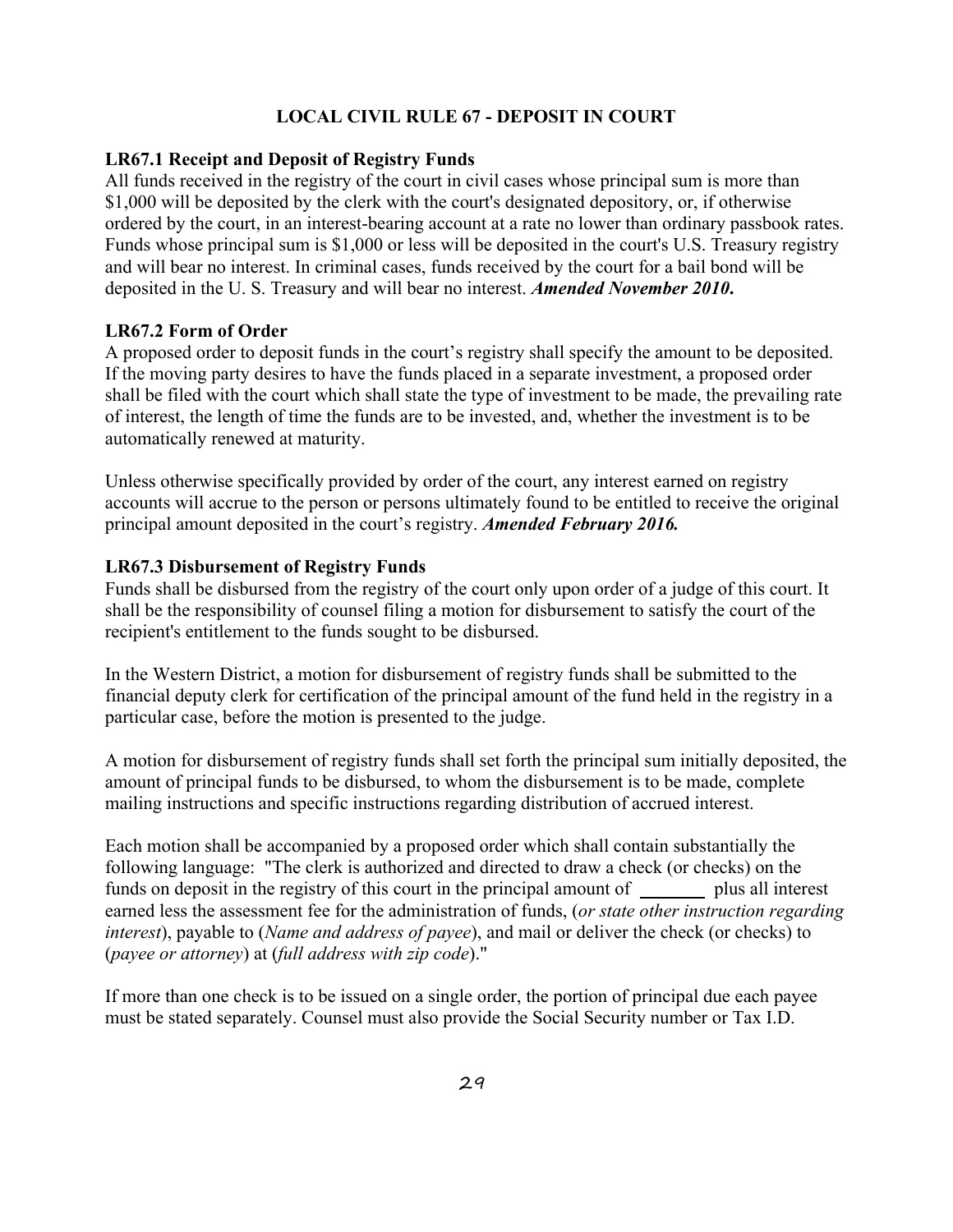number for each payee and complete mailing or delivery instructions for each payee. However, due to privacy issues, the Social Security number or Tax I.D. number should not be put in the "Order for Disbursement." Such numbers should be put in a separate letter addressed to the Clerk's Office.

On all checks drawn by the clerk on registry funds, the name of the payee shall be written as that name appears in the court's order providing for disbursement.

The clerk will issue disbursements as soon after receipt of the order for disbursement as the business of the clerk's office allows, except when it is necessary to allow time for a check or draft to clear or when otherwise directed by the court. In the Western District, it shall be the responsibility of the moving party to verify that the funds have been paid within a reasonable time. *Adopted February 6, 2006.*

### **LOCAL CIVIL RULE 72 - MAGISTRATE JUDGES; PRETRIAL ORDERS**

#### **LR72.1 Referral of Pre-trial Proceedings in Civil Matters**

Pre-trial proceedings in civil matters may be referred to a magistrate judge for decision or for report and recommendation in accordance with *28 USC 636(b)(l)(A)* and *(B)*, and any standing orders issued by the judge to whom the case is assigned.

# **LOCAL CIVIL RULE 73 - MAGISTRATE JUDGES; TRIAL BY CONSENT AND APPEAL OPTIONS**

#### **LR73.1 Jurisdiction**

A. All U.S. Magistrate Judges are designated fully to exercise all powers and jurisdiction, and perform to the fullest extent the duties prescribed in *28 USC 636(a)*, *(b)* and *(c)*. B. Nothing in these rules shall preclude the court, or a judge of this court, from conducting any proceeding itself rather than by a magistrate judge.

#### **LR73.2 Referral of Cases**

The clerk shall refer cases to the magistrate judges in accordance with standing orders issued by the judge to whom the case is assigned.

## **LR73.2.1 Consent and Referral to Magistrate Judge in Prisoner, Detainee and Habeas Cases**

The special procedures set forth hereinafter apply to: (1) applications made pursuant to 28 U.S.C. § 2254 for post-trial relief by an individual convicted of state criminal offenses; (2) prisoner and detainee cases brought pursuant to 42 U.S.C. § 1983; (3) prisoner and detainee cases brought pursuant to *Bivens v. Six Unknown Named Agents of Federal Bureau of Narcotics*, 91 S.Ct. 1999 (1971); (4) applications for relief under 28 U.S.C.  $\S$  2241; and (5) claims by a prisoner or a detainee brought pursuant to the Federal Tort Claims Act, 28 U.S.C. 2671, *et. seq*.

In any case where LR3.2 requires that a complaint or petition be filed on a court approved form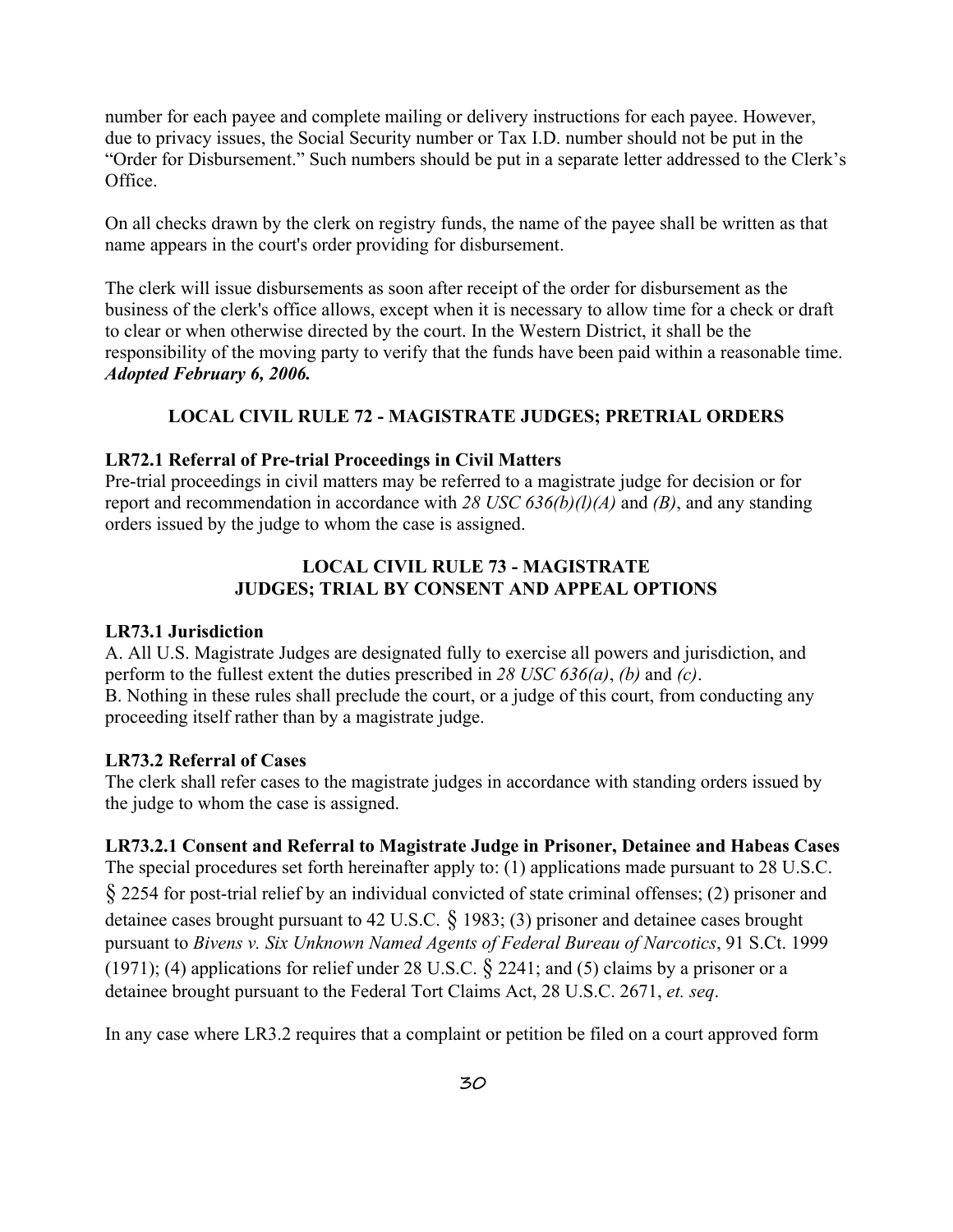each petitioner shall, at the time the petition or complaint is filed, indicate on the appropriate page of the form whether or not petitioner consents to the exercise by a magistrate judge of civil jurisdiction over the case, as authorized by 28 U.S.C.  $\S$  636(c). The election shall be filed with the petition or complaint. In all other cases governed by this rule the Clerk shall, immediately upon the filing of the petition or complaint, provide each petitioner with a court approved form notifying each petitioner of their opportunity to consent to the exercise of civil jurisdiction pursuant to 28 U.S.C. §636(c). In a case not governed by LR3.2 the petitioner must make an election and return the form to the Clerk within 21 days of the Clerk's depositing of the form in the U.S. mail.

Any petitioner is free to elect to not consent to the exercise of jurisdiction by the magistrate judge without adverse substantive consequences. However, each petitioner must make a timely election. If a petitioner fails to make an election and deliver it to the Clerk in a timely manner, that petitioner will be considered as having consented in fact to the magistrate's exercise of casedispositive jurisdiction.

Upon the initial appearance by a defendant the Clerk shall provide that defendant with a court approved form notifying each defendant of their opportunity to consent to the exercise of civil jurisdiction pursuant to 28 U.S.C.  $\S$  636(c), and requiring the defendant to elect whether or not the defendant consents to the exercise by a magistrate judge of such jurisdiction. The defendant is free to elect to not consent to the exercise of such jurisdiction by the magistrate judge without adverse substantive consequences. However, the defendant must make the election and deliver it to the Clerk within 21 days of the Clerk's depositing of the form in the U.S. mail. If a defendant fails to make an election and return it to the Clerk in a timely manner, that defendant will be considered as having consented in fact to the magistrate's exercise of case-dispositive jurisdiction. A district judge or magistrate judge shall not be informed of a party's election unless all parties have consented, either in writing or in fact, to the referral of the matter to the magistrate judge.

If all parties have consented to a magistrate judge's exercise of jurisdiction pursuant to 28 U.S.C.  $\S$  636(c), either in writing or in fact, the district judge to whom the case has been assigned may refer the case to the magistrate judges for the exercise of such jurisdiction. Subsequent to the order of reference any party that has not consented in writing may, prior to making a post-referral appearance, file a written objection to the referral, and, in that case the district judge will vacate the order of reference. However, any party that makes an appearance subsequent to the order of reference without written objection to the reference shall be conclusively presumed to have

consented to the magistrate judge's exercise of jurisdiction pursuant to 28 U.S.C.  $\S$  636(c). Unless and until all parties who have not expressly consented to the magistrate judge's exercise of jurisdiction have made such a post-reference appearance conclusively establishing their implied consent to the magistrate judge's exercise of jurisdiction, the magistrate judge shall not exercise jurisdiction or powers under 28 U.S.C. § 636(c). *Adopted May 2005; Amended December 1, 2009.*

## **LR73.3 Cases Referred for Trial Under** *28 USC 636(c)*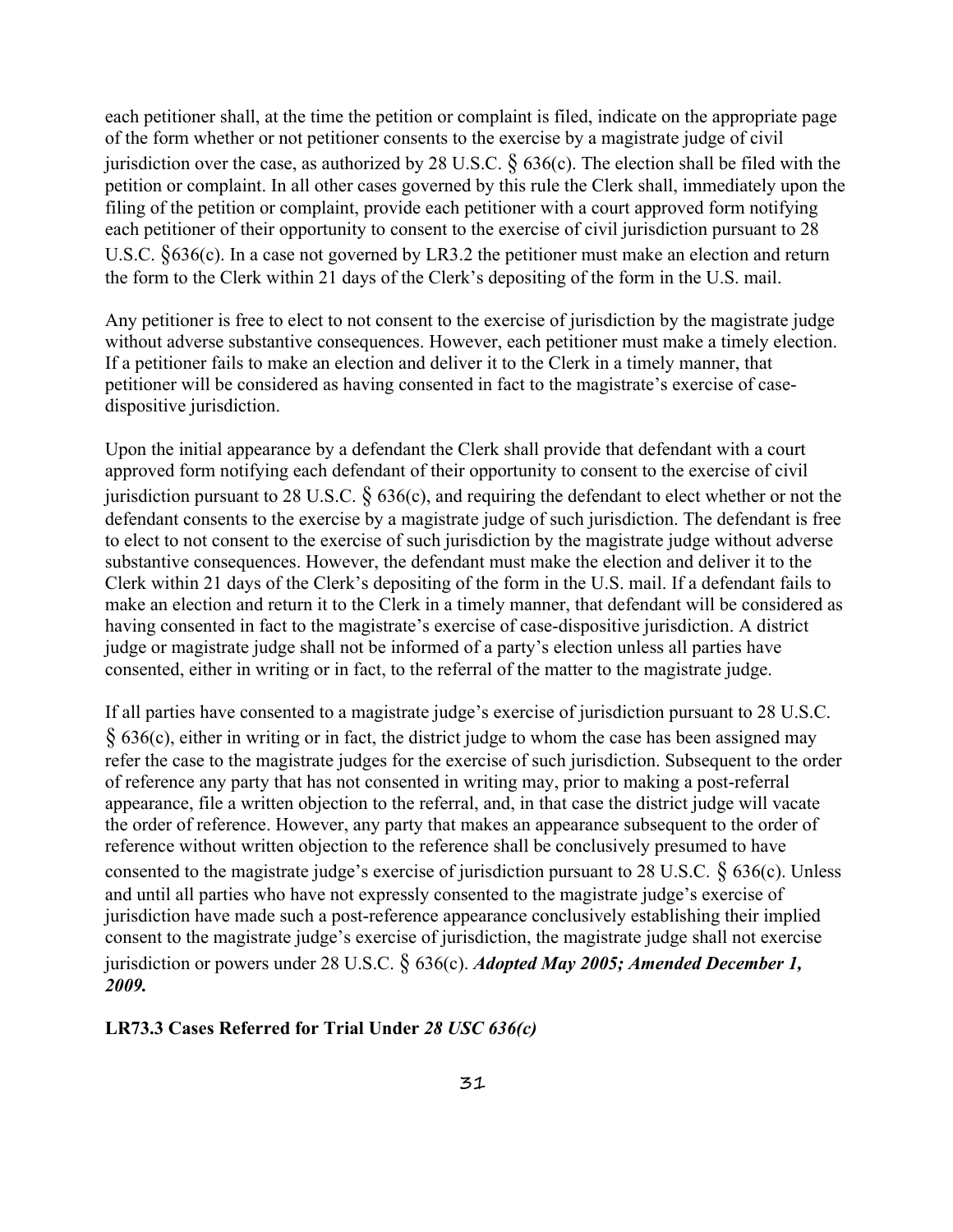Upon the written consent of all parties and referral by the district judge to whom the case is assigned, a full-time magistrate judge may conduct any and all proceedings in a civil case which is filed in this court, including the conduct of a jury or non-jury trial and post-judgment proceedings, and shall order the entry of a final judgment. In the course of conducting such proceeding a magistrate judge shall hear and determine any and all pre-trial and post-trial motions which are filed by the parties, including dispositive motions.

## **LR73.4 Other Duties**

A magistrate judge may be assigned additional duties under *28 USC 636(b)(3)*, including the following matters, which are set forth for illustrative purposes only.

- A. Conduct pre-trial conferences, settlement conferences, omnibus hearings, and related pre-trial proceedings in civil and criminal cases;
- B. Accept waivers of indictment, pursuant to *FRCvP 7(b)*;
- C. Conduct voir dire and select grand and petit juries for the court;
- D. Conduct necessary proceedings in a probation revocation action;
- E. Issue subpoenas, writs of habeas corpus ad testificandum or habeas corpus ad prosequendum, or other orders necessary to obtain the presence of parties, witnesses or evidence needed for court proceedings;
- F. Order the exoneration or forfeiture of bonds;
- G. Conduct proceedings for the collection of civil penalties of not more than \$200 assessed under the Federal Boat Safety Act of 1971, in accordance with *46 USC 484(d) [Repealed]*;
- H. Conduct examinations of judgment debtors in accordance with *FRCvP 69*;
- I. Conduct proceedings for initial commitment of narcotics addicts under Title III of the Narcotic Addict Rehabilitation Act;
- J. Perform the functions specified in *18 USC 4107*, *4108*, and *4109*, regarding proceedings for verification of consent by offenders to transfer to or from the United States and the appointment of counsel therein;
- K. Conduct extradition proceedings pursuant to *18 USC 3184*;
- L. Discharge indigent prisoners or persons imprisoned for debt under process or provisions of *18 USC 3569 [Repealed]* and *28 USC 2207 [sic] (Correct site: 28 USC 2007)*;
- M. Issue attachment or order to enforce obedience to an Internal Revenue Summons to produce books and give testimony under *26 USC 6704(b)*;
- N. Settle or certify the non-payment of seamen's wages under *46 USC 303*-*304 [Repealed]*; enforce awards of foreign consuls in differences between captains and crews of vessels of the consul's nation, *22 USC 258(a)*; conduct proceedings for disposition of deceased seamen's effects under *46 USC 627*, *628 [Repealed]*; conduct hearings of offenses arising under *46 USC 701 [Repealed]*, and submit reports and recommendations to the district court;
- O. Review appeals of Social Security cases and submit a report and recommendation to the district court;
- P. Enter a scheduling order and modify a scheduling order upon a showing of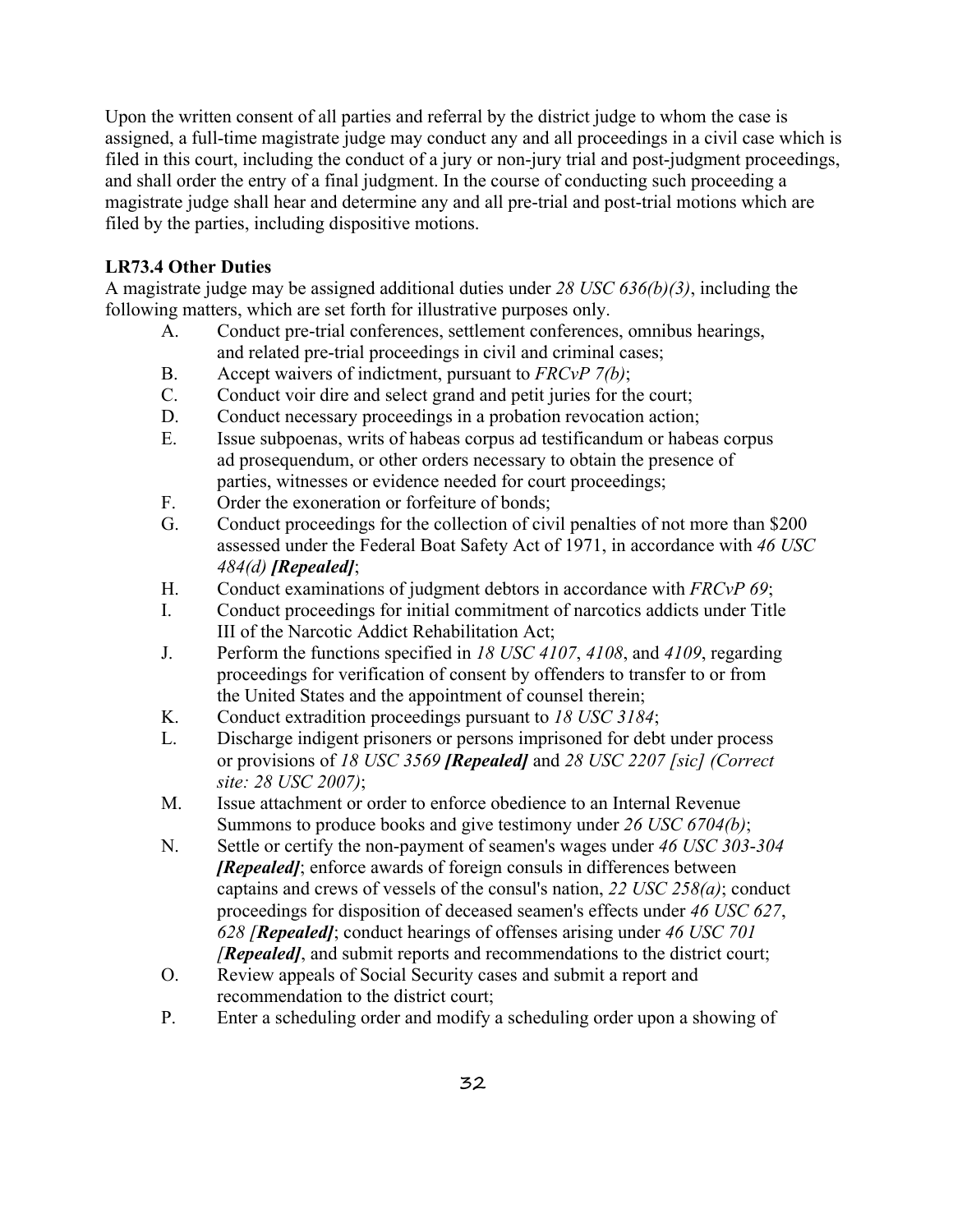good cause under *FRCvP 16(b)*;

- Q. Issue Order for Service by Publication under *28 USC 1655*;
- R. Issue appropriate Orders for Execution of Judgment;
- S. Issue Orders confirming sales by the U.S. Marshal under *28 USC 2001* and *2004*.

## **LOCAL CIVIL RULE 74 - METHOD OF APPEAL FROM MAGISTRATE JUDGE TO DISTRICT JUDGE**

### **LR74.1 Method of Appeal**

A. **Appeal of Non-dispositive Matters**. A party may appeal from a magistrate judge's order by filing with the clerk of court, within 14 days after being served with a copy of the order, a written statement of appeal specifically designating the order or part thereof appealed from, the basis for the objection, and a written memorandum in support thereof. A copy of the appeal shall be served on the magistrate judge and all parties. The time period allowed for appeal may be modified by the magistrate judge or district judge. A motion to modify or extend the time to file an appeal of a magistrate's order shall be accompanied either by a certificate by the movant that there is or is not opposition to the request or a statement of the efforts made by the movant to determine whether or not there is opposition in compliance with LR7.9. The district judge shall consider the appeal and set aside any portion of the order found to be clearly erroneous or contrary to law. The district judge may also reconsider sua sponte any matter determined by a magistrate judge under this rule.

B. **Reports and Recommendations**. A party may object to a magistrate judge's proposed findings, recommendations or report by filing with the clerk within 14 days after being served with a copy thereof, a written objection which specifically identifies the portion or portions of the proposed findings, recommendations or report to which objection is made, the basis for such objection and a written memorandum in support thereof. The magistrate judge or district judge may modify the time period allowed for the filing of such objections. Any party may respond to another party's objections within 14 days after being served with a copy thereof.

A district judge shall make a de novo determination of those portions of the report or specified proposed findings or recommendations to which objection is made and may accept, reject or modify in whole or in part, the findings or recommendations made by the magistrate judge. The judge may also receive further evidence or recommit the matter to the magistrate judge with instructions. *Amended May, 1999 and December 1, 2009.*

# **LOCAL CIVIL RULE 77 - DISTRICT COURTS AND CLERKS**

#### **LR77.1 Conference in Chambers - Notice**

Except as to applications normally considered and acted upon ex parte, before any attorney or party shall confer, or arrange to confer, with a judge of this court in chambers relative to a matter then pending before the judge, he or she shall first give notice of the date and hour of the proposed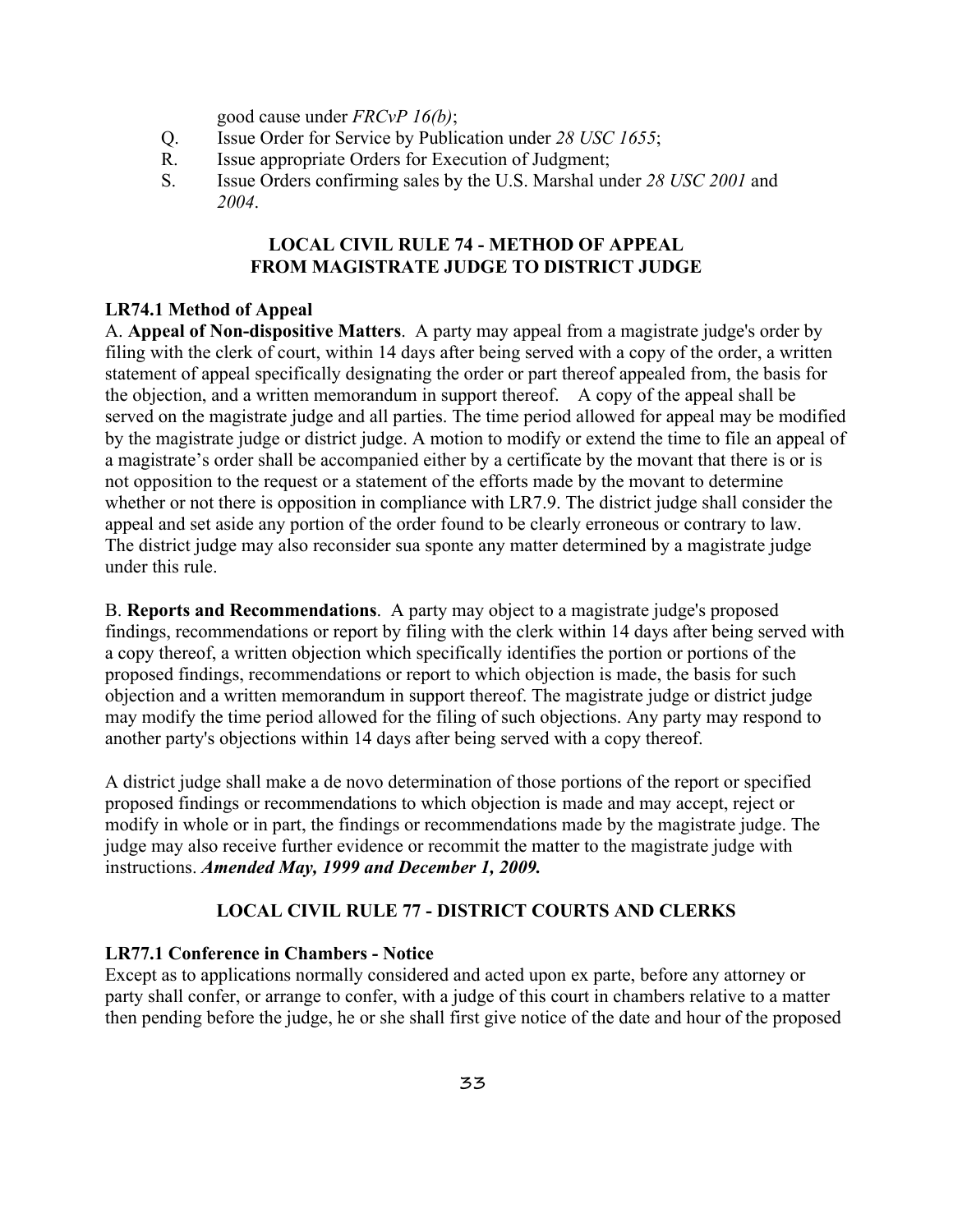conference to opposing counsel, or if counsel is unknown, to the opposing party, and shall satisfy the judge that this has been done.

## **LR77.2 Sessions of Court**

The court shall be in continuous session on all business days through the year for transacting judicial business. *Amended June 28, 2002.* 

### **LR77.3 Administrative Divisions**

For the purpose of administration of the business of the court, the following divisions shall be established in the Western District of Louisiana:

*ALEXANDRIA DIVISION* consisting of the parishes of Avoyelles, Catahoula, Concordia, Grant, LaSalle, Natchitoches, Rapides, and Winn. *LAKE CHARLES DIVISION* consisting of the parishes of Allen, Beauregard, Calcasieu, Cameron, Jefferson Davis, and Vernon. *MONROE DIVISION* consisting of the parishes of Caldwell, East Carroll, Franklin, Jackson, Lincoln, Madison, Morehouse, Ouachita, Richland, Tensas, Union, and West Carroll. *LAFAYETTE DIVISION* consisting of the parishes of Acadia, Evangeline, Iberia, Lafayette, Saint Landry, Saint Martin, Saint Mary, and Vermilion. *SHREVEPORT DIVISION* consisting of the parishes of Bienville, Bossier, Caddo, Claiborne, De Soto, Red River, Sabine, and Webster.

# **LOCAL CIVIL RULE 78 - MOTION DAY**

### **LR78.1 Motion Days**

Each judge shall designate a particular day or days as motion day. On this day priority shall be given to the presentation of motions. Motions may also be designated for hearing at some other time by order of the judge to whom the action is allotted. On motion day, the court may also consider reviews from magistrate judges' rulings, contradictory motions requiring action by the court after hearing and other matters required by law or court order to be heard and determined summarily.

Oral argument will be allowed only when ordered by the court. All other motions will be decided by the court on the basis of the record, including timely filed briefs and any supporting or opposing documents filed therewith. *Amended August 29, 2002*.

# **LOCAL CIVIL RULE 79 - BOOKS AND RECORDS KEPT BY THE CLERK AND ENTRIES THEREIN**

## **LR79.1 Withdrawal of Files**

Files in the office of the clerk may be removed from it only:

A. for the use of the court;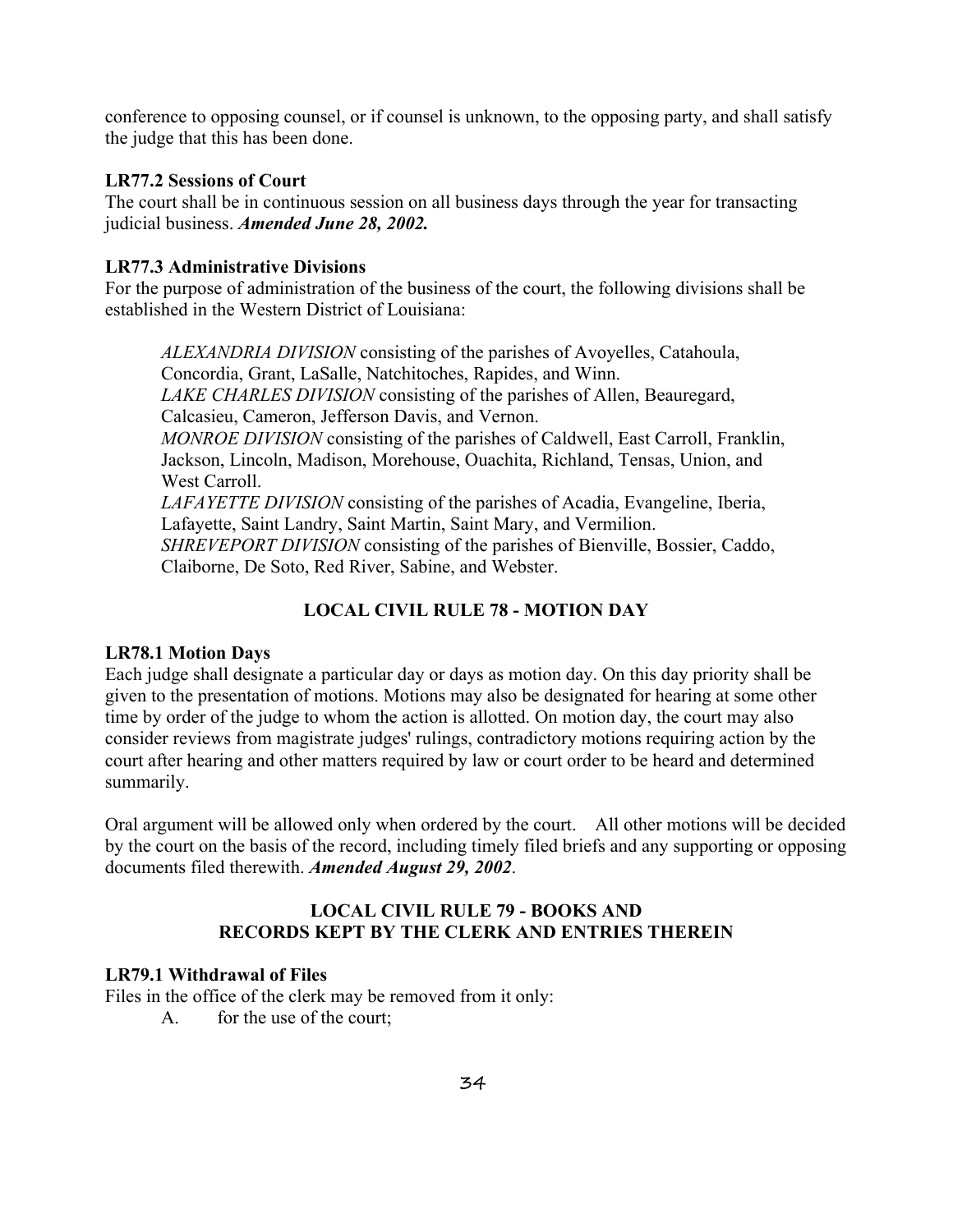- B. pursuant to a subpoena from any federal or state court directing their production; or
- C. with leave of court or permission of the clerk first obtained.

# **LR79.2 Custody of Exhibits**

After being received in evidence, all exhibits shall be placed in the custody of the clerk, unless otherwise ordered by the court.

# **LR79.3 Disposition of Exhibits**

All exhibits in civil cases in the custody of the clerk shall be removed within 30 days of the final disposition of the case. The party offering exhibits shall be responsible for their removal and shall give a detailed receipt for the clerk's records. If the parties or their attorneys fail or refuse to remove exhibits within 30 days, the exhibits may be destroyed or otherwise disposed of by the clerk.

# **LR79.4 Offer and Marking of Exhibits**

Before referring to or using or offering in evidence any exhibit, (whether book, paper, document, model, diagram or any other type of exhibit), counsel shall first ensure that it is marked for identification.

# **LR79.5 Obtaining Record From Appellate Court for Hearing on Motions**

It shall be the duty of counsel for the moving parties in cases in which an appeal has been taken and the record filed with the clerk of the Court of Appeals to obtain the record and return it to the clerk of the District Court pending argument and determination of the motion.

# **LOCAL CIVIL RULE 83 - RULES BY DISTRICT COURTS; JUDGES' DIRECTIVES LOCAL CIVIL RULE 83.1 - NATURALIZATION**

# **LR83.1 Naturalization**

All petitions for naturalization and matters pertaining to them shall be heard and tried as directed by the court. *Amended May 18, 2004 and June 26, 2004.*

# **LOCAL CIVIL RULE 83.2 - ATTORNEYS**

# **LR83.2.1 Roll of Attorneys**

The bar of the court consists of those lawyers admitted to practice before the court who have taken the prescribed oath. *Amended October 2020.* 

# **LR83.2.2 Eligibility**

Any member of the Bar of the Supreme Court of Louisiana who is in Good Standing with that Court is eligible for admission to practice before this Court. Should any member's status of being in Good Standing with the Bar of the Supreme Court of Louisiana lapse at any date for any reason, then his/her right to practice in this Court shall be deemed lapsed as of the same date. *Amended May 2013, October 2021*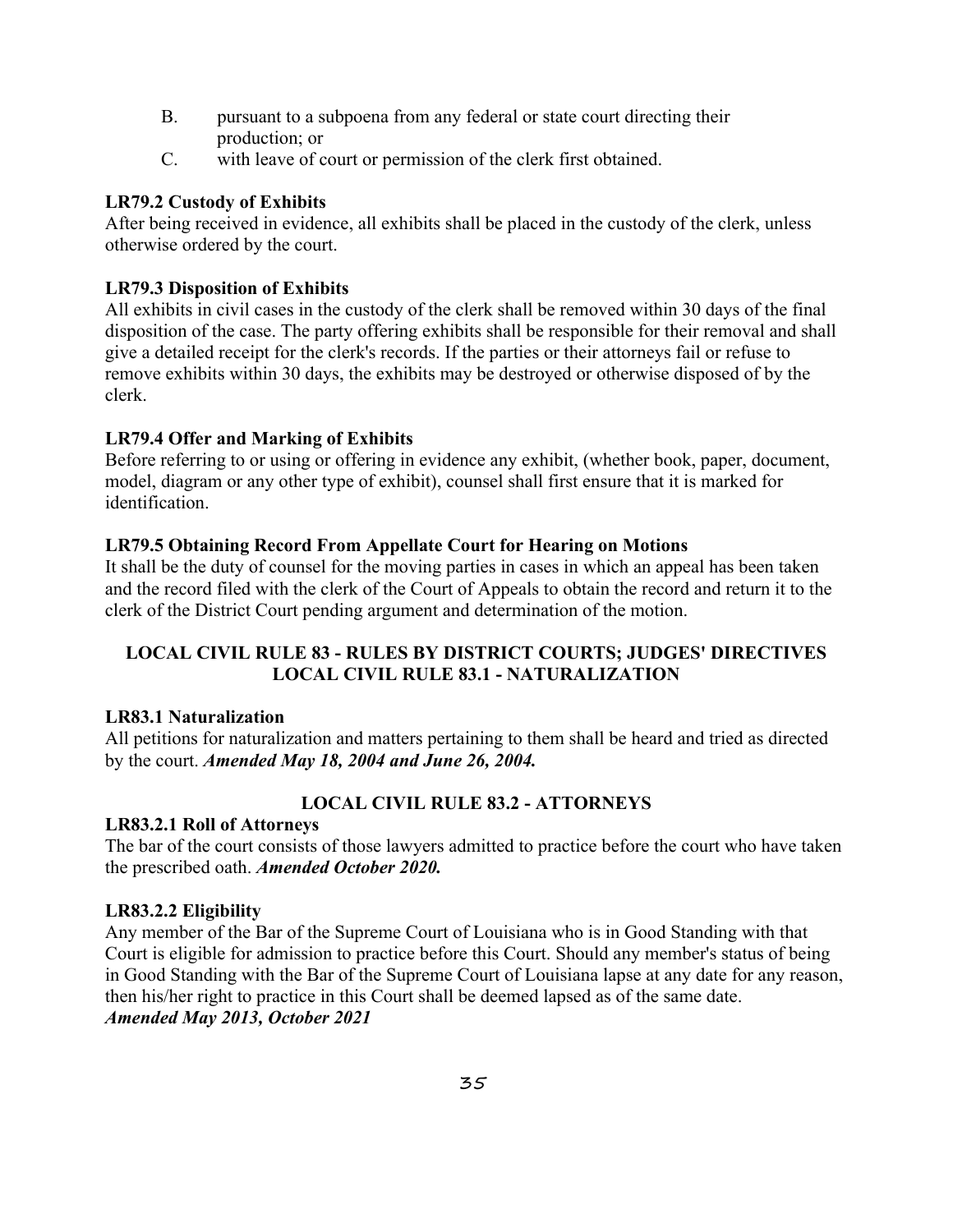### **LR83.2.3 Procedure for Admission**

A. In General. Each applicant for admission to the bar of this court shall file an online application at www.pacer.gov using his or her upgraded individual PACER account and endorsed by one member of the bar of this court listing the applicant's residence and office address, his or her general and legal education, the courts that have admitted him or her to practice, and stating that the applicant is qualified to practice before this court, is of good moral character, and is not subject to any pending disbarment or professional discipline procedure in any other court. If the applicant has previously been subject to any disciplinary proceedings, full information about the proceedings, the charges and the result will be given.

B. Oath, fees, time to complete application. The petitioner may then be admitted in open court, in chambers or by mail, and upon taking an oath to conduct himself or herself as an attorney or counselor of this court uprightly and according to law and to support the Constitution of the United States. He or she shall then, under the direction of the clerk, pay the fee required by law and any other fee required by the court. Unless such a motion for admission is made within six months of the filing of the petition, the clerk may destroy the petition and a new petition will be necessary before the applicant can be admitted.

C. Payment of triennial fee. In addition to the fee paid upon admission to the bar of this Court, every attorney admitted shall pay a fee of \$45.00 every three years to the Clerk of Court. The triennial fee will be due in the month the attorney was first admitted to this court. As the fee comes due, an attorney will receive an email giving them notice that the payment is due within 30 days. If not paid, an attorney will be moved to inactive status after a final payment notice has been sent to the attorney's last known email address for noticing. Attorneys admitted in the second or third year of any triennial period, will not be required to make payment until the next triennial period.

1) Any attorney moved to inactive status under the provisions above shall be automatically reinstated without further notice upon payment of fees.

2) An attorney who has retired or is not engaged in the practice of law before this Court may advise the Clerk of Court in writing that the attorney desires to assume inactive status and discontinue the practice of law before this Court. Upon the filing of such a notice, the attorney shall be moved to inactive status. An attorney in inactive status shall no longer be eligible to electronically file in this court and shall not be obligated for further payment of the fee prescribed herein. Reinstatement to active status shall be granted (unless the attorney is subject to an outstanding order of suspension or disbarment) upon the payment of any fees due as prescribed by this Rule.

 3) The fees and costs paid pursuant to these Rules shall be maintained by the Clerk of Court as trustee thereof in separate interest bearing, federally insured accounts with such depositories as the court may from time to time approve or invest in obligations of the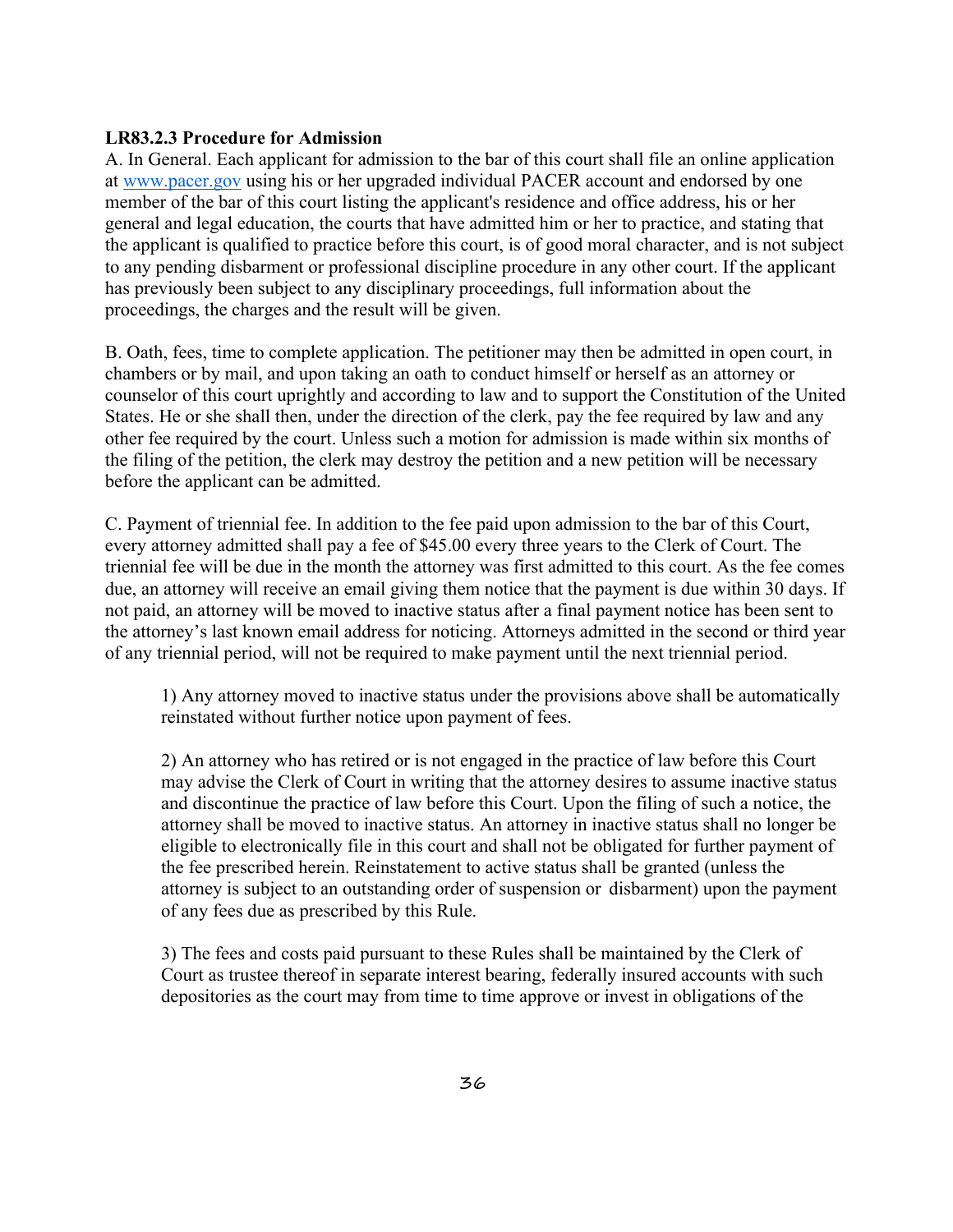United States. Funds so held will be disbursed only pursuant to the orders of the court and at no time will they be deposited into the Treasury of the United States.

D. Appearance on Behalf of the United States. Any attorney representing the United States or any agency thereof, having the authority of the government to appear as its counsel, may appear specially and be heard in any case in which the government or such agency is a party, without formal or general admission. Attorneys covered under this section are exempt from payment of any fees for admission, membership renewal or *pro hac vice* appearance while so employed. *Amended October 2020.* 

## **LR83.2.4 Rules of Conduct**

This court hereby adopts the Rules of Professional Conduct of the Louisiana State Bar Association, as hereafter may be amended from time to time by the Louisiana Supreme Court, except as otherwise provided by a specific rule of the courts.

### **LR83.2.5 Attorney Representation**

In all cases before this court, any party who does not appear in proper person must be represented by a member of the bar of this court, except as set forth below.

### **LR83.2.6 Visiting Attorneys**

Any member in good standing of the bar of any court of the United States or of the highest court of any state and who is not a member of the bar of this court, may, upon written motion of counsel of record who is a member of the bar of this court, by ex parte order, be permitted to appear and participate as co-counsel in a particular case.

The motion must have attached to it a certificate of recent date from a court of the United States or the highest court or bar of the state where the attorney has been admitted showing that the applicant is in good standing. The applicant attorney shall state under oath whether any disciplinary proceedings or criminal charges have been instituted against the applicant, and if so, shall disclose full information about the proceeding or charges and the ultimate determination, if any.

The applicant attorney shall pay a \$105.00 fee to the clerk of court and shall take the same oath as members of the bar of this court.

An attorney permitted to appear may participate in a particular action or proceeding in all respects, except that all documents requiring signature of counsel for a party may not be signed solely by such attorney, but must also bear the signature of local counsel admitted to practice in the Western District of Louisiana and with whom the visiting attorney is associated.

Local counsel shall be responsible to the court at all stages of the proceedings.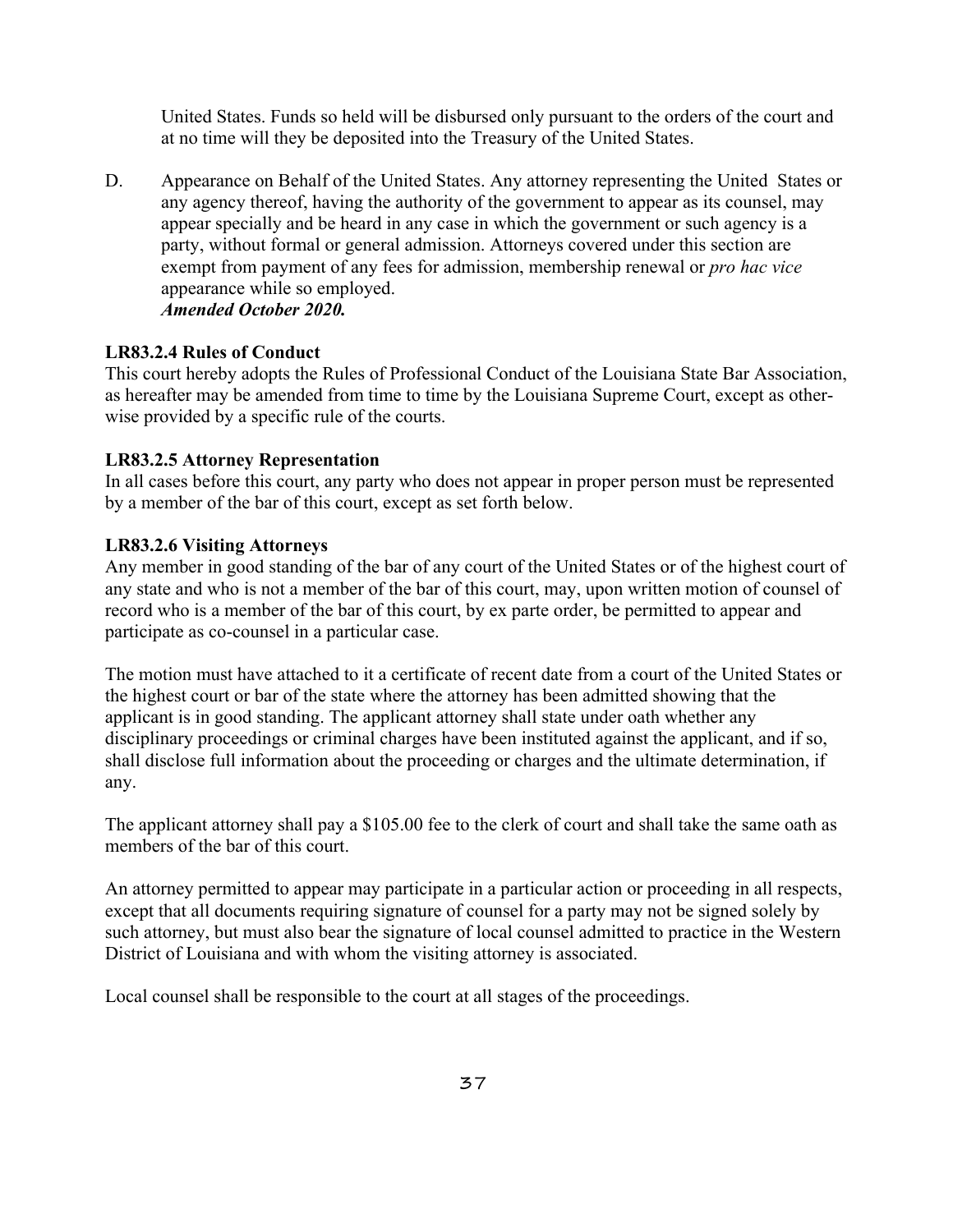Designation of the visiting attorney as "Trial Attorney" pursuant to LR11.2 herein shall not relieve the local counsel of the responsibilities imposed by this rule.

The fee described in this rule is applicable in each case in which the visiting attorney seeks recognition as qualified counsel. *Amended December 17, 2001, April 2011 and August 2012.*

### **LR83.2.7 Waiver by Court Order of Requirements for Local Counsel**

In any civil action, a counsel who is ineligible to become a member of the bar of this court under LR83.2.2, may be authorized by court order to appear and act for any party without joinder of local co-counsel when it is shown that:

- A. The party would suffer hardship by joinder of local counsel;
- B. The obligations and duties of counsel in the particular litigation will be fulfilled.

### **LR83.2.8 Familiarity with and Compliance with Rules**

Everyone who appears in court in proper person and every attorney permitted to practice in this court shall be familiar with these rules. Willful failure to comply with any of them, or a false certificate of compliance, shall be cause for such disciplinary action as the court may see fit, after notice and hearing.

### **LR83.2.10 Attorney Discipline**

### *A. Initiation of Disciplinary Proceedings*

1. Any judge of this Court including a Bankruptcy Court judge may take limited action to initiate disciplinary proceedings in accordance with Section B.2.

2. A complaint of attorney misconduct initiated by one other than a judge of this Court shall be filed in writing under oath with the Clerk of the Court, who shall immediately refer the matter to the Chief Judge or the Chief Judge's Article III or Magistrate Judge designee, who shall make such inquiry as is appropriate. The Chief Judge or his designee shall then report to the active judges of this Court his recommended findings of fact and proposed action if necessary pursuant to Subsection B.2. Action by the Article III judges shall be by majority vote of the voting Article III judges at a general or special meeting or by conference call.

3. An attorney admitted to practice before this court shall give written notice to the Clerk of Court of any adverse action affecting his or her practice of law within thirty (30) days of such adverse action, including copies of the documents of the Louisiana Supreme Court, or any other acting body, declaring the adverse action. In this context adverse action is defined as (a) the filing of formal public charges against him or her by any bar association or committee thereof; (b) issuance of a public reprimand, fine, suspension or disbarment by any court or bar association or any committee thereof; or (c) the conviction of any felony or of any misdemeanor involving such person's practice of law. The Clerk of Court shall refer all notices of adverse action to the Chief Judge or Article III designee of the Chief Judge.

### *B. Disciplinary Action*

1. If another federal court or the Supreme Court of the State of Louisiana takes adverse action against an attorney in the form of a suspension or disbarment of such attorney, this Court may take the same action against such attorney in this court by signature of the Chief Judge. Nothing in this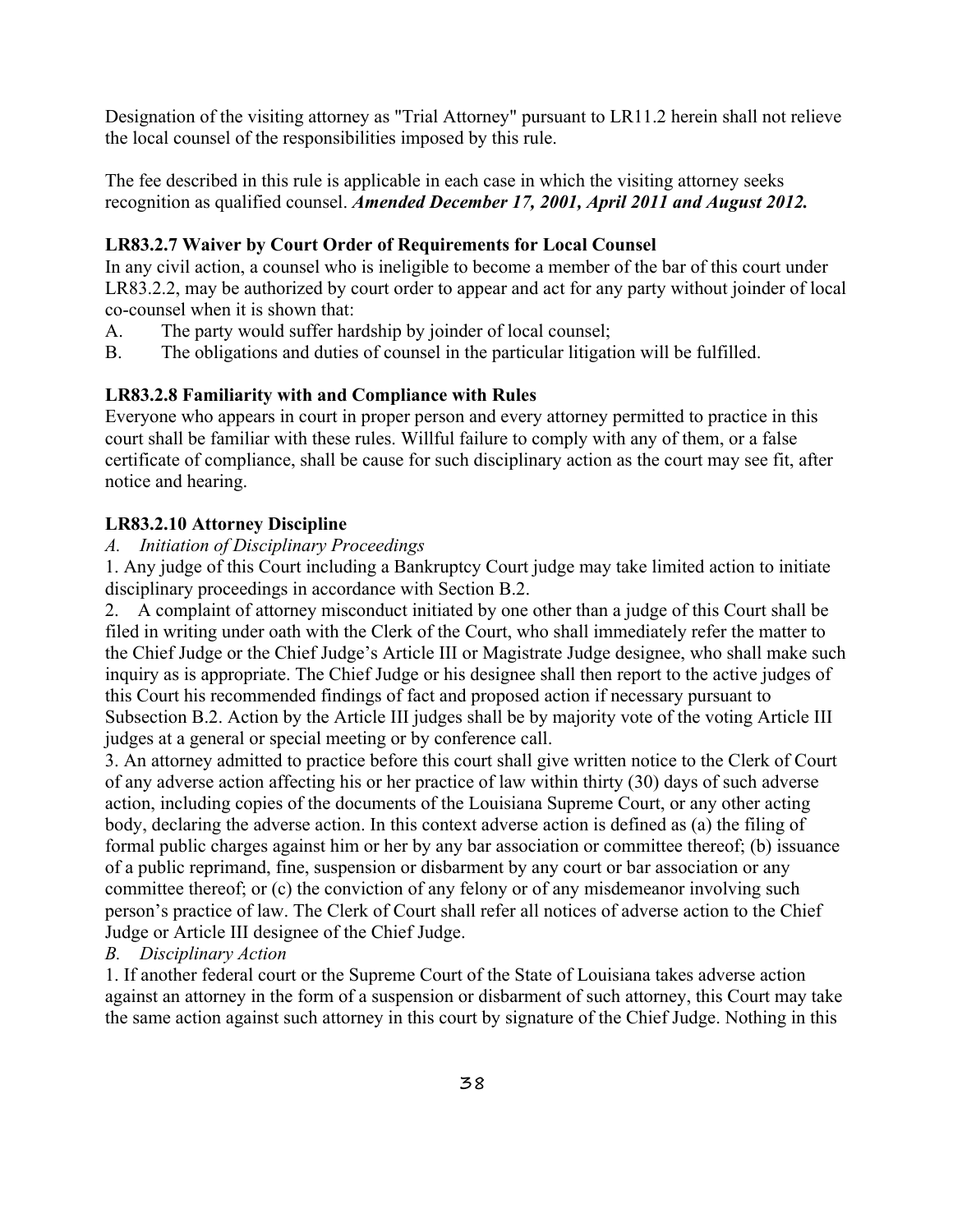provision shall prevent this Court, by majority vote, from taking different action as a result of such adverse action by such other court.

2. For fines or suspensions of 90 days or less, the judge may take action directly without approval of the active judges of the court or the Chief Judge. For suspensions greater than 90 days or disbarments, the judge shall refer these proceedings for review to the Chief Judge of this court for processing in the same manner as in Section A.2. above.

# *C. Re-Admission*

# 1. In the event of disbarment.

(a) In the event that any member of the bar of this Court has been disbarred, he or she may petition the active judges of this Court for re-admission by filing a petition for re-admission with the Clerk of Court setting forth the reasons for the original disbarment, including copies of the documents of the Louisiana Supreme Court, or any other acting body, declaring the attorney disbarred, and the reasons why re-admission should be granted, and

(b) The petition for re-admission shall be submitted to the active judges of this Court who shall either grant or deny the petition or refer the same to a Special Master of Magistrate Judge for a report and recommendation. Final action shall be by majority vote of the active judges of the Court as provided in C.1. (d).

(c) No petition for re-admission shall be filed sooner than two (2) years from the date of the disbarment or from the date of a denial of a petition for re-admission, unless the order denying the petition for re-admission specifies another time period.

(d) A decision on re-admission shall be made by a majority vote of all active Article III judges after consultation at a regular or special meeting or by telephone conference.

(e) An attorney may, in the event of exigent circumstances, and documentation with good cause shown, petition the Court for review in an expedited fashion. Such request shall include full written reasons for the stated request. Failure to comply fully with all filing requirements will result in the filing being denied as insufficient by the Clerk of Court and returned without review. Upon receipt of properly filed documents for request for expedited review, the Clerk of Court shall forward the petition and all accompanying and all relevant documentation, including copies of the documents of the Louisiana Supreme Court, or any other acting body, declaring the attorney disbarred, in normal course, to the Chief Judge who will, within his or her discretion, determine if expedited review is warranted. Request for expedited review in no way entitles the filer to expedited review.

(f) If the Chief Judge determines expedited review is warranted, he or she shall proceed as in subsection B.2.

2. In the event of suspension.

(a) If a member of this bar is suspended, the member of the bar so suspended must file a petition for reinstatement setting forth the reasons for the original suspension, including copies of the documents of the Louisiana Supreme Court, or any other acting body, declaring the attorney suspended, and the reasons why reinstatement should be granted.

(b) If a definite time is set in the order of suspension, a petition for reinstatement may be filed after the passing of such time.

(c) If no time is set in the order of suspension, a petition for reinstatement by a suspended bar member may not be filed sooner than two (2) years after the order of suspension or two (2) years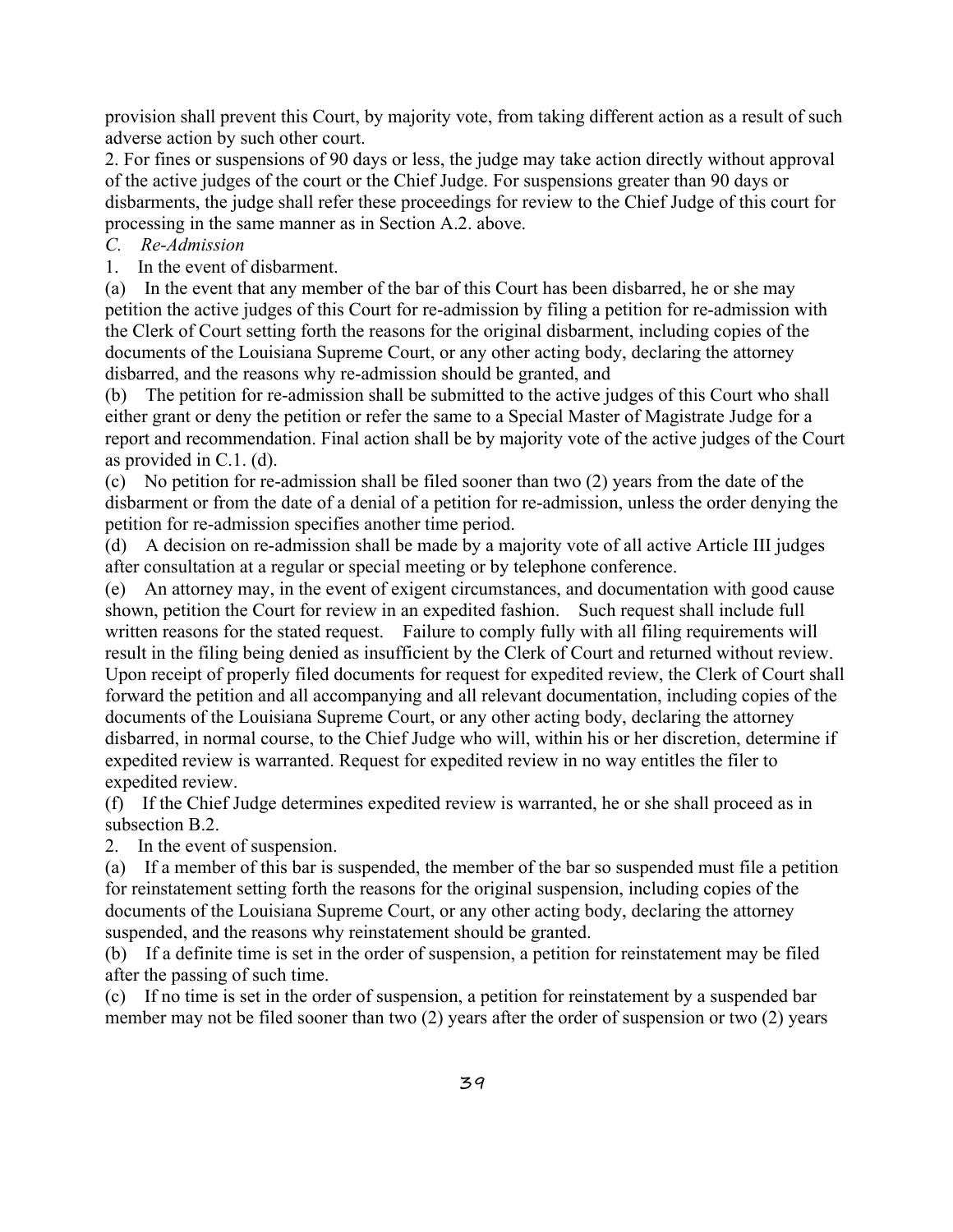from the date of denial of a previous petition for reinstatement, unless the previous order denying reinstatement sets forth a different time period.

(d) A decision on reinstatement shall be made by a majority vote of the judges after consultation, either at a regular or special meeting or by telephone conference.

(e) An attorney may, in the event of exigent circumstances, and documentation with good cause shown, petition the Court for review in an expedited fashion. Such request shall include full written reasons for the stated request. Failure to comply fully with all filing requirements will result in the filing being denied as insufficient by the Clerk of Court and returned without review. Upon receipt of properly filed documents for request for expedited review, the Clerk of Court shall forward the petition and all accompanying and all relevant documentation, including copies of the documents of the Louisiana Supreme Court, or any other acting body, declaring the attorney suspended, in normal course, to the Chief Judge who will, within his or her discretion, determine if expedited review is warranted. Request for expedited review in no way entitles the filer to expedited review.

(f) If the Chief Judge determines expedited review is warranted, he or she shall proceed as in subsection B. 2.

*D. Judicial Control*

Nothing in this rule shall be read to limit the inherent powers of a judge to control litigation, nor to limit the powers to impose fines, penalties and sanctions granted under the Federal Rules, United States Code or as otherwise authorized by law. *Adopted December 3, 2004; Amended October 31, 2013.*

# **LR83.2.11 Continuing Representation, Withdrawals, Substitution of Counsel**

The original counsel of record shall be held to represent the party for whom he or she appears unless the court permits him or her to withdraw from the case. He or she may obtain permission only upon joint motion to substitute counsel or upon a written motion served on opposing counsel and the client before the court acts. If other counsel is not thereby substituted, the motion to withdraw shall contain the present address of the client and the client's telephone number if the client can be reached by telephone. The motion shall be accompanied by a certificate of service, including a statement that the client has been notified of all deadlines and pending court appearances, on both the client by certified mail and opposing counsel, or an affidavit stating why service has not been made.

## **LR83.2.12 Additional Counsel**

Where counsel has appeared for any party, other counsel may appear for the same party only:

- A. Upon motion of counsel of record for that party, or motion consented to by him/her; or
- B. Upon motion, after counsel for the party has been permitted to withdraw or has died, or is incapacitated, or cannot be found; or
- C. Upon motion of a party after notice to counsel of record and a hearing thereon.

# **LR83.2.13 Appearances by Law Students**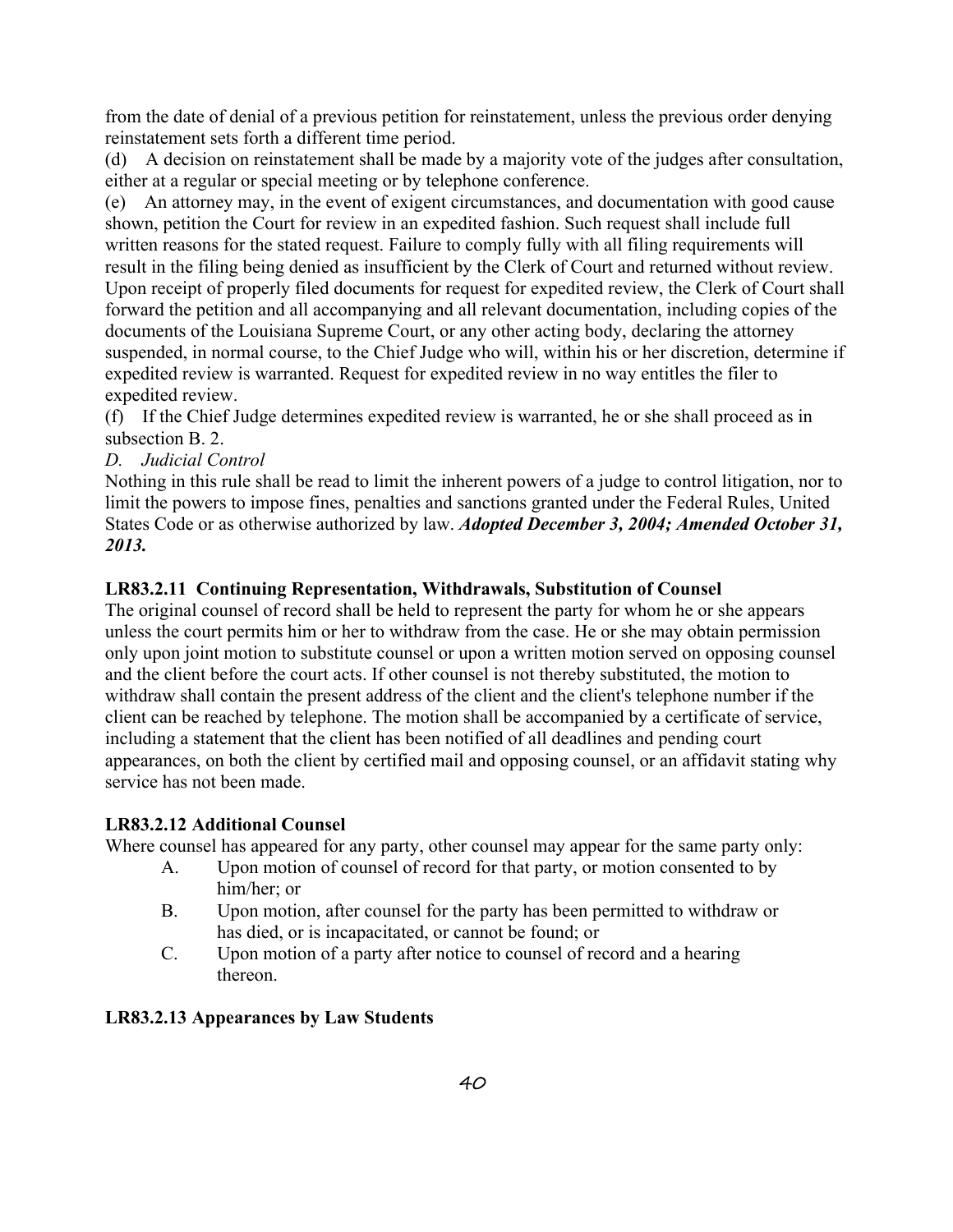Limited appearances by law students, if the person on whose behalf he or she is appearing has consented to that appearance in writing and the supervising lawyer has also approved the appearance in writing, are allowed in any civil matter in which a fee is not provided for or could not reasonably be anticipated; and in a criminal matter on behalf of an indigent defendant.

An eligible law student may also appear in any criminal matter on behalf of the United States with the written approval of both the prosecuting attorney or his or her authorized representative and the supervising lawyer. Insofar as practicable, the legal services of law students in criminal practice shall be divided equally between prosecution and defense.

The written consent and approval referred to above shall be filed in the record of the case and shall be brought to the attention of the judge.

The supervising lawyer or the prosecuting attorney must personally be present throughout the proceedings and shall be responsible for the manner in which they are conducted.

A. *Prerequisites to Law Student Appearances*

In order to make an appearance pursuant to this rule, the law student must:

- 1. Be duly enrolled in a law school in this state approved by the American Bar Association;
- 2. Have completed four (4) full-time semesters of legal studies or the equivalent if the school is on some basis other than a semester basis;
- 3. Be certified by the dean of his or her law school as being of good moral character, competent legal ability, and adequately trained to perform as a legal intern;
- 4. Be introduced to the court by an attorney admitted to practice in this court;
- 5. Neither ask for nor receive remuneration of any kind for services;
- 6. Take the following oath:

"I, , do solemnly swear that I will support the Constitution of the United States and of the State of Louisiana and have read and am familiar with the Code of Professional Responsibility of the Louisiana State Bar Association, and I understand that I am bound by the precepts therein contained as fully as if I were admitted to the practice of law in Louisiana; and that I further accept the privileges granted to me as well as the responsibilities which will devolve upon me, so that I may be more useful through my clinical education in the service of justice."

B. *Certification of Students*

The certification of a student by the law school dean:

1. Shall be filed with the clerk and, unless sooner withdrawn, it shall remain in effect for twelve (12) months after it is filed,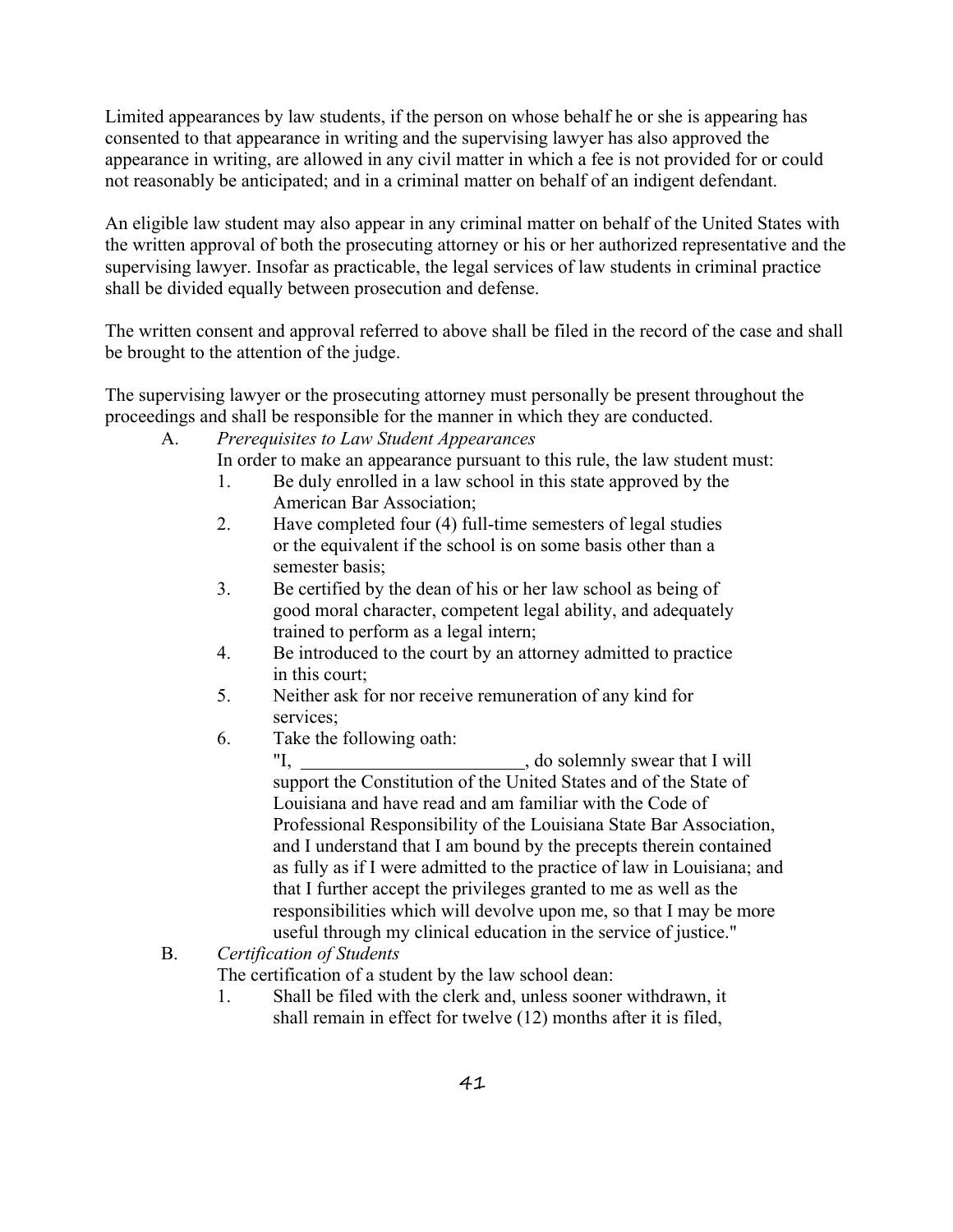or until the announcement of the results of the first bar examination following the student's graduation, whichever comes earlier. For any student who passes that examination or who is admitted to the bar without taking an examination, the certification shall continue in effect until the date he or she is admitted to the bar;

- 2. May be withdrawn by the dean at any time by mailing a notice to that effect to the clerk. The notice need not state the cause for withdrawal;
- 3. May be terminated by this court at any time without notice or hearing and without any showing of cause. Notice of the termination may be filed with the clerk.
- C. *Supervision of Students*

The member of the bar under whose supervision an eligible law student works shall:

- 1. Be admitted to practice before this court, and be approved by the dean of the law school in which the law student is enrolled for service as a supervising lawyer for this program;
- 2. Assume personal professional responsibility and liability for the student's guidance in any work undertaken and for supervising the quality of the student's work;
- 3. Assist the student in his or her preparation

# **LR83.2.14 Courtroom Decorum**

.

The purpose of this rule is to emphasize, not to supplant, certain portions of those ethical principles applicable to the lawyer's conduct in the courtroom. In addition to the other requirements, therefore, lawyers appearing in this court shall:

- 1. Stand as court is opened, recessed or adjourned.
- 2. Stand when the jury enters or retires from the courtroom.
- 3. Stand when addressing, or being addressed by, the court.
- 4. Stand at the lectern while examining any witness; except that counsel may approach the clerk's desk or the witness for purposes of handling or tendering exhibits.
- 5. Stand at the lectern while making opening statements or closing arguments.
- 6. Address all remarks to the court, not to opposing counsel.
- 7. Avoid disparaging personal remarks or acrimony toward opposing counsel and remain wholly detached from any ill feeling between the litigants or witnesses.
- 8. Refer to all persons, including witnesses, other counsel and the parties by their surnames and not by their first or given names.
- 9. Only one attorney for each party shall examine, or cross examine, each witness.
- 10. Counsel should request permission before approaching the bench; and any documents counsel wish to have the court examine should be handed to the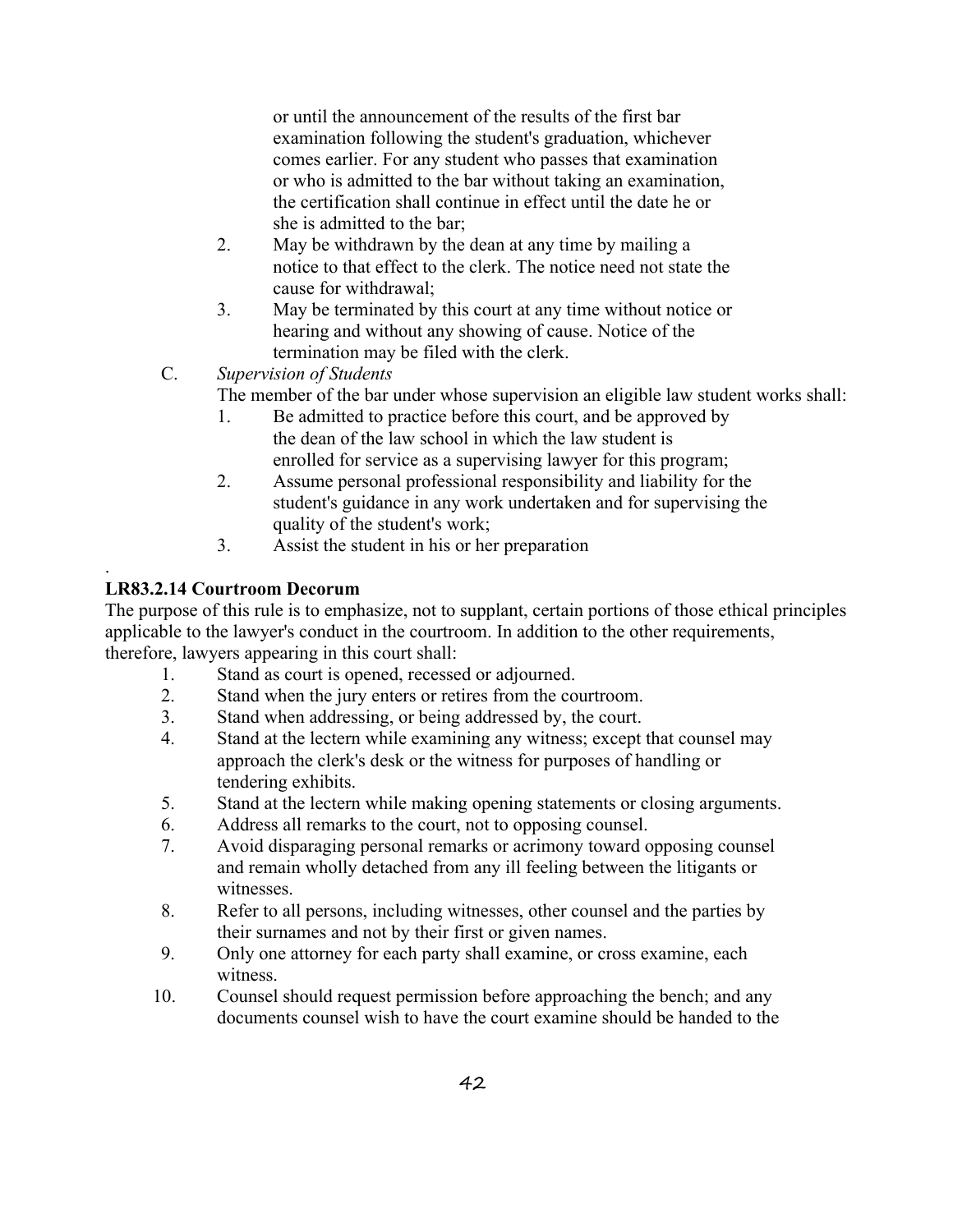clerk.

- 11. Any paper or exhibit not previously marked for identification should first be handed to the clerk to be marked before it is tendered to a witness for his examination; and any exhibit offered in evidence should, at the time of such offer, be handed to opposing counsel.
- 12. In making objections counsel should state only the legal grounds for the objection and should withhold all further comment or argument unless elaboration is requested by the court.
- 13. In examining a witness counsel shall not repeat or echo the answer given by the witness.
- 14. Offers of, or requests for, a stipulation should be made privately, not within hearing of the jury.
- 15. In opening statements and in arguments to the jury, counsel shall not express personal knowledge or opinion concerning any matter in issue, and shall not suggest to the jury, directly or indirectly, that it may or should request transcripts or the reading of any testimony by the reporter.
- 16. Counsel shall admonish all persons at counsel table that gestures, facial expressions, audible comments, or the like, as manifestations of approval or disapproval during the testimony of witnesses, or at any other time, are absolutely prohibited. *Amended June 28, 2002*.

# **LR83.2.15 Courtroom Appearance**

All attorneys shall dress appropriately when appearing in court. Male attorneys shall wear coats and ties; Female attorneys shall wear business attire, a dress or a business suit consisting of either pants or a skirt. Litigants, witnesses, jurors and spectators shall be neatly, cleanly and appropriately attired. *Adopted November 1999*.

# **LOCAL CIVIL RULE 83.3 - BUILDING SECURITY**

## **LR83.3.1 Reasons for Building Security**

The purpose of these rules is to minimize interference with and disruptions of the court's business, to preserve decorum in conducting the court's business and to provide effective security in the buildings wherein proceedings governed by these rules are held. These buildings are hereinafter collectively referred to as "the premises".

## **LR83.3.2 Security Personnel**

The term "Security Personnel" means the U.S. Marshal or deputy marshal or a deputized court security officer.

## **LR83.3.3 Carrying of Parcels, Bags, and Other Objects**

Security personnel shall inspect all objects carried by persons entering the premises. No one shall enter or remain in the premises without submitting to such an inspection.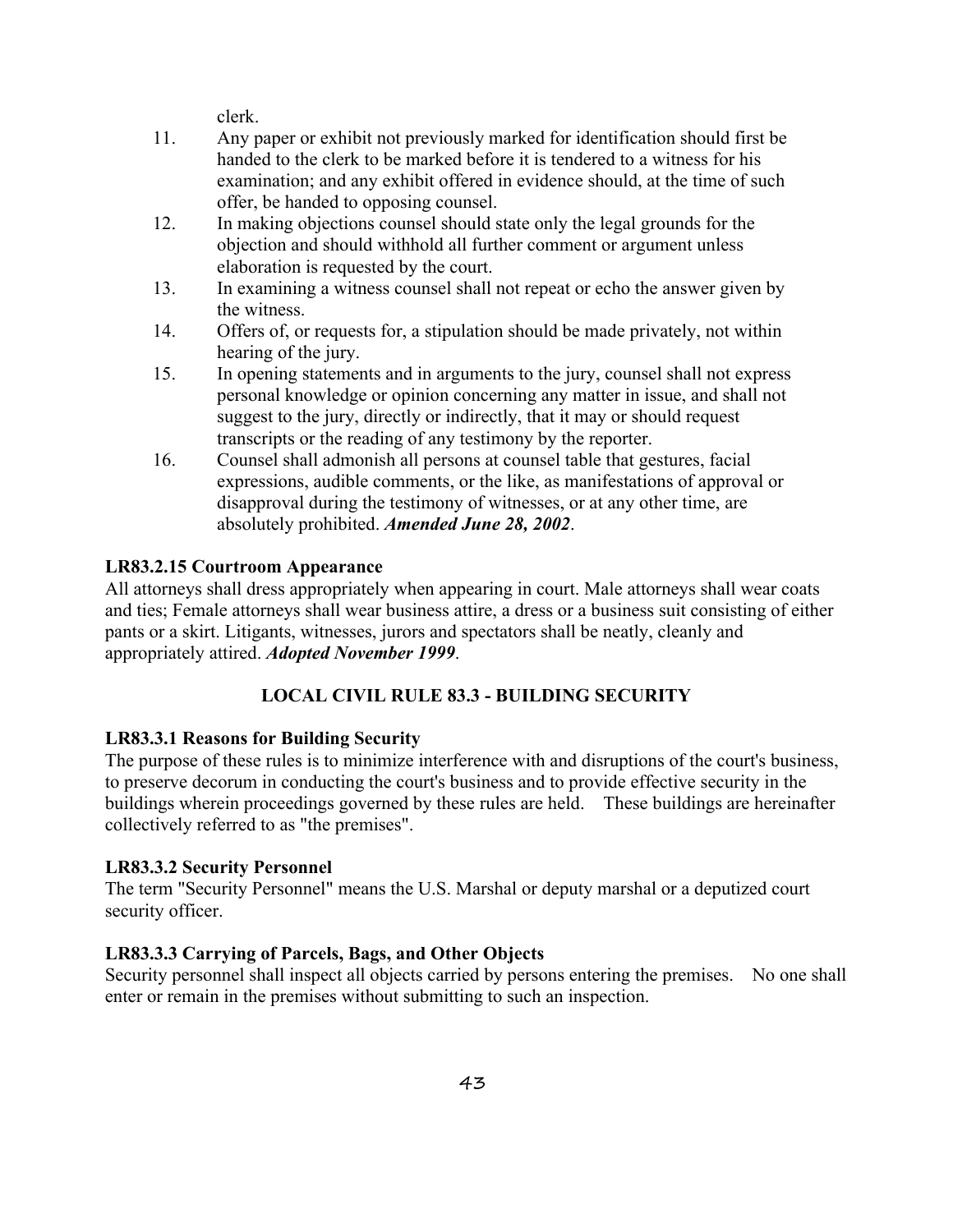## **LR83.3.4 Search of Persons**

Security personnel may search the person of anyone entering the premises or any space in it. Anyone who refuses to permit such a search shall be denied entry. Should any defendant in a criminal case whose appearance is required refuse to permit such a search, security personnel shall deny the person entry and shall immediately notify the judge before whom the appearance is required. The judge may take the appropriate action, including, but not limited to, detention and search, and ordering revocation of bond, if the defendant is on bond.

## **LR83.3.5 Unseemly Conduct**

No person shall:

- A. Loiter, sleep or conduct himself/herself in an unseemly or disorderly manner in the premises;
- B. Interfere with or disturb the conduct of the court's business in any manner;
- C. Eat or drink in the halls of the premises or in the courtrooms;
- D. Block any entrance to or exit from the premises or interfere in any person's entry into or exit from the premises.

### **LR83.3.6 Entering and Leaving**

All persons shall enter and leave courtrooms only through such doorways and at such times as shall be designated by the security personnel.

## **LR83.3.7 Spectators**

Spectators shall enter or depart courtrooms only at such times as the presiding judge may direct. No spectator shall enter or remain in any courtroom unless spectator seating is available. Spectators shall sit in that portion of the courtroom designated by the U.S. Marshal. Spectators excluded because of lack of seating and spectators leaving the courtroom while court is in session or at any recess shall not loiter or remain in the area adjacent to the courtroom.

## **LR83.3.8 Cameras and Electronic Equipment**

Unless authorized by the court, no camera, recording equipment, or other type of electrical or electronic device shall be brought into the premises. No person shall introduce or attempt to introduce any type of camera, recording equipment or other type of electrical or electronic device into the premises without court permission. No person shall introduce any type of camera, recording equipment or other type of electric or electronic device into the premises while, or immediately before or after, the grand jury is in session.

## **LR83.3.9 Photographs, Radio or Television Broadcasting**

A. The taking of photographs in the courtroom or its environs or radio or television broadcasting from the courtroom or its environs, during the progress of or in connection with judicial proceedings, including proceedings before a United States Magistrate Judge, whether or not court is actually in session, is prohibited.

B. As used in these rules the term "environs" means any place within any United States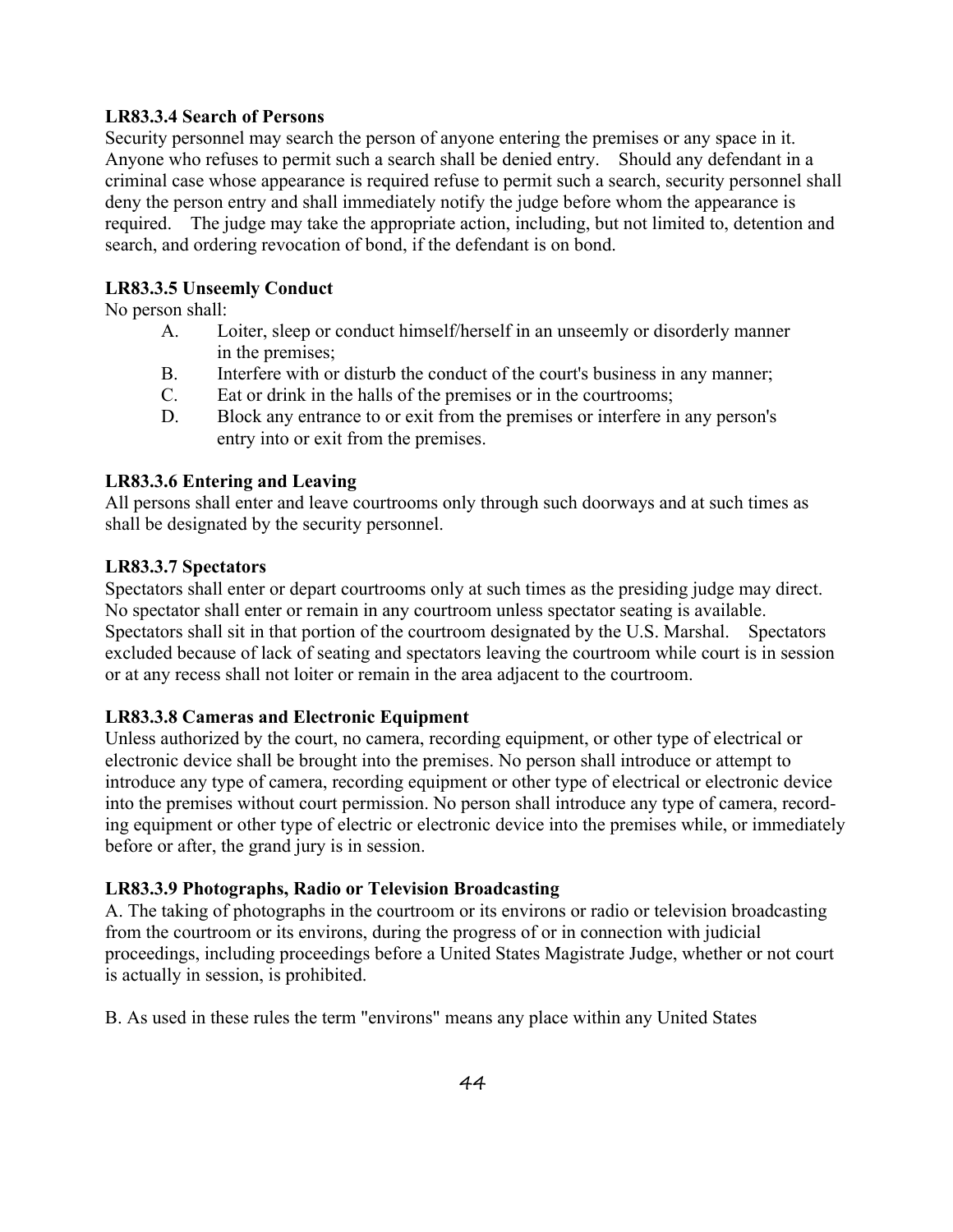Courthouse wherein these Rules apply, and any place wherein a United States Magistrate Judge may conduct judicial proceedings and any public place immediately adjacent thereto.

# **LR83.3.10 Unauthorized Presence When Grand Jury Is in Session**

No person, except grand jurors, witnesses, government attorneys, agents or employees, court personnel concerned with any grand jury proceeding, private attorneys whose clients have been called to appear as witness at a session of the grand jury then in progress or about to commence, and others specifically authorized, shall be allowed to remain in the hall adjacent to the grand jury space beyond the entrance door.

# **LR83.3.11 Interviewing Witnesses Before Grand Jury**

No person shall attempt to question, interview or interfere with any person who may testify or who has testified before any grand jury within the premises.

## **LR83.3.12 Weapons**

No person shall be admitted to or allowed to remain in the premises with any object that might be employed as a weapon unless he or she has been authorized in writing by a judge or magistrate judge to do so, or unless he or she is a federal law enforcement agent, a U.S. Marshal, a Federal Protective Service Police Officer, a publicly employed law enforcement officer or a person designated by the court to assist U.S. Marshals or Federal Protective Service Police. No person, except U.S. Marshals and others specifically authorized by the court, shall have any such object in his or her possession while in any courtrooms, judges' chambers or magistrate judges' chambers. Federal law enforcement officers having prisoners in their custody in the courtroom of any magistrate judge or district judge may retain their sidearms.

## **LR83.3.13 Enforcement**

Security personnel shall enforce the whole of this Rule 83.3. In addition to such other penalties as may be prescribed by law, violators of this rule may be held in contempt of court and subject to the imposition of sanctions.

# **LOCAL CIVIL RULE 83.4 - BANKRUPTCY**

# **LR83.4.1 Reference to Bankruptcy Judge**

Under the authority of *28 USC 157* the district court refers to the bankruptcy judges of this district all cases under Title 11 and all proceedings arising under Title 11 or arising in or related to a case under Title 11. As set forth in *28 USC 157(b)(5)*, personal injury tort and wrongful death claims shall be tried in the district court.

# **LR83.4.2 Appeal to the District Court**

Appeals from judgments, orders or decrees of a bankruptcy judge shall be governed by *Part VIII of the Bankruptcy Rules* (Section 8001, *et seq.*) and the applicable local rules of the district and bankruptcy courts.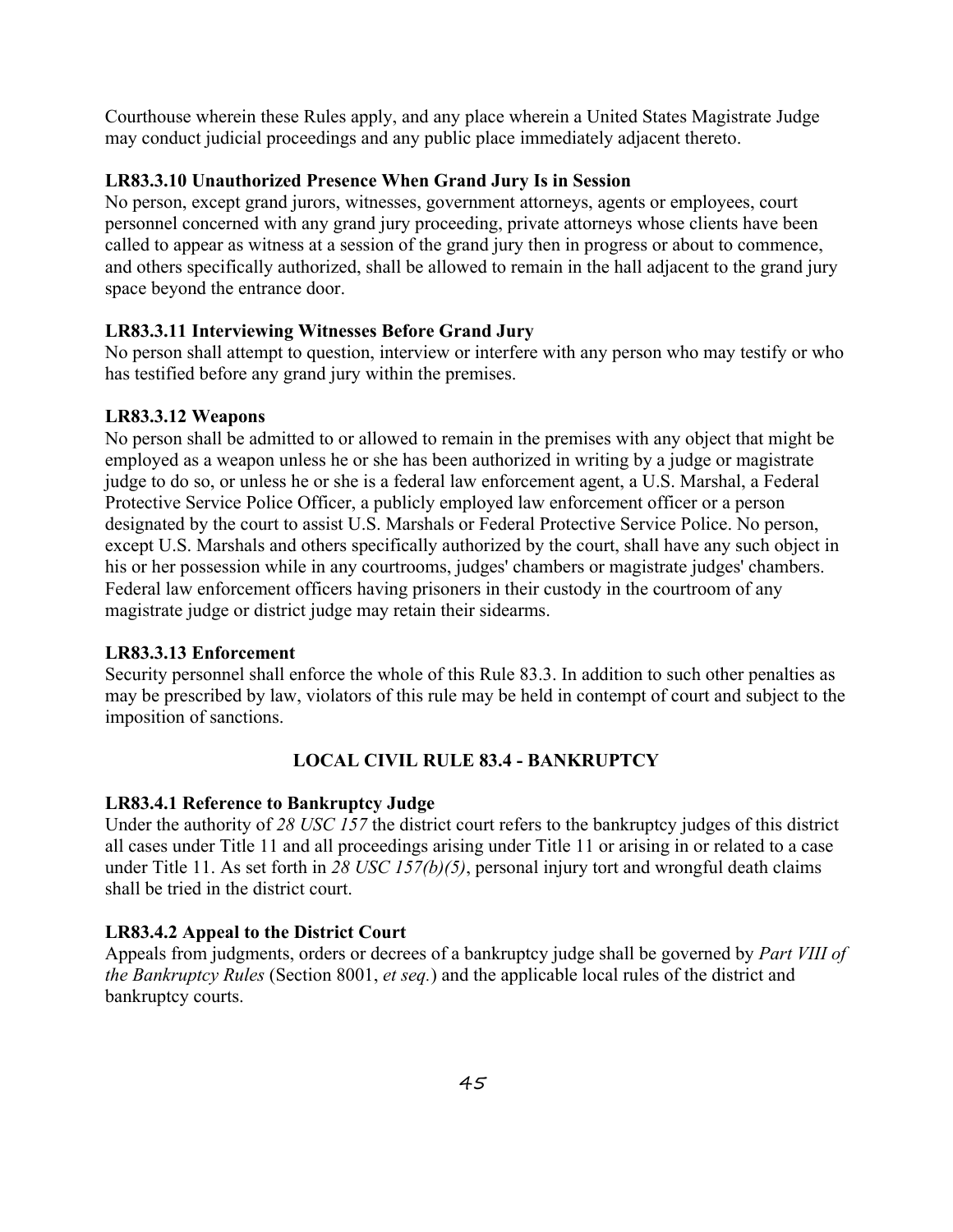# **LR83.4.3 Motion Seeking Relief from a District Judge**

Motions filed seeking relief from a district judge, including motions under *28 USC 157(d)* (for withdrawal of reference), 28 *USC 157(c)(1)* (objections to proposed findings of fact and conclusions of law) and *Bankruptcy Rule 8007* (for stay pending appeal), shall be governed by the rules set out below.

- A. *Original Motion*
	- 1. *Applicable Rules*. The Local Rules for the district court shall be applicable to all motions filed in bankruptcy cases or proceedings seeking relief from a district judge. In those instances where the Bankruptcy Rules require a report from the bankruptcy judge, *e.g.*, *Bankruptcy Rules 5011(b)* and *9027(e)*, the local Bankruptcy Rules shall apply until such report is issued.
	- 2. *Place of Filing*. All motions described in this section above shall be filed with the clerk of the bankruptcy court.
	- 3. *Contents of Motion*. In addition to the normal requirements of papers filed in the bankruptcy court, motions described in this section above shall include:
		- a. A clear and conspicuous statement opposite the title of the action that "RELIEF IS SOUGHT FROM A UNITED STATES DISTRICT JUDGE."
		- b. A designation of the portions of the record of the proceedings in the bankruptcy court that will reasonably be necessary or pertinent for consideration of the motion by the district court.
		- c. A list showing each party with an interest in the motion and for each party shown, their attorney along with such attorney's mailing address.
	- 4. *Subsequent Filings*. Any filing in a matter under this section subsequent to the "Original Motion" set forth above shall be filed with the clerk of the district court and shall comply with all rules of such court.
	- 5. *Duties of the Clerk of the Bankruptcy Court*. Upon filing of an original motion, as set forth above, the clerk of the bankruptcy court shall promptly transmit to the clerk of the district court:
		- a. The original motion and all attachments to the motion, and
		- b. The portion of the bankruptcy court record designated in accordance with (3)(b) above.
- B. *No Automatic Stay*. There shall be no automatic stay of bankruptcy court proceedings as a result of the filing of any motion under the above. Any stay of proceedings will result only from an order of the bankruptcy court or the district court.
- C. *Obligation of the Parties*. It shall be the obligation of each and every party and their attorney to apprise the bankruptcy court and the United States District Court of orders entered in either forum which significantly affect matters pending in either forum. *Amended in February 2016.*

# **LR83.4.4 Record Transmitted to the District Court**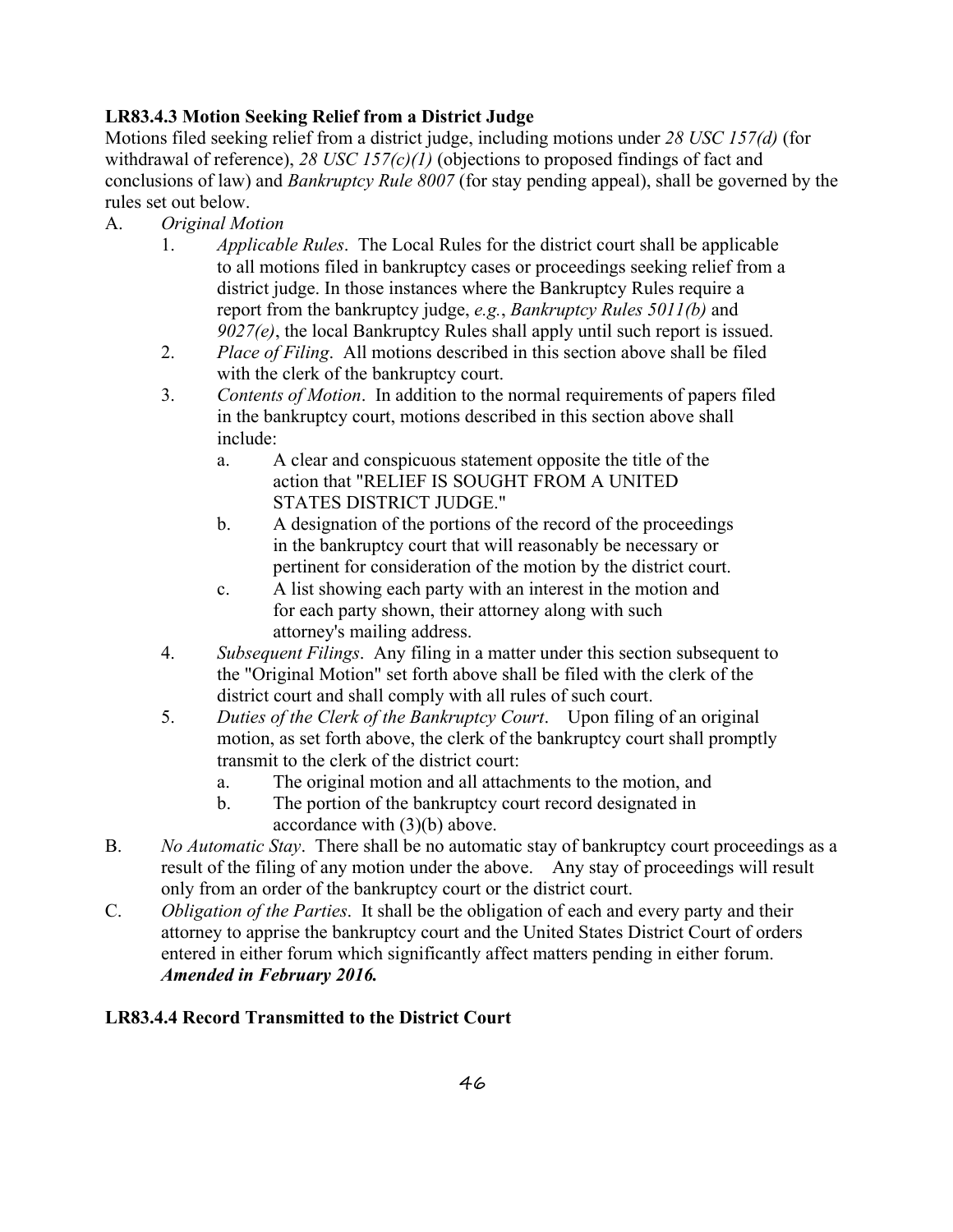The authority to retain any portion of the record on appeal or in connection with a motion seeking relief from a district judge is delegated to the clerk of the bankruptcy court. If any portion of a record is retained in the bankruptcy court, a certified copy of such record shall be transmitted to the district court. If the district court requests the retained papers, the bankruptcy clerk shall transmit them forthwith.

In the event that papers are retained in the bankruptcy court and certified copies are transmitted to the district court, the bankruptcy court may order the party upon whose instance the papers were required to reimburse the clerk of the bankruptcy court for the cost of making the copies.

## **LOCAL ADMIRALTY RULES LOCAL ADMIRALTY RULE 4 - SUMMONS AND PROCESS**

### **LAR4.1 Process**

A. In addition to the requirements set forth in Admiralty Rule B, the clerk of these courts shall not issue a summons and process of attachment and garnishment until such time as the verified complaint and affidavit filed pursuant to Admiralty Rule B be reviewed by the court and it determines if the conditions set forth in Rule B appear to exist and enters an order so stating, and authorizing process of attachment and garnishment. Supplemental process enforcing the court's order may be issued by the clerk upon application without further order of the court. If the plaintiff or his or her attorney certifies that exigent circumstances make review by the court impracticable, the clerk shall issue a summons and process of attachment and garnishment and the plaintiff shall have the burden on a post-attachment hearing under LAR4.1(C) to show that exigent circumstances existed.

B. In connection with actions in rem pursuant to Admiralty Rule C, the verified complaint and supporting affidavit filed in connection therewith shall be reviewed by the court and no warrant for the arrest of a vessel shall issue unless the court determines that the conditions for an action in rem appear to exist, and enters an order so stating, and authorizing a warrant. Supplemental process enforcing the court's order may be issued by the clerk upon application without further order of the court. If the plaintiff or his or her attorney certifies that exigent circumstances make review by the court impracticable, the clerk shall issue a summons and warrant for the arrest and the plaintiff shall have the burden on a post-arrest hearing under LAR4.1(C) to show that exigent circumstances existed.

C. The procedure for release from arrest or attachment either pursuant to Supplemental Rule B or C shall be as follows: Whenever property is arrested or attached, any person claiming an interest in it shall be entitled to a prompt hearing at which the plaintiff shall be required to show why the arrest or attachment should not be vacated or other relief granted consistent with these rules. This rule shall have no application to suits for seamen's wages when process is issued upon a certification of sufficient cause signed pursuant to *46 USC 603* and *604*.

D. If the judge to whom the particular case is allotted is not available, matters referred to in this LAR4.1 may be presented to any other judge without the necessity of reallotment of the case.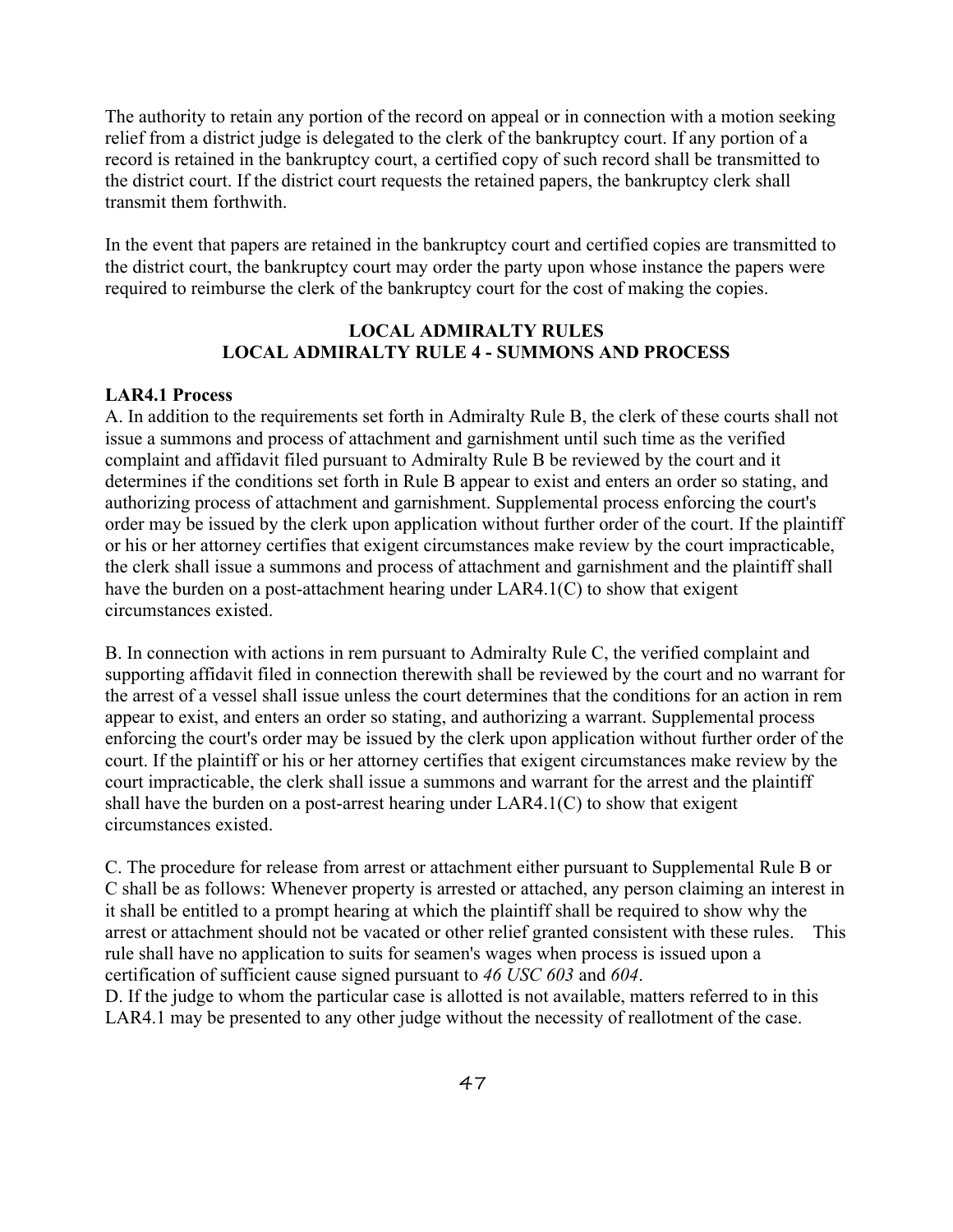### **LAR4.1.1 Vessel Seizure**

Counsel who intend to file a complaint for vessel seizure shall alert the United States Marshal's Office in the division where the vessel is located no later than six hours prior to the intended filing. In exigent circumstances, the court may grant leave to file the seizure pleadings without the notice described in this rule. Counsel filing the complaint shall notify the court, through the clerk's office, of the intended filing. In the absence of any district judges in the division, a magistrate judge is authorized to order the summons and warrant of arrest if exigent circumstances exist. *Adopted May, 1999.*

### **LAR4.2 Summons to Show Cause Why Funds Should Not Be Paid to Court**

A summons issued pursuant to Admiralty Rule C(3) dealing with freight or the proceeds of property sold or intangible property shall direct the person having control of the funds to show cause why the funds should not be paid into court to abide the judgment in accordance with the procedure described in the Civil Rules to notice matters for hearing.

# **LOCAL ADMIRALTY RULE 64 - SEIZURE OF PROPERTY**

## **LAR64.1 Publication and Time to Claim and Answer Where Publication Necessary and Under Supplemental Rule C(4)**

In all cases where publication is necessary under Admiralty Rule  $C(4)$ , the time for filing a statement of interest in or right against the property is hereby extended for a period of 21 days from the date of the publication.

The published notice shall contain the title and the number of the suit, the date of the arrest and identity of the property arrested, the name of the marshal, and the name and address of the attorney for the plaintiff. It shall also state that claimants must file their statement of interest in or right against the property pursuant to Rule  $C(6)$  with the clerk and serve them on the attorney for plaintiff within 21 days after the date of first publication, or within such further time as may be allowed by the court, and must serve their answers within 21 days after the filing of their statements of interest or right; that, if they do not, default may be entered and condemnation ordered; and that application for intervention under *FRCP 24*, by persons claiming maritime liens or other interests may be untimely if not filed within the time allowed for claims to possession. *Amended December 17, 2001 and December 1, 2009.*

## **LAR64.2 Release of Vessel or Property Under Admiralty Rule E(5)(c)**

The marshal is further authorized to release a vessel or property if the party at whose instance the vessel or property is detained or his/her attorney, expressly authorizes the marshal in writing to release the vessel or property, and agrees in writing to hold the marshal and his deputies forever harmless of and from any and all liability as a result of the release of the vessel or other property pursuant to such authorization. At the same time the party or his or her attorney must certify that all costs and charges of the court and its officers have either been paid or that none are due.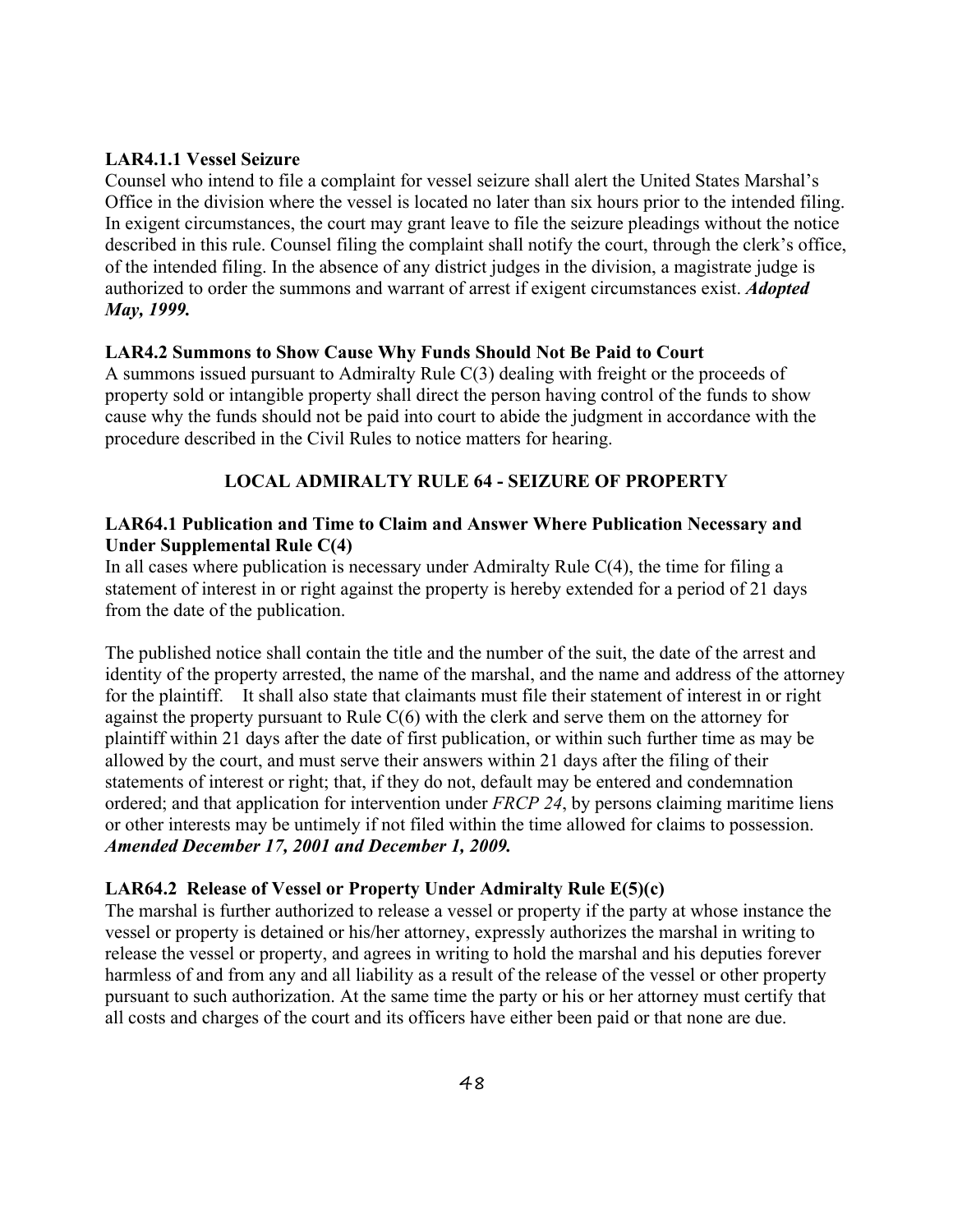#### **LAR64.3 Movement of Vessels Under Seizure**

Without a separate order in each individual case, the marshal is authorized to move the vessels under seizure by him within the district in such a manner and at such times as he, acting as a prudent administrator, finds to be necessary to their proper safeguarding and preservation while under seizure. Further, and without an order of court, he is authorized to permit the moving of vessels anywhere within the area of the district when the party at whose instance the vessel is detained and its owner, or the owner's attorney, expressly authorizes in writing such a movement and agrees in writing to hold the marshal and all his deputies harmless from any and all liability as a result of any such move.

#### **LAR64.4 Consent Guardian**

The marshal is authorized, without special order of court, to appoint the master of the vessel or another competent person as keeper or custodian of any vessel under seizure with their consent, provided that all parties to the action or their attorneys shall have expressly consented in writing to the appointment and shall have agreed in writing to hold the marshal and all of his deputies harmless from any and all liability as a result of the appointment.

#### **LAR64.5 Notices**

Unless otherwise ordered by the court, or otherwise provided by law, all notices required to be published by statute, rule, or order of court shall be published in the following newspapers, depending on the district and division of the court in which filed:

| Eastern District           | The Times-Picayune/The New Orleans |
|----------------------------|------------------------------------|
|                            | Advocate (NOLA.com)                |
| Middle District            | The Advocate                       |
| <b>Shreveport Division</b> | <b>Shreveport Times/The Times</b>  |
| Monroe Division            | The News-Star                      |
| Alexandria Division        | The Town Talk                      |
| Lake Charles Division      | <b>American Press</b>              |
| Lafayette Division         | The Daily Advertiser               |
|                            |                                    |

#### *Amended October 2020.*

#### **LAR64.6 Sales**

A. *Notice*. Unless otherwise ordered by the court or otherwise provided by law, notices of sale of arrested or attached vessels or property shall be published on three different days, the first of which shall be published at least 10 days and the last at least three days before the day of the sale. B. *Confirmation*. In all public auction sales of admiralty by the marshal of this court, the marshal shall require the last and highest bidder to whom the property is adjudicated to deposit a minimum of \$500.00 or 10% of the bid, whichever is greater, in cash or certified check, or cashier's check on a local bank. In the event that the last and highest bid should be for an amount not in excess of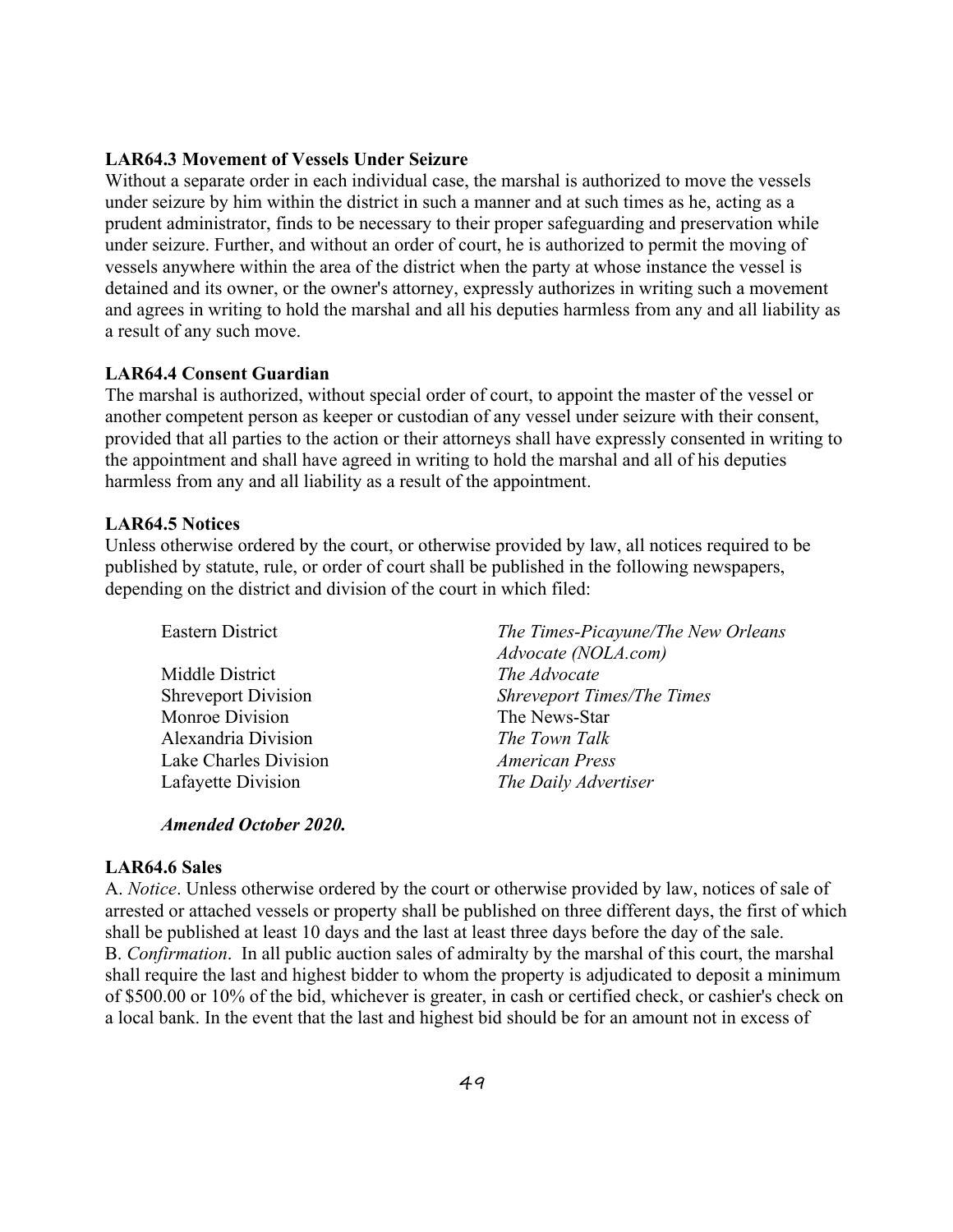\$500.00, its full amount shall be paid at the time of adjudication. The balance, if any, of the purchase price shall be paid in cash or by certified or cashier's check on a local bank on or before confirmation of the sale by the court and within 10 days of the adjudication or dismissal of any opposition which may have been filed.

At the conclusion of the auction, the marshal shall forthwith report to the court the fact of the sale, the price brought, and the name of the buyer, and the clerk shall endorse upon such report the time and date of filing. This report shall lie over for three days, exclusive of Saturdays, Sundays, and legal holidays. If within these three days no written objection is filed, the sale shall be confirmed as of course, provided that no sale shall be confirmed until the buyer shall have performed the terms of his purchase. In the event no opposition to the sale shall have been made, the cost of keeping the property pending confirmation shall be paid out of the proceeds of the sale; except that if the confirmation is delayed by the purchaser's failure to pay any balance which is due on the price, the cost of keeping the property shall be borne by the purchaser after the three-day period shall have lapsed. In the event an opposition to the sale is filed, the opponent shall be required to deposit with the marshal, in advance, cost of keeping the property pending the determination of the opposition by the court; in default of his making the advance, his opposition shall fail without affirmative action by the court. If the opposition fails, the cost of keeping the property during its pendency shall be borne by the opponent.

 At the auction, the marshal shall take, record, and report the cost, the name and address of the second highest bidder, and the amount of that second highest bid. In the event that the highest bidder fails to meet his or her financial obligation pertaining to his or her bid, the court may, with the approval of the party or parties at whose instance the sale has been ordered, and of the second highest bidder, confirm the sale to him or her.

## **LOCAL ADMIRALTY RULE 65.1 - SECURITY**

## **LAR65.1.1 Security for Costs**

Except in suits in forma pauperis, or in suits where by statute a party is relieved of prepaying fees and costs or of giving security therefor, or unless otherwise ordered by the court, no process in rem or of attachment shall issue unless the party requesting issuance files a stipulation in the sum of \$250.00 with good and solvent surety, conditioned as provided in Admiralty Rule E(2)(b).

Whenever in these rules the filing of a bond or stipulation required or permitted, the party required or permitted to file such bond or stipulation may, in lieu thereof, deposit the requisite amount of money in the registry of the court as security.

### **LAR65.1.2 Sureties**

In all cases where the surety on a bond or stipulation for the release of a vessel or other property under seizure is not a corporate surety holding a certificate of authority from the Secretary of the Treasury, and the bond or stipulation is not approved as to amount and nature by the party at whose instance the vessel or other property is detained, or by his or her attorney, the vessel or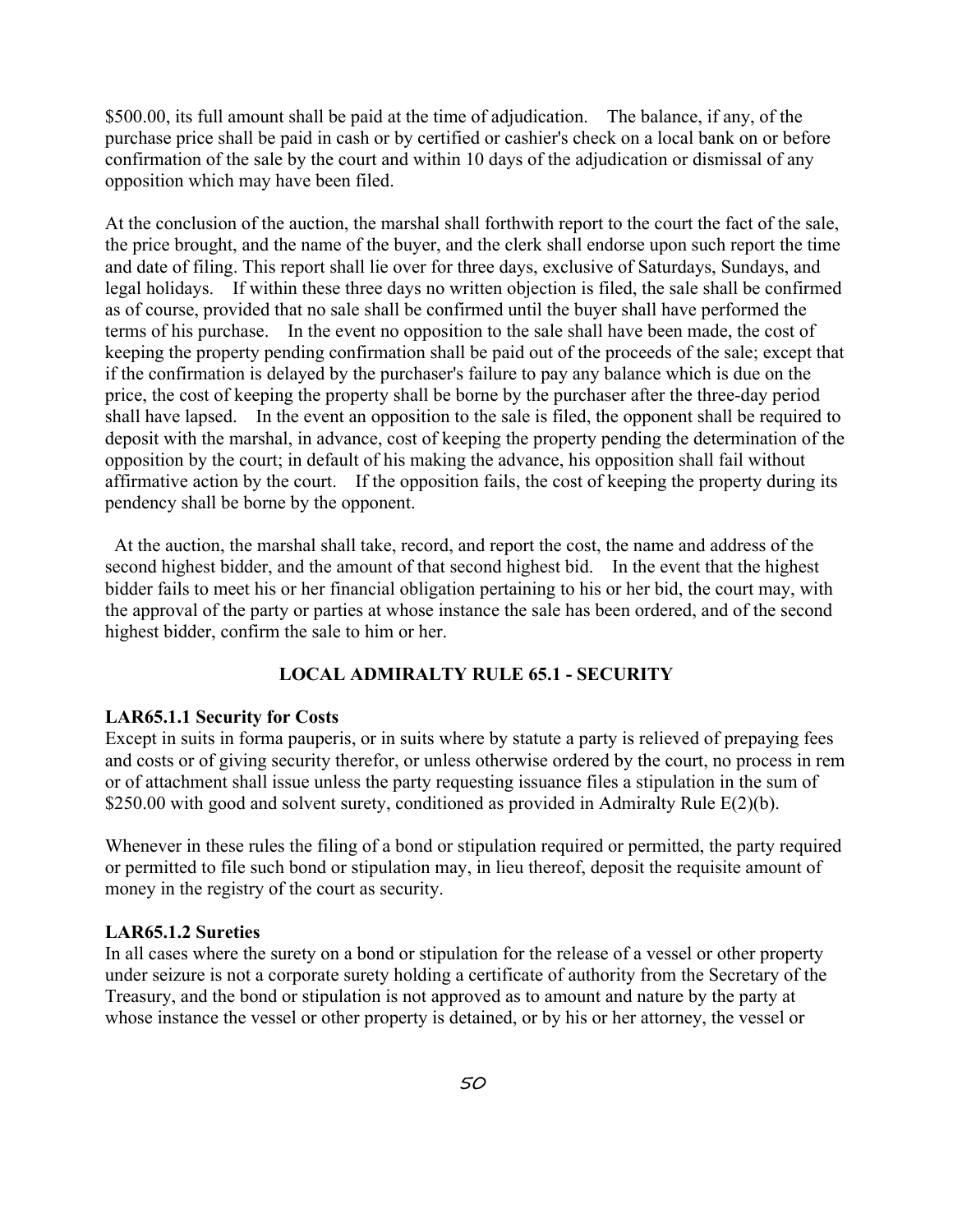property shall not be released without an order of a judge, on reasonable notice and contradictorily, approving the surety. In the absence of the judges, the approval of the clerk, on like notice and contradictorily, shall suffice.

Such approval shall not limit the right of a party to move, under Rule E(6) of the Supplemental Rules, *FRCvP*, to reduce the amount of surety given or to require new or additional sureties.

# **LOCAL CRIMINAL RULES**

## **LOCAL CRIMINAL RULE 5 - INITIAL APPEARANCE BEFORE THE MAGISTRATE JUDGE**

### **LCrR5.1 Referral of Pre-trial Proceedings in Criminal Cases**

Pre-trial proceedings in criminal matters shall be referred to a magistrate judge for decision or for report and recommendation in accordance with *28 USC 636(b)(1)(A)* and *(B)*, and any standing orders issued by the judge to whom the case is assigned. *Amended, June 28, 2002.*

## **LOCAL CRIMINAL RULE 23 - TRIAL BY JURY OR BY THE COURT**

#### **LCrR23.1 Trial by Jury**

Trial by jury in criminal cases shall be limited to those cases in which a crime is charged for which the maximum possible penalty exceeds imprisonment for a period of six months or a fine of \$500, or both.

## **LOCAL CRIMINAL RULE 32 - SENTENCE AND JUDGMENT**

#### **LCrR32.1 Sentencing**

- A. Not less then 35 days prior to sentencing, the probation officer shall file the preliminary presentence investigation report, excluding any sentencing recommendation, notifying counsel for the defendant and the Government. Within 14 days thereafter, counsel shall electronically file any objections they may have as to any material information, sentencing classifications, sentencing guideline ranges, and policy statements contained in or omitted from the report. Access to pre-sentence reports, objections and any sentencing memorandum will be limited to counsel for the applicable defendant and the government as selected by the filer during entry in the record. The Probation Office will make any necessary revisions and submit the final report with an addendum to the court prior to sentencing. Thereafter, the Probation Office will electronically file the final report in the record.
- B. After receiving counsel's objections, the probation officer shall conduct any further investigation and make any revision to the presentence report that may be necessary. The officer may require counsel for both parties to meet with the officer to discuss unresolved factual and legal issues.
- C. No later than seven (7) days prior to the date of the sentencing hearing, the probation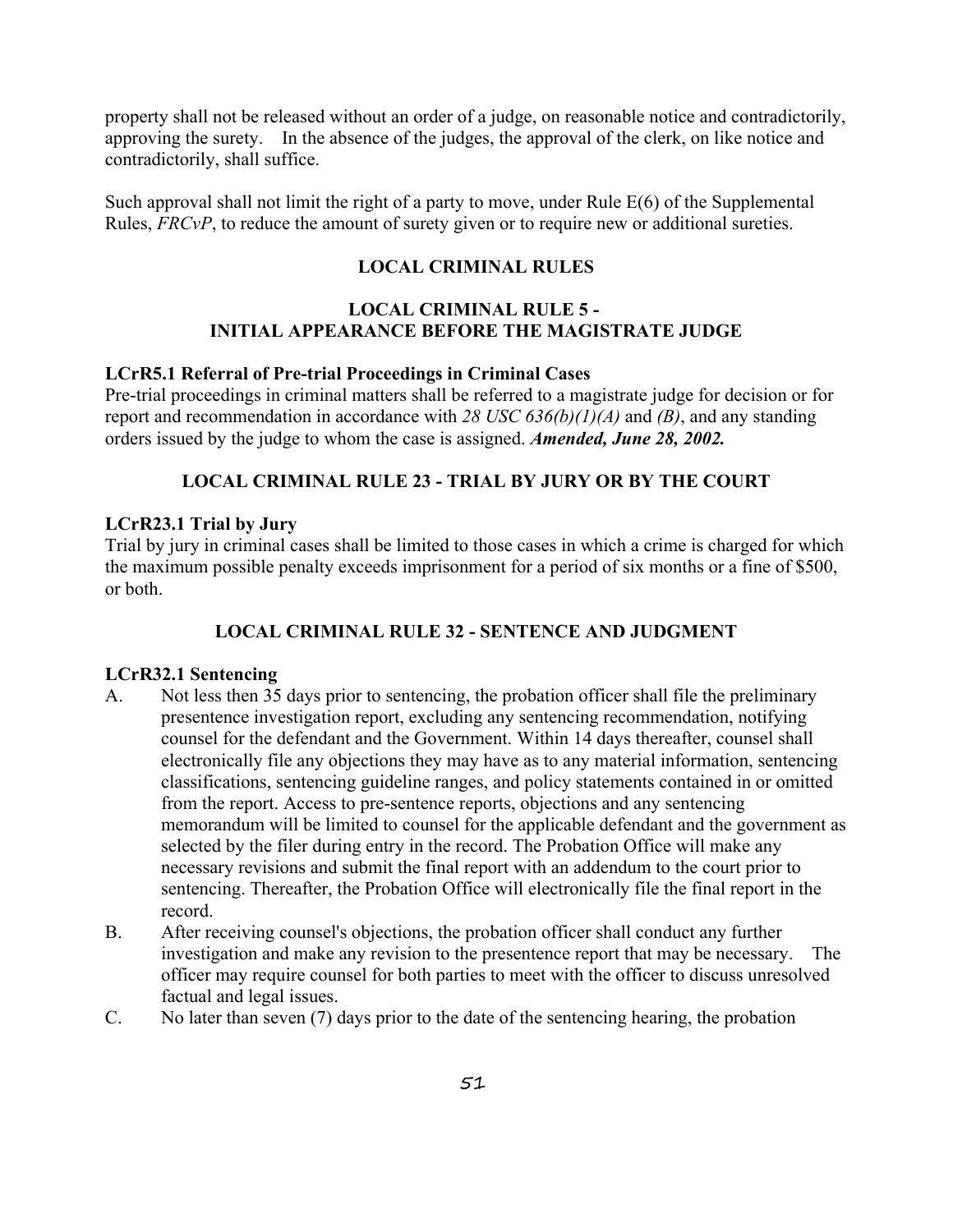officer shall submit the presentence report to the sentencing judge. The report shall be accompanied by an addendum setting forth any objections counsel may have made that have not been resolved, together with the officer's comments thereon. The probation officer shall certify that the contents of the report, including any revisions thereof, but excluding any sentencing recommendations, have been disclosed to the defendant and to counsel for the defendant and the Government, that the content of the addendum has been communicated to counsel, and that the addendum fairly states any remaining objections.

- D. Except with regard to any objection made under subdivision A that has not been resolved, the report of the presentence investigation may be accepted by the court as accurate. The court, however, for good cause shown, may allow a new objection to be raised at any time before the imposition of sentence. In resolving disputed issues of fact, the court may consider any reliable information presented by the probation officer, the defendant, or the Government.
- E. The times set forth in this rule may be modified by the court for good cause shown, except that any period may be diminished only with the consent of the defendant.
- F. As authorized by Federal Rules of Criminal Procedure 32, this court directs that the probation officer not disclose the probation officer's recommendation of sentence to the defendant, the defendant's counsel, or the attorney for the Government.
- G. The presentence report and addendum, along with the written statement of reasons of the district court for imposition of sentence as required by 18 U.S.C.  $\S$  3553(c), shall be filed in the record under seal by the Court immediately after sentencing.  *Amended December 2010 and February 2020.*

### **LCrR32.2 Presentencing Memoranda**

All presentencing memoranda shall be filed by counsel within the time frame designated by the sentencing judge. Access to the memorandum will be selected by the filer during the docket transaction in the electronic record to include appropriate defense and government counsel. The submission of a presentencing memorandum does not relieve the parties from the obligation of providing the probation officer with written objections to the presentence report within 14 days from the day of disclosure in accordance with Fed. R. Cr. P.32(f)(1). *Amended November 18, 2008, December 2010 and August 2020.*

## **LOCAL CRIMINAL RULE 47- FORMAT OF CAPTION IN CRIMINAL CASES**

### **LCrR47.1 Format of Caption in Multi-Defendant Criminal Cases**

For multi-defendant criminal cases, to the right of the case number, there must be appended to the case number the number of the defendant(s) to whom the filing applies. The caption on the left shall include only the names of the corresponding defendants. *Adopted, October 31, 2013.*

# **LOCAL CRIMINAL RULE 53 - REGULATION OF CONDUCT IN THE COURTROOM**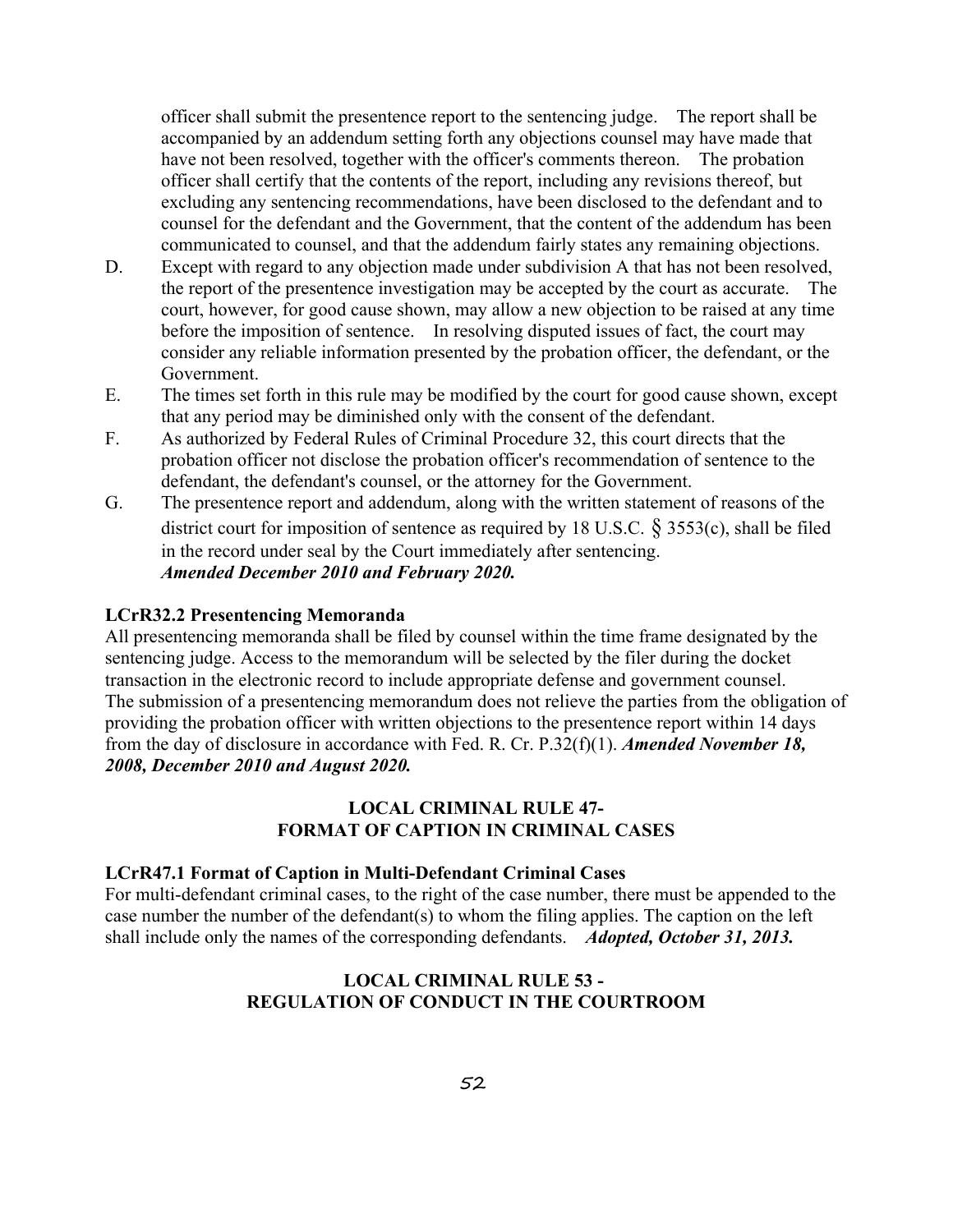# **LCrR53.1 Dissemination of Information Concerning Pending or Imminent Criminal Litigation by Lawyer Prohibited**

It is the duty of the lawyer not to release or authorize the release of information or opinion for dissemination by any means of public communication, in connection with pending or imminent criminal litigation with which he or she is associated, if there is a reasonable likelihood that such dissemination will interfere with a fair trial or otherwise prejudice the due administration of justice.

# **LCrR53.2 Pending Investigations**

When there is a grand jury or other pending investigation of any criminal matter, a lawyer participating in the investigation shall refrain from making any extrajudicial statement, for dissemination by any means of public communication, that goes beyond the public record or that is not necessary to inform the public that the investigation is under way, to describe the general scope of the investigation, to obtain assistance in the apprehension of a suspect, or to warn the public of any dangers, or otherwise to aid in the investigation.

# **LCrR53.3 Extrajudicial Statements Concerning Specific Matters**

From the time of arrest, issuance of an arrest warrant or the filing of a complaint, information, or indictment in any criminal matter until the commencement of trial or disposition without trial, a lawyer associated with the prosecution or defense shall not release or authorize the release of any extrajudicial statement for dissemination by means of public communication relating to that matter and concerning:

- A. The prior criminal record (including arrests, indictments, or other charges of crime), or the character or reputation of the accused, except that the lawyer may make a factual statement of the accused's name, age, residence, occupation, and family status; and, if the accused has not been apprehended, a lawyer associated with the prosecution may release information necessary to aid in the accused's apprehension or to warn the public of any dangers he or she may present;
- B. The existence or contents of any confession, admission, or statement given by the accused, or the refusal or failure of the accused to make any statement;
- C. The performance of any examinations or tests or the accused's refusal or failure to submit to an examination or test;
- D. The identity, testimony, or credibility of prospective witnesses, except that the lawyer may announce the identity of the victim if the announcement is not otherwise prohibited by law;
- E. The possibility of a plea of guilty to the offense charged or a lesser offense;
- F. Any opinion as to the accused's guilt or innocence or as to the merits of the case or the evidence in the case.

Upon the showing of good cause by any party, the application of this Rule may be changed or modified to any extent by the court.

# **LCrR53.4 Disclosures Authorized**

The foregoing shall not be construed to preclude the lawyer during this period, in the proper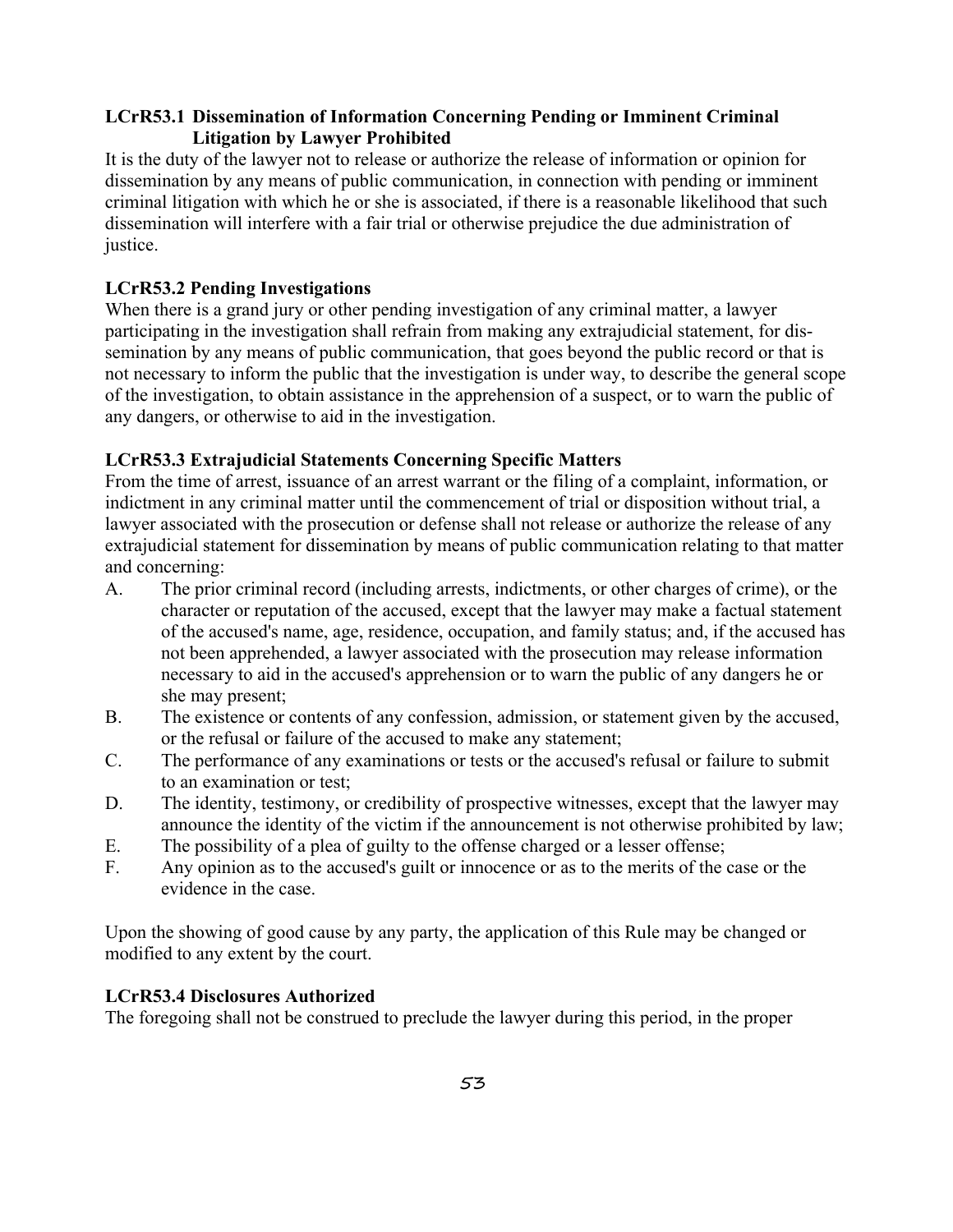discharge of his/her official or professional obligations, from announcing the fact and circumstances of arrest (including the time and place of arrest, resistance, pursuit, and use of weapons), and the identity of the investigating and arresting officer or agency, and the length of the investigation; from making an announcement, at the time of seizure of any physical evidence other than a confession, admission or statement, which is limited to a description of the evidence seized; from disclosing the nature, substance, or text of the charge, including a brief description of the offense charged; from quoting or referring without comment to public records of the court in the case; from announcing the scheduling or result of any stage in the judicial process; from requesting assistance in obtaining evidence; or from announcing without further comment that the accused denies the charges made against him or her.

### **LCrR53.5 Extrajudicial Statements During Trial**

During the trial of any criminal matter, including the period of selection of the jury, no lawyer associated with the prosecution or defense shall give or authorize any extrajudicial statement or interview, relating to the trial or the parties or issues in the trial, for dissemination by any means of public communication, except that the lawyer may quote from or refer without comment to public records of the court in the case.

### **LCrR53.6 Extrajudicial Statements After Trial and Prior to Sentence**

After the completion of a trial or disposition without trial of any criminal matter, and prior to the imposition of sentence, a lawyer associated with the prosecution or defense shall refrain from making or authorizing any extrajudicial statement for dissemination by any means of public communication if there is a reasonable likelihood that such dissemination will affect the imposition of sentence.

### **LCrR53.7 Matters Not Precluded**

Nothing in these rules is intended to preclude the formulation or application of more restrictive rules relating to the release of information about juvenile or other offenders, to preclude the holding of hearings or the lawful issuance of reports by legislative, administrative, or investigative bodies, or to preclude any lawyer from replying to charges of misconduct that are publicly made against him or her.

### **LCrR53.8 Disclosure of Information by Courthouse Personnel**

All courthouse personnel, including marshals, deputy marshals, guards, court clerks, deputy clerks, law clerks, secretaries, bailiffs and court reporters, shall under no circumstances disclose to any person, without express authorization by the court, information relating to a pending criminal case or grand jury matter that is not part of the public records of the court. This rule specifically forbids the divulgence of information concerning arguments and hearings held in chambers or otherwise outside the presence of the public. *Amended June 28, 2002.*

### **LCrR53.9 Special Orders**

In a widely publicized or sensational case, the court, on motion of either party or on its own motion, may issue a special order governing such matters as extrajudicial statements by parties and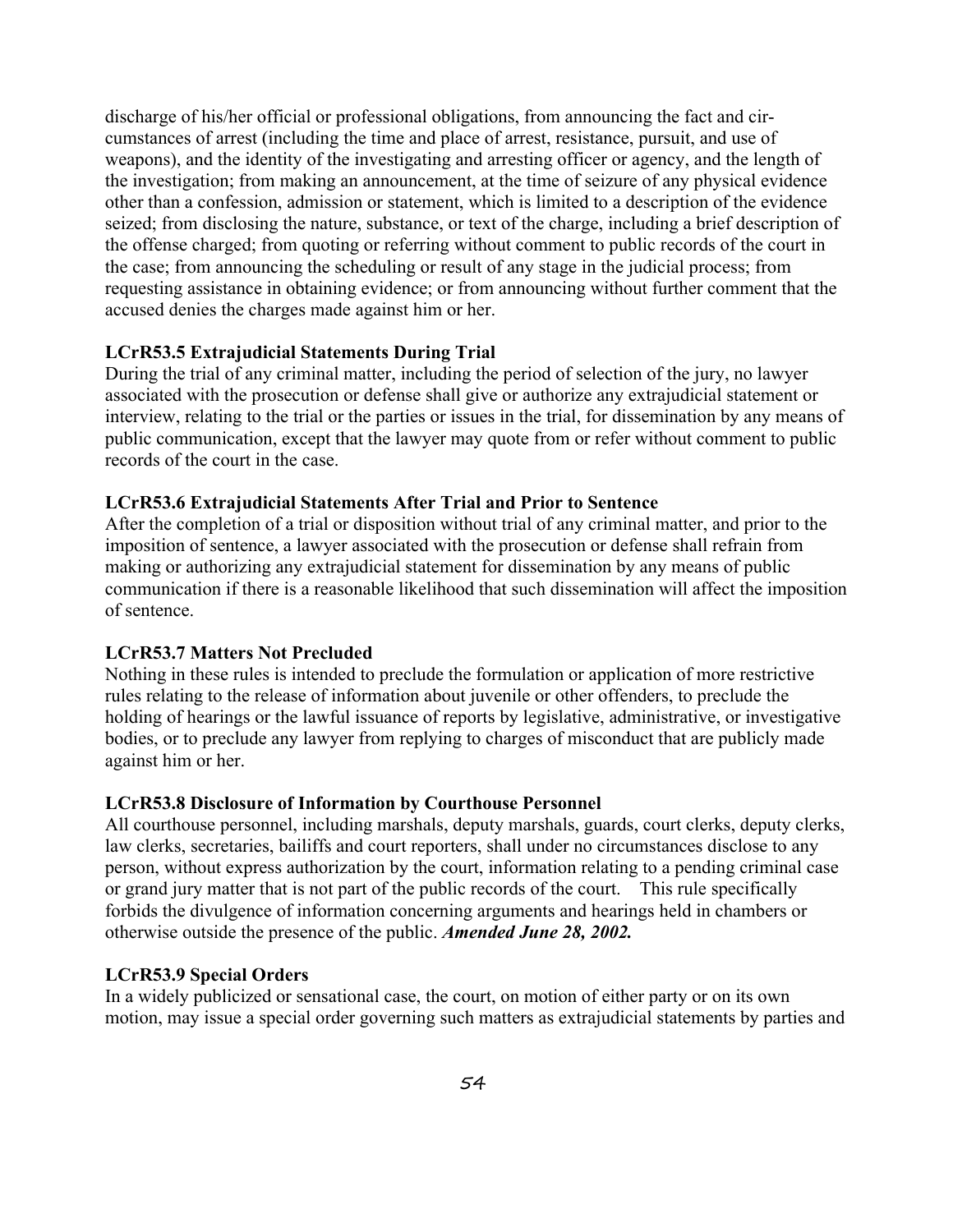witnesses likely to interfere with the rights of the accused to a fair trial by an impartial jury, the seating and conduct in the courtroom of spectators and news-media representatives, the management and the sequestration of jurors and witnesses and any other matters that the court may deem appropriate for inclusion in such an order.

# **LCrR53.10 Subjects of Special Order**

Such a special order may be addressed to some or all of the following subjects:

- A. A proscription of extrajudicial statements by participants in the trial, including lawyers, parties, witnesses, jurors, and court officials, that might divulge prejudicial matter not of public record in the case;
- B. Specific directives regarding the clearing of entrances to the hallways in the courthouse and respecting the management of the jury and witnesses during the course of the trial to avoid their mingling with or being in the proximity of reporters, photographers, parties, lawyers, and others, both in entering and leaving the courtroom and courthouse, and during recesses in the trial;
- C. A specific direction that the jurors refrain from reading, listening to, or watching news reports concerning the case, and that they similarly refrain from discussing the case with anyone, or with one another, during the trial and from communicating with others in any manner during their deliberations;
- D. Sequestration of the jury on motion of either party or of the court without disclosure of the identity of the movant;
- E. Direction that the names and addresses of jurors or prospective jurors not be publicly released except as required by statute, and that no photographs be taken or sketch made of any juror within the environs of the court;
- F. Insulation of witnesses from news interviews during the trial period;
- G. Specific provisions regarding the seating of spectators and representatives of news-media, including:
	- 1. An order that no member of the public or news-media representative be at any time permitted within the bar railing;
	- 2. The allocation of seats to news-media representatives in cases where there is an excess of requests over the number of seats available, taking into account any pooling arrangement that may have been agreed to among the news-media representatives.

## **LCrR55 Records**

All exhibits in criminal cases in the custody of the Clerk shall be maintained for purposes of appeal and post-conviction relief, until the sentence and any probation conditions imposed have been satisfied. *Enacted October 12, 2012.*

# **LOCAL CRIMINAL RULE 58 - PROCEDURE FOR MISDEMEANORS AND OTHER PETTY OFFENSES**